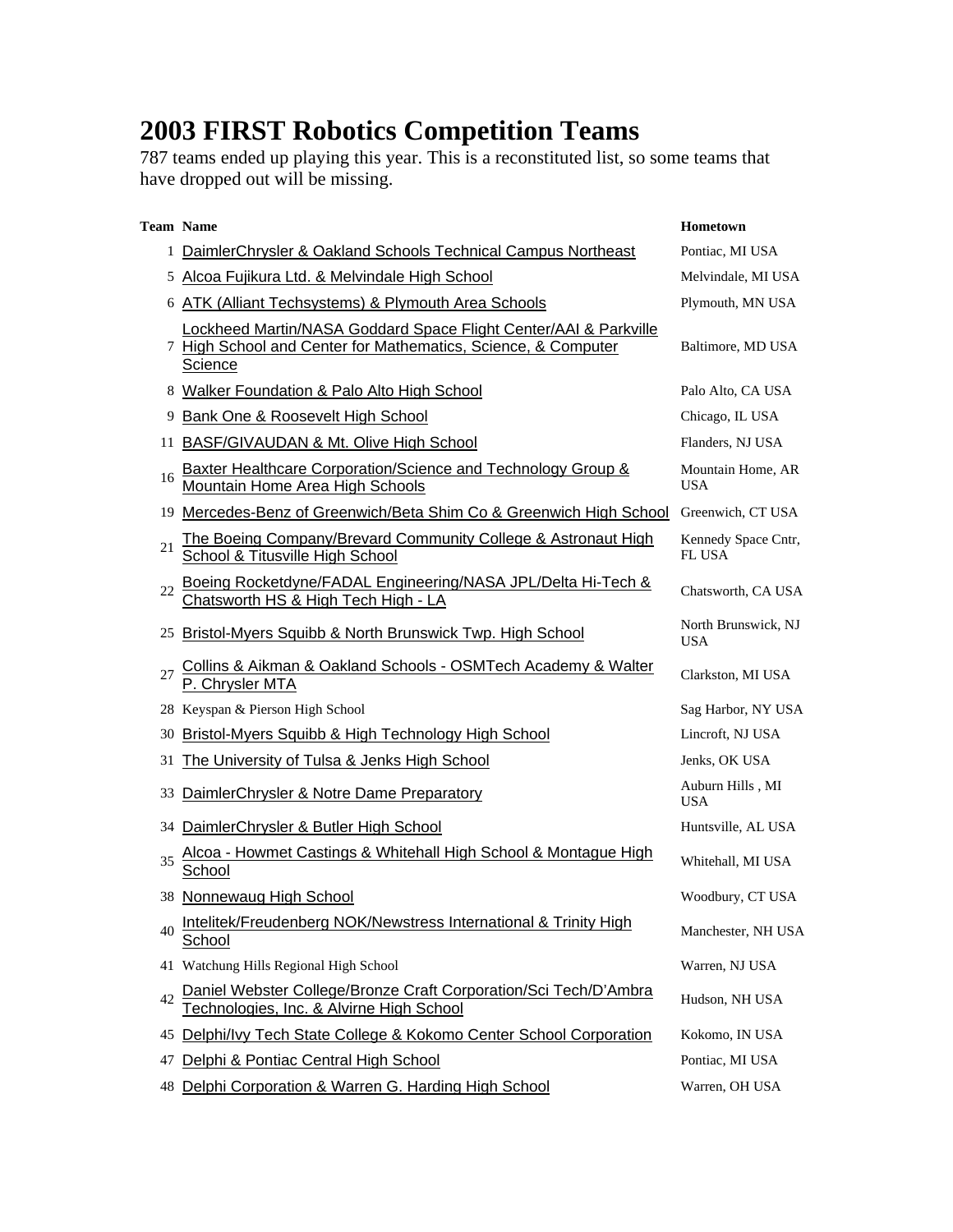|    | 49 Dow Chemical Company & Buena Vista High School                                                                                                                                                                                                                                                        | Saginaw, MI USA                  |
|----|----------------------------------------------------------------------------------------------------------------------------------------------------------------------------------------------------------------------------------------------------------------------------------------------------------|----------------------------------|
| 53 | NASA Goddard Space Flight Center/Louviere, Stratton & Yokel<br>LLC/University of Maryland/Dept. of Mechanical Engineering/National<br>Society of Black Engineers/Swales Aerospace & Eleanor Roosevelt<br><b>High School</b>                                                                              | Greenbelt, MD USA                |
|    | 56 Ethicon & Bound Brook High School                                                                                                                                                                                                                                                                     | Bound Brook, NJ USA              |
|    | ExxonMobil/Halliburton/Powell Electrical Manufacturing/Boeing/Walter<br>57 P. Moore/Hydraquip & Booker T. Washington/HighSchool for<br><b>Engineering Professions</b>                                                                                                                                    | Houston, TX USA                  |
|    | 58 Fairchild Semiconductor & South Portland High School                                                                                                                                                                                                                                                  | South Portland, ME<br><b>USA</b> |
|    | 59 US Coast Guard Air Station Miami & Miami Coral Park High School                                                                                                                                                                                                                                       | Miami, FL USA                    |
|    | Ford Motor Company/Laron Incorporated/Southwire/West Coast<br>60 Netting Inc./NASA Ames Research Center/Exatron & Kingman High<br>School                                                                                                                                                                 | Kingman, AZ USA                  |
|    | 61 Rohm and Haas & Frankford High School                                                                                                                                                                                                                                                                 | Upton, MA USA                    |
| 63 | <b>General Electric Transportation Systems &amp; McDowell High School</b>                                                                                                                                                                                                                                | Erie, PA USA                     |
| 64 | <b>GM Desert Proving Ground &amp; Queen Creek High School &amp; Highland</b><br>High School & Desert Ridge High School                                                                                                                                                                                   | Mesa, AZ USA                     |
| 65 | <b>GM Powertrain &amp; Pontiac Northern High School</b>                                                                                                                                                                                                                                                  | Pontiac, MI USA                  |
|    | 66 GM Powertrain & Willow Run High School                                                                                                                                                                                                                                                                | Ypsilanti, MI USA                |
| 67 | <b>General Motors Milford Proving Ground &amp; Huron Valley Schools</b>                                                                                                                                                                                                                                  | Milford, MI USA                  |
| 68 | General Motors North America Engineering & North Oakland County<br>Schools                                                                                                                                                                                                                               | Pontiac, MI USA                  |
|    | 69 The Gillette Company & Quincy Public Schools                                                                                                                                                                                                                                                          | Quincy, MA USA                   |
|    | 70 Kettering/Grand Blanc M.F.D. General Motors & G.A.S.C. Technology Center                                                                                                                                                                                                                              | Flint, MI USA                    |
|    | 71 PEPSI/Beatty Machine and Manufacturing & School City of Hammond                                                                                                                                                                                                                                       | Hammond, IN USA                  |
| 73 | Bausch & Lomb/Rochester Institute of Technology & Edison Technical<br>and Occupational High School                                                                                                                                                                                                       | Rochester, NY USA                |
|    | 74 Haworth, Inc./Magna-Donnelly & Holland Public HS                                                                                                                                                                                                                                                      | Holland, MI USA                  |
| 75 | Johnson & Johnson Consumer Products Worldwide/Johnson &<br>Johnson Personal Products World Wide & Hillsborough High School                                                                                                                                                                               | Hillsborough, NJ USA             |
|    | 79 Honeywell DSES Clearwater & East Lake High School                                                                                                                                                                                                                                                     | Clearwater, FL USA               |
|    | 80 Watts Premier & Cortez High School                                                                                                                                                                                                                                                                    | Phoenix, AZ USA                  |
|    | 81 Honeywell & Freeport High School                                                                                                                                                                                                                                                                      | Freeport, IL USA                 |
| 84 | Northern Tier Industry & Education Consortium/Northern Tier Tech<br>Prep Consortium & Waverly Central Schools & Athens Area Schools &<br>Towanda Area Schools & Troy Area Schools & Northeast Bradford<br><b>Area Schools</b>                                                                            | Towanda, PA USA                  |
|    | <b>Herman Miller Foundation/Plascore/Midway Machine</b><br>Technologies/ITW/Drawform/Trans-Matic/Mead/Johnson<br>85 Nutritionals/Town & Country Group/Zeeland Lumber Company/ITT<br>Technical Institute/USF Holland Motor Freight/Pfizer Inc. & Zeeland<br>East/West High School & Fruitport High School | Zeeland, MI USA                  |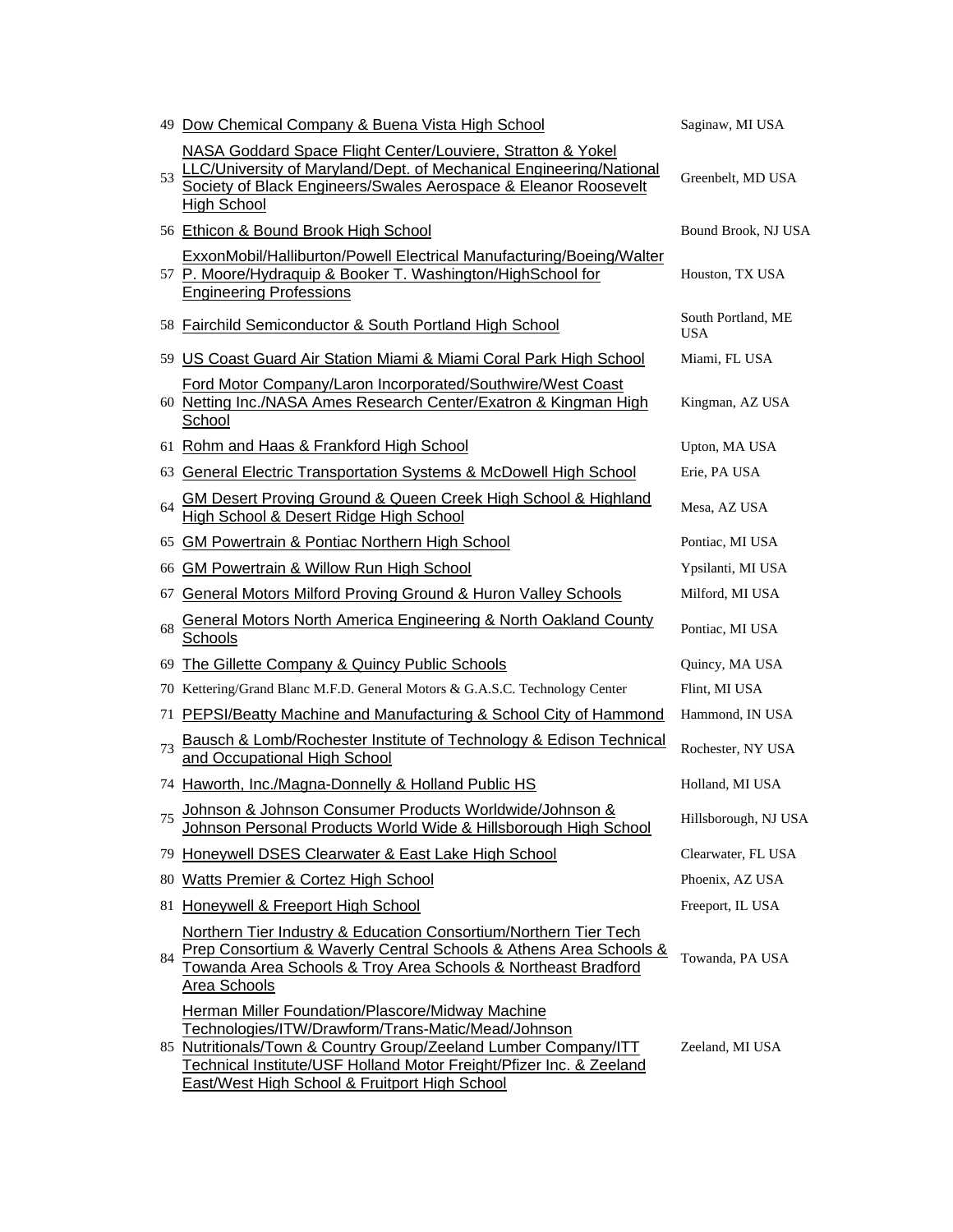|     | 86 JEA/VISTAKON & Stanton College Preparatory School                                                                                                                                         | Jacksonville, FL USA             |
|-----|----------------------------------------------------------------------------------------------------------------------------------------------------------------------------------------------|----------------------------------|
| 87  | <b>Lockheed Martin Maritime Systems &amp; Sensors &amp; Rancocas Valley</b><br><b>Regional High School</b>                                                                                   | Mount Holly, NJ USA              |
| 88  | DePuy, Codman, DePuy AcroMed, Johnson & Johnson Companies &<br>Bridgewater-Raynham Regional High School                                                                                      | Bridgewater, MA USA              |
|     | 92 MPC Products & Stevenson High School                                                                                                                                                      | Lincolnshire, IL USA             |
| 93  | Plexus Technology Group/Fox Valley Technical College/Kimberly-<br>Clark Corporation & Appleton Area School District                                                                          | Appleton, WI USA                 |
|     | 94 Lear Corporation & Southfield High School                                                                                                                                                 | Southfield, MI USA               |
| 95  | New Hampshire Industries, CREARE/Geographic Data Technology & Lebanon High School & Hanover High School & Hartford High School                                                               | Lebanon, NH USA                  |
|     | 96 LEGO Systems, Inc. & Springfield, MA Public High Schools                                                                                                                                  | Springfield, MA USA              |
| 97  | Teradyne/MIT & Chelsea High School & Cambridge Ridge and Latin<br>School                                                                                                                     | Cambridge, MA USA                |
| 100 | SLAC/Oracle/ConXtech Space Systems & Woodside/Carlmont High<br>Schools                                                                                                                       | Woodside, CA USA                 |
| 101 | Craftsman Custom Metal Fabricators/Motorola & St. Patrick High<br>School                                                                                                                     | Chicago, IL USA                  |
|     | 102 Somerville High School                                                                                                                                                                   | Somerville, NJ USA               |
| 103 | Amplifier Research/Custom Finishers/Lutron Electronics/BAE<br>Systems/Society for Biomolecular Screening/Day Tool and Mfg.<br>Inc/Laboratory Robotics Interest Group (LRIG) & Palisades High | Kintnersville, PA USA            |
|     | School                                                                                                                                                                                       |                                  |
|     | 104 MEI & West Chester Area School District                                                                                                                                                  | West Chester, PA USA             |
| 107 | <b>Metal Flow &amp; Holland Christian</b>                                                                                                                                                    | Holland, MI USA                  |
|     | 108 Motorola & Dillard High School & Taravella High School                                                                                                                                   | Ft. Lauderdale, FL<br><b>USA</b> |
| 111 | Motorola & Rolling Meadows High School & Wheeling High School                                                                                                                                | Schaumburg, IL USA               |
|     | 114 Los Altos Rotary/Stanford Univ./Empirical Engineering & Los Altos HS                                                                                                                     | Los Altos, CA USA                |
|     | Maxim Integrated Products/Hitachi Data Systems/Datta Family/Sand<br>115 Hill Challenge/Heller Ehreman Venture Law Group & Monta Vista High<br>School                                         | Cupertino, CA USA                |
|     | 116 NASA Headquarters / SAIC & Herndon High School                                                                                                                                           | Herndon, VA USA                  |
| 117 | Pittsburgh Public Schools/Heinz Endowments/Univ. of Pgh School of<br>Engineering & Taylor Allderdice                                                                                         | Pittsburgh, PA USA               |
| 118 | NASA Johnson Space Center/Lockheed Martin & Clear Brook HS &<br>Clear Creek HS & Clear Lake HS                                                                                               | League City, TX USA              |
|     | NASA Glenn Research Center/Battelle Memorial Institute/MBNA<br>120 Foundation/Industrial Technology Institute at Cleveland State<br>University & East Technical High School                  | Cleveland, OH USA                |
| 121 | NAVSEA Undersea Warfare Center/University of Rhode Island &<br>Middletown High School & Portsmouth High School                                                                               | Middletown, RI USA               |
| 122 | NASA Langley Research Center & New Horizons Regional Education<br><u>Center</u>                                                                                                              | Hampton, VA USA                  |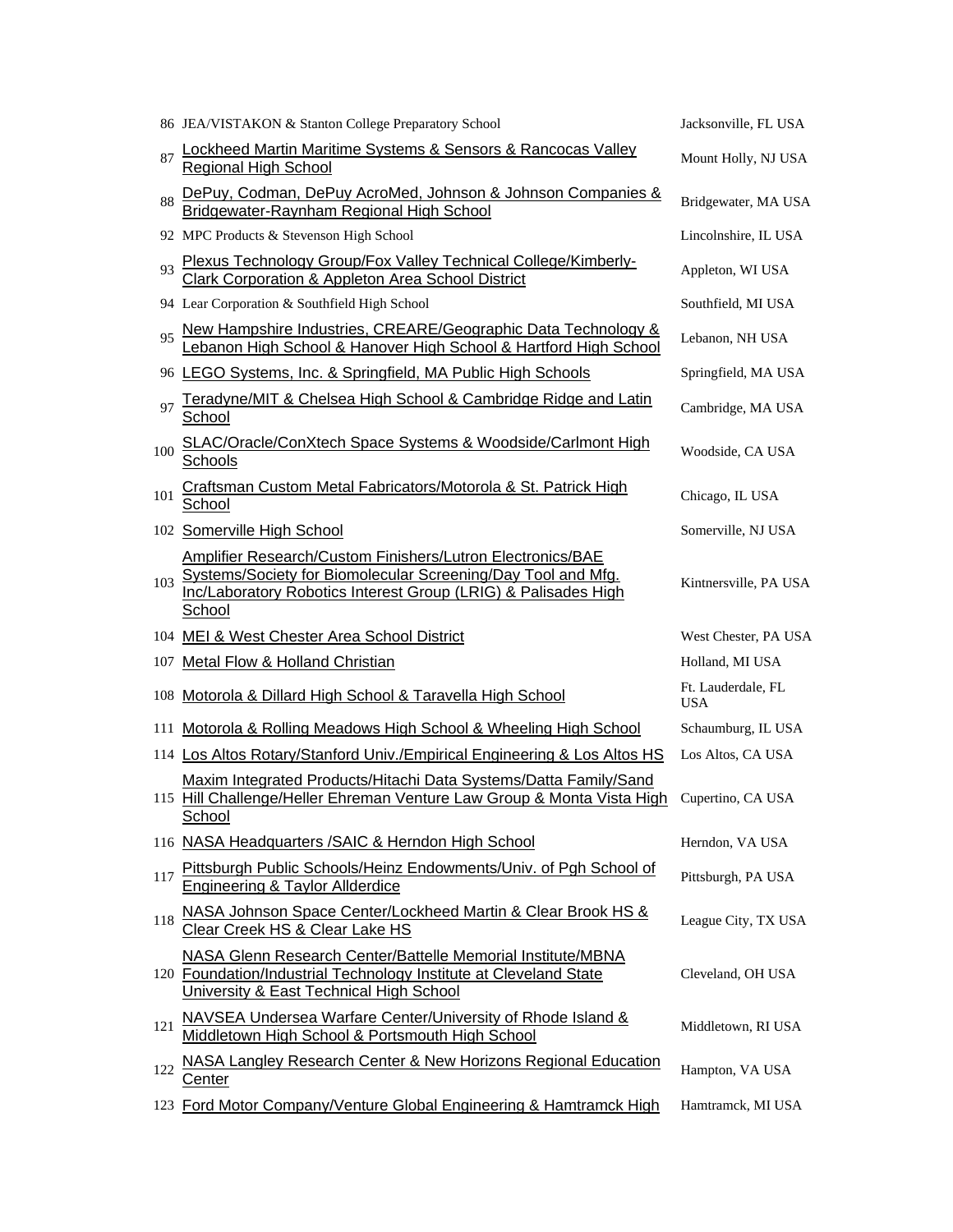**School** 

|     | Northeastern University/Textron Systems & Boston Latin School &<br>125 Brookline High School & Catholic Memorial & Milton Academy &<br>Newton Country Day School & The Winsor School                                                                                                   | Boston, MA USA                    |
|-----|----------------------------------------------------------------------------------------------------------------------------------------------------------------------------------------------------------------------------------------------------------------------------------------|-----------------------------------|
|     | 126 Nypro, Inc. & Clinton High School                                                                                                                                                                                                                                                  | Clinton, MA USA                   |
| 128 | American Electric Power/AEC CADCON, Inc./Grandview Heights High<br>School Alumni Association & Grandview Heights High School                                                                                                                                                           | Columbus, OH USA                  |
|     | 131 Rockwell Automation/BAE SYSTEMS & Central High School                                                                                                                                                                                                                              | Manchester, NH USA                |
|     | 133 Eagle Industries & Bonny Eagle High School                                                                                                                                                                                                                                         | Standish, ME USA                  |
|     | 134 BAE Systems & Pembroke Academy                                                                                                                                                                                                                                                     | Pembroke, NH USA                  |
| 135 | PHM Community/BOSCH/General Motors Corporation & Penn High<br>School                                                                                                                                                                                                                   | Mishawaka, IN USA                 |
|     | 136 Plainfield High School                                                                                                                                                                                                                                                             | Plainfield, NJ USA                |
|     | 138 BAE SYSTEMS/Monarch Instuments & Souhegan High School                                                                                                                                                                                                                              | Amherst, NH USA                   |
|     | 140 Brooks Automation/Raytheon & Tyngsborough High School                                                                                                                                                                                                                              | Tyngsboro, MA USA                 |
|     | 141 Johnson Controls & West Ottawa High School                                                                                                                                                                                                                                         | Holland, MI USA                   |
|     | 144 Northwest High School                                                                                                                                                                                                                                                              | Colerain Township,<br>OH USA      |
| 145 | Procter & Gamble & Norwich High School & Sherburne-Earlville &<br>Unadilla Valley & DCMO BOCES                                                                                                                                                                                         | Norwich, NY USA                   |
| 147 | Raytheon - St Petersburg & Boca Ciega HS & Dixie Hollins HS & St<br>Petersburg HS                                                                                                                                                                                                      | St. Petersburg, FL<br><b>USA</b>  |
|     | 148 L-3 Communications Integrated Systems & Greenville High School                                                                                                                                                                                                                     | Greenville, TX USA                |
|     | 151 BAE SYSTEMS & Nashua High School                                                                                                                                                                                                                                                   | Nashua, NH USA                    |
|     |                                                                                                                                                                                                                                                                                        |                                   |
| 155 | The Connecticut Light and Power Company/Mechtron/Belimo &<br>McGee Middle School & Berlin High School                                                                                                                                                                                  | Berlin, CT USA                    |
|     | Hunt's Mobil/J D Daddario/Marlborough City Council/Marlboro Fish &<br>Game/Marlborough Mayor's Office/Marlborough Co-operative<br>157 Bank/Marlborough Savings Bank/New England Development/Quality<br>Industrial Products Group & Assabet Valley R.T.H.S. & AV Athletic<br>Department | Marlborough, MA<br><b>USA</b>     |
|     | 158 SolidEdge & Great Oaks Institute of Technology                                                                                                                                                                                                                                     | Milford, OH USA                   |
| 159 | Colorado State University/LSI Logic/NASA/ Lockheed/ Ball/ HP / IHS &<br>Poudre High School                                                                                                                                                                                             | Fort Collins, CO USA              |
|     | 165 US Naval Academy & Broadneck High School & Severn School                                                                                                                                                                                                                           | Annapolis, MD USA                 |
| 166 | <b>BAE SYSTEMS &amp; Merrimack High School</b>                                                                                                                                                                                                                                         | Merrimack, NH USA                 |
| 167 | Rockwell Collins & City High/West High School                                                                                                                                                                                                                                          | Iowa City, IA USA                 |
| 168 | Cordis Corp. & North Miami Beach Senior High School                                                                                                                                                                                                                                    | North Miami Beach,<br>FL USA      |
| 171 | University of Wiscsonsin - Platteville & Area Schools                                                                                                                                                                                                                                  | Platteville, WI USA               |
| 172 | <b>IDEXX Laboratories, Inc. &amp; Gorham High School &amp; Falmouth High</b><br>School                                                                                                                                                                                                 | Gorham/falmouth, ME<br><b>USA</b> |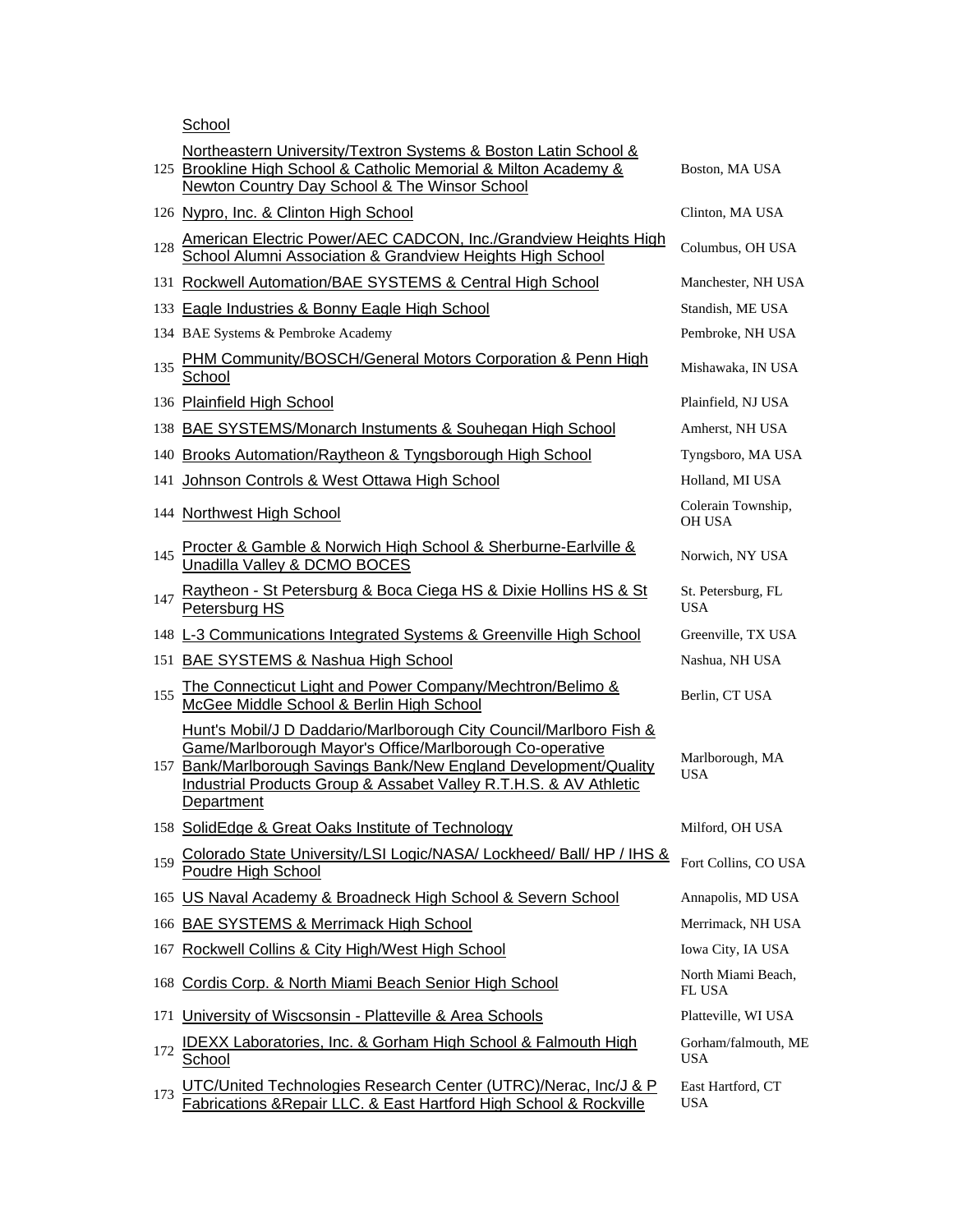High School & Coventry High School

|     | 174 UTC/Carrier & Liverpool High School                                                                                                                                                        | Syracuse, NY USA                   |
|-----|------------------------------------------------------------------------------------------------------------------------------------------------------------------------------------------------|------------------------------------|
| 175 | UTC/Hamilton Sundstrand Space Land & Sea/Techni-Products &<br>Enrico Fermi High School                                                                                                         | Enfield, CT USA                    |
| 176 | UTC / Hamilton Sundstrand & Windsor Locks High School & Suffield<br><b>High School</b>                                                                                                         | Windsor Locks, CT<br><b>USA</b>    |
| 177 | UTC Fuel Cells & South Windsor High School                                                                                                                                                     | South Windsor, CT<br><b>USA</b>    |
| 178 | UTC/Otis Elevator/ebm Industries, Inc./GE Industrial Systems &<br>Farmington High School                                                                                                       | Farmington, CT USA                 |
| 179 | UTC/Pratt & Whitney/GE Medical Systems/EDF Inc. & Inlet Grove<br>Community High School & Suncoast Community High School                                                                        | West Palm Beach, FL<br><b>USA</b>  |
| 180 | UTC/Pratt & Whitney/The Manufacturers Roundtable & South Fork<br><b>High School &amp; Martin County High School</b>                                                                            | Stuart, FL USA                     |
|     | 181 UTC/Pratt & Whitney & Hartford Public High                                                                                                                                                 | Hartford, CT USA                   |
|     | 182 Edsel Ford High School                                                                                                                                                                     | Dearborn, MI USA                   |
|     | 184 Ford Motor Company & Fordson High School                                                                                                                                                   | Dearborn, MI USA                   |
|     | 186 Walt Disney World Design and Engineering & Gateway High School                                                                                                                             | Lake Buena Vista, FL<br><b>USA</b> |
| 188 | ScotiaBank/Toronto District School Board & Woburn Collegiate                                                                                                                                   | Toronto, ON Canada                 |
| 190 | WPI & Massachusetts Academy of Math and Science                                                                                                                                                | Worcester, MA USA                  |
| 191 | Xerox & Wilson High School                                                                                                                                                                     | Rochester, NY USA                  |
| 192 | <b>Gunn High School &amp; PARC</b>                                                                                                                                                             | Palo Alto, CA USA                  |
|     | 195 Medex & Southington High School                                                                                                                                                            | Southington, CT USA                |
| 201 | <b>General Motors/Visteon Corporation &amp; Rochester High School</b>                                                                                                                          | Rochester Hills, MI<br><b>USA</b>  |
| 203 | <b>Campbell Soup &amp; Camden County Technical School</b>                                                                                                                                      | Sicklerville, NJ USA               |
| 204 | Eastern Regional HighSchool                                                                                                                                                                    | Voorhees, NJ USA                   |
| 207 | Walt Disney Imagineering & C.V.U.H.S.D. and Hawthorne High School                                                                                                                              | Hawthorne, CA USA                  |
| 209 | Texas Instruments & Dighton Rehoboth Regional High School                                                                                                                                      | North Dighton, MA<br><b>USA</b>    |
|     | 211 Eastman Kodak & John Marshall High School                                                                                                                                                  | Rochester, NY USA                  |
|     | 212 Dr. Michael Krop High School                                                                                                                                                               | Miami, FL USA                      |
|     | 213 Keene High School                                                                                                                                                                          | Keene, NH USA                      |
| 217 | Ford Motor Company/FANUC Robotics/B & K Corporation & Utica<br><b>Community Schools</b>                                                                                                        | Sterling Heights, MI<br><b>USA</b> |
|     | BASF/Everest-VIT/Witte Company/Washington One Stop<br>219 Homecenter/ExxonMobil/Schrader & Co., Inc. Precision Sheet Metal &<br>Maching/LODI Welding Co., INC. & Warren Hills Reg. High School | Washington, NJ USA                 |
| 222 | Ronco Machine/Procter and Gamble/North East PA Tech Prep<br>Consortium & Tunkhannock Area High School                                                                                          | Tunkhannock, PA<br><b>USA</b>      |
|     | Johnson & Johnson/State Electrical & Motor Service/Fritze<br>223 Keyspan/Turner Construction & Middlesex County Vocational and<br><b>Technical High Schools</b>                                | Piscataway, NJ USA                 |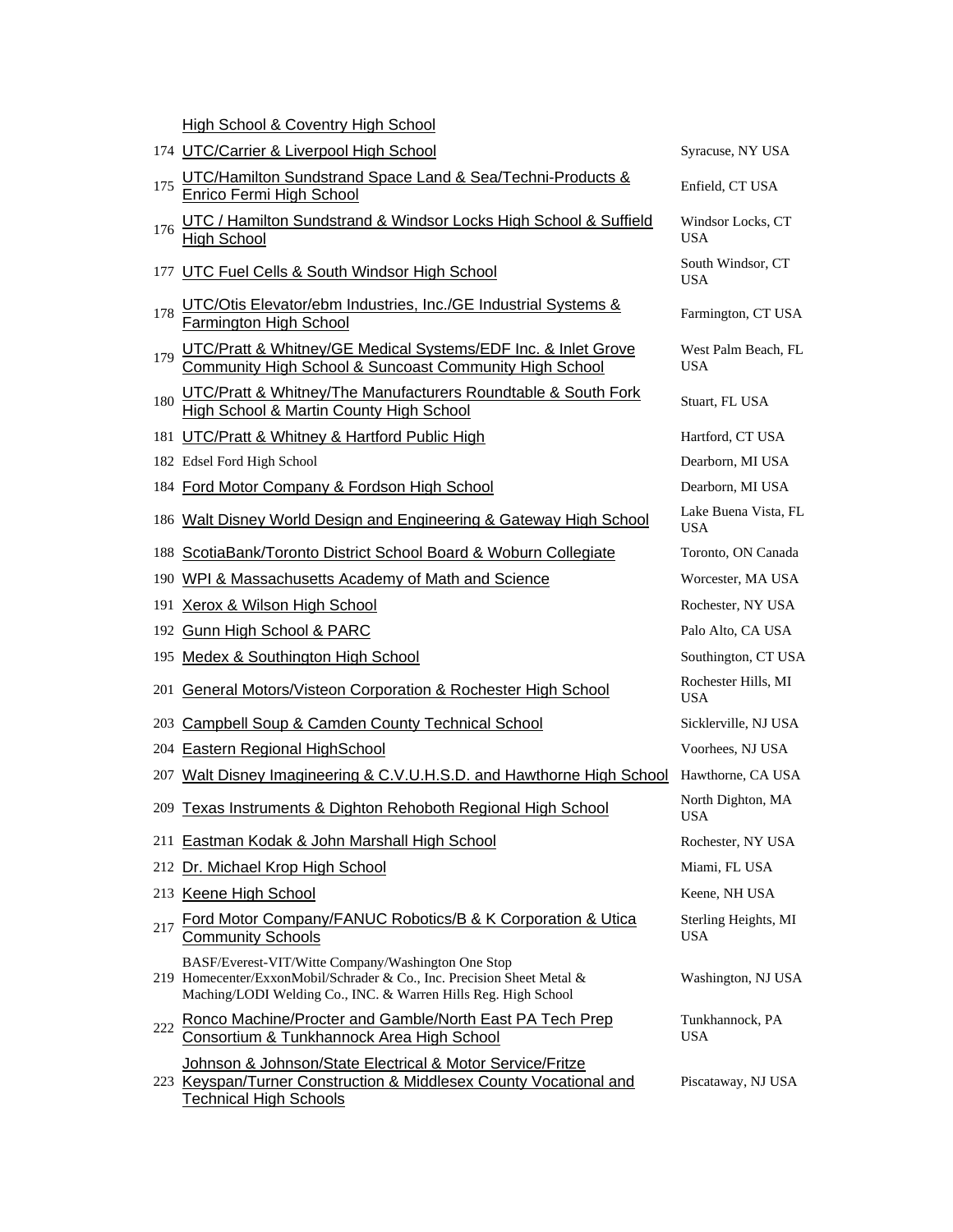|     | 224 PSGA Div Ortho-McNeil & Piscataway High School                                                                                                                                                                                                                                                              | Piscataway, NJ USA               |
|-----|-----------------------------------------------------------------------------------------------------------------------------------------------------------------------------------------------------------------------------------------------------------------------------------------------------------------|----------------------------------|
|     | Siemens/Tessco Technologies/William F. Goodling Advanced Skills<br>225 Center-HIT/Legg Mason Fund/NASA Goddard Flight Space Center &<br>William Penn High School                                                                                                                                                | York, PA USA                     |
| 226 | GM CRW/Craft Line Inc. & Troy High School & Troy-Athens High<br>School                                                                                                                                                                                                                                          | Troy, MI USA                     |
|     | Meriden Board Of Education/TI Automotive/Bristol-Myers Squibb/SBC<br>228 & Platt High School & Maloney High School & Wilcox Technical High<br>School                                                                                                                                                            | Meriden, CT USA                  |
| 229 | Clarkson University & Massena High School & Salmon River High<br>School                                                                                                                                                                                                                                         | Potsdam, NY USA                  |
|     | 230 UTC Sikorsky/Pitney Bowes/Unilever & Shelton High School                                                                                                                                                                                                                                                    | Shelton, CT USA                  |
|     | Boeing/United Space Alliance/ASME-Petroleum Division/Oceaneering<br>231 Space Systems & Sam Rayburn HS & Pasadena HS & South Houston<br>HS & Dobie HS & Pasadena Memorial High                                                                                                                                  | Pasadena, TX USA                 |
| 233 | NASA Kennedy Space Center & Rockledge High School & Cocoa<br>Beach High School                                                                                                                                                                                                                                  | Rockledge/cocoa<br>Beach, FL USA |
| 234 | Rolls-Royce/GM - Allison Transmission/LHTEC & Perry Meridian High<br>School                                                                                                                                                                                                                                     | Indianapolis, IN USA             |
| 235 | DaimlerChrysler/WarrenStamping & Denby & Fitzgerald High & A.<br><b>Philip Randolph</b>                                                                                                                                                                                                                         | Warren, MI USA                   |
|     | 236 Dominion Millstone Power Station & Lyme-Old Lyme High School                                                                                                                                                                                                                                                | Old Lyme, CT USA                 |
|     | The Siemon Company/Wittmann Robot & Automation Systems,<br>Inc./Watertown Rotary/Plasti-Coat, Inc/Bradshaw Jeep, Inc./IBM/ITW<br>237 Highland/Ram-Art Signs/Naugatuck Valley Community Technical<br>College/ITW Anchor/Ramdy Corporation/BoomerMcLOUD &<br>Watertown High School & Kaynor Technical High School | Watertown, CT USA                |
| 238 | Texas Instruments/BAE Systems/PGM of New England, LLC &<br><b>Memorial High School</b>                                                                                                                                                                                                                          | Manchester, NH USA               |
|     | 240 Monroe Visteon & Jefferson Schools & Monroe High School                                                                                                                                                                                                                                                     | Monroe, MI USA                   |
|     | 241 Data ED & Pinkerton Academy                                                                                                                                                                                                                                                                                 | Derry, NH USA                    |
|     | 245 Siemens Automotive VDO/Eaton Corporation/GM & Rochester Adams<br><b>High School</b>                                                                                                                                                                                                                         | Rochester, MI USA                |
|     | Boston University & John D. O'Bryant High School & Boston University<br>246 Academy & Media and Technology Charter High School & TechBoston<br>Academy                                                                                                                                                          | Boston, MA USA                   |
|     | 247 ComauPICO/University of Detroit Mercy & Berkely High School                                                                                                                                                                                                                                                 | Berkley, MI USA                  |
| 249 | DaimlerChrysler: Mack Avenue Engine Plant/Jefferson North Assembly Plant &<br>Breithaupt Career and Technical Center                                                                                                                                                                                            | Detroit, MI USA                  |
| 250 | Capital Region Robotics/GE Global Research/GE Plastics/Verizon<br>Communications & Colonie Central High School                                                                                                                                                                                                  | Albany, NY USA                   |
| 253 | Fairchild Semiconductor/DeVincenzi Metal Products Inc. & Mills High<br><u>School</u>                                                                                                                                                                                                                            | Millbrae, CA USA                 |
| 254 | NASA Ames Research Center/Unity Care Group/Line-X of San Jose &<br><b>Bellarmine College Preparatory</b>                                                                                                                                                                                                        | San Jose, CA USA                 |
|     | 256 Willow Glen High School                                                                                                                                                                                                                                                                                     | San Jose, CA USA                 |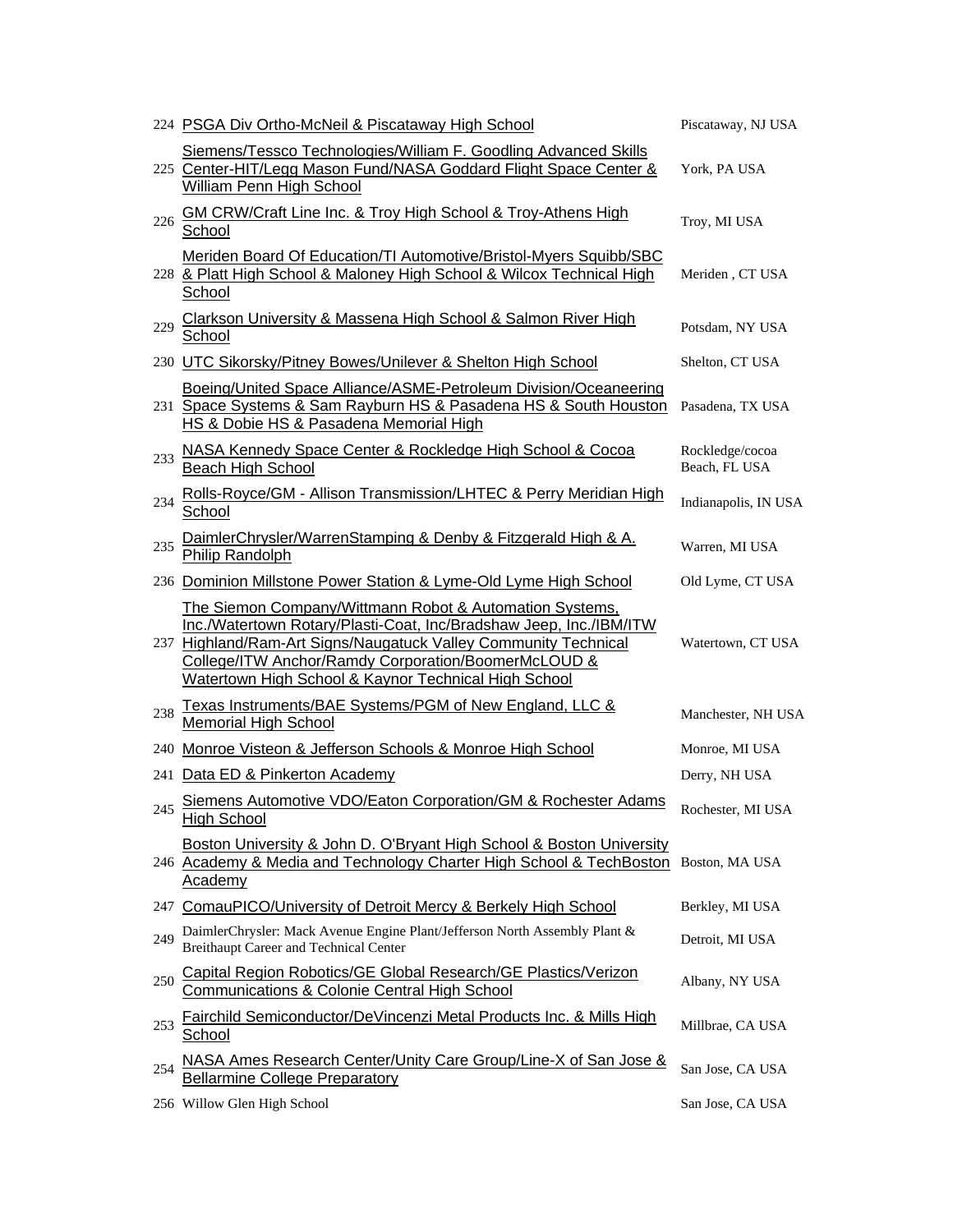| 258 | Applied Materials/ Evans Precision Machining Inc. & Lincoln High<br>School                                                                                                                                                                                             | San Jose, CA USA                  |
|-----|------------------------------------------------------------------------------------------------------------------------------------------------------------------------------------------------------------------------------------------------------------------------|-----------------------------------|
| 259 | Bell High School Smaller Learning Communities Grant & Bell High<br><b>School Faculty</b>                                                                                                                                                                               | Bell, CA USA                      |
|     | 263 Symbol Technology/Retlif Labs/Citicorp & Sachem High School                                                                                                                                                                                                        | Lake Ronkonkoma,<br><b>NY USA</b> |
| 267 | Motorola Inc./HPE Automation Corp. & North Broward Preparatory<br>School & Coral Springs Christian Academy                                                                                                                                                             | Parkland, FL USA                  |
|     | GE Medical Systems/Quest Technologies/Ace Precision<br>269 Machining/Pentair Water Treatment/MSI General & Oconomowoc High<br>School                                                                                                                                   | Oconomowoc, WI<br><b>USA</b>      |
|     | 270 ULC Robotics/Keyspan Energy & Deer Park High School                                                                                                                                                                                                                | Deer Park, NY USA                 |
| 271 | Bad Boys From Bay Shore Lmtd. / BAE Systems & Bay Shore High<br>School                                                                                                                                                                                                 | Bay Shore, NY USA                 |
| 272 | Visteon Automotive Systems/Montgomery County Community<br>College/United Auto Workers & Lansdale Catholic High School                                                                                                                                                  | Lansdale, PA USA                  |
| 274 | NASA Glenn Research Center/MBNA Foundation/Battelle & Rhodes<br><b>High School</b>                                                                                                                                                                                     | Cleveland, OH USA                 |
|     | 276 Youngstown City School Board & Youngstown Chaney High School                                                                                                                                                                                                       | Youngstown, OH USA                |
| 279 | Dana Corporation & Toledo Public Schools                                                                                                                                                                                                                               | Ottawa Lake, MI USA               |
| 280 | Ford Motor Company/UAW & Taylor Career Center & Truman High<br>School & Kennedy High School                                                                                                                                                                            | Taylor, MI USA                    |
| 281 | Michelin/Lockheed Martin/Greenville Technical College/Clemson 4-H &<br>Greenville County Schools & Donaldson Career Center & Christ<br>Church Episcopal High School & St. Joseph's High School & JLMann<br>& Greenville Technical Charter High School & Southside High | Greenville, SC USA                |
|     | 284 Elk Lake & SCCTC & Lakawanna Trail HS                                                                                                                                                                                                                              | Dimock, PA USA                    |
| 287 | Brookhaven National Lab/Battelle Memorial Institute & William Floyd<br><b>High School</b>                                                                                                                                                                              | Mastic Beach, NY<br><b>USA</b>    |
| 288 | General Motivation/HS Die & Engineering/CompuCraft, Inc./Detail<br>Technologies & Grandville High School                                                                                                                                                               | Grandville, MI USA                |
|     | NASA Goddard Space Flight Center/GE Transportation Systems &<br>291 Central High School & Villa Maria Academy & East High School &<br>Collegiate Academy & Cathedral Preparatory School                                                                                | Erie, PA USA                      |
|     | 292 DaimlerChrysler & Western High School                                                                                                                                                                                                                              | Russiaville, IN USA               |
| 293 | Bristol-Myers Squibb Company/Morehouse Engineering & Hopewell<br>Valley Central High School                                                                                                                                                                            | Pennington, NJ USA                |
|     | Northrop Grumman/American Aircraft Products/RENT.COM &<br>294 Redondo Union High School & Mira Costa High School (Manhattan<br>Beach)                                                                                                                                  | Redondo Beach, CA<br><b>USA</b>   |
|     | 295 Synergex & Granite Bay High School                                                                                                                                                                                                                                 | Granite Bay, CA USA               |
|     | 296 Nortel Networks & Loyola High School                                                                                                                                                                                                                               | Montreal, QC Canada               |
| 298 |                                                                                                                                                                                                                                                                        |                                   |
|     | 300 Foothill High School                                                                                                                                                                                                                                               | Pleasanton, CA USA                |
|     | 301 West Philadelphia High School                                                                                                                                                                                                                                      | Philadelphia, PA USA              |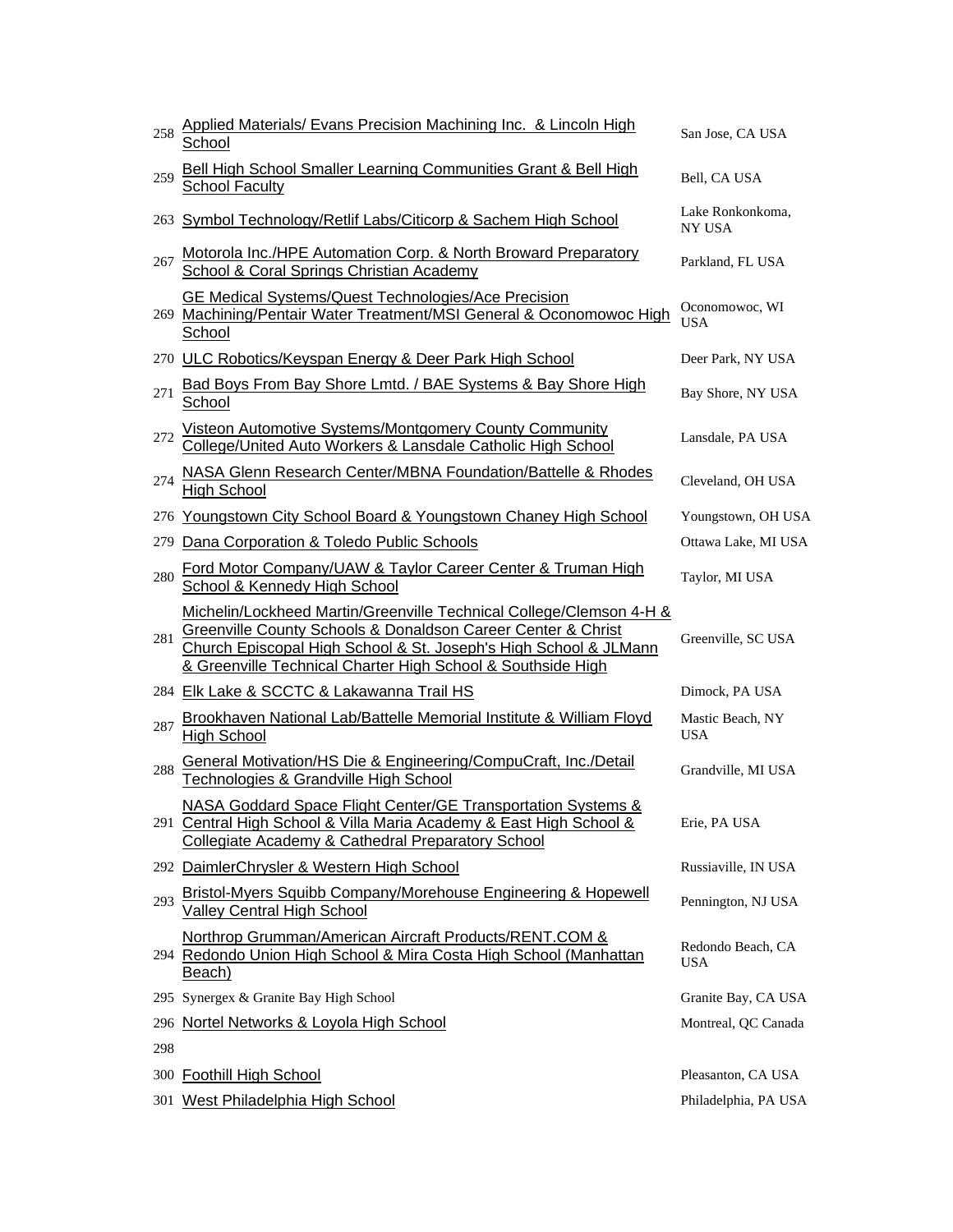|     | 302 Ford Motor Company/Comau Pico/m80.net & Dearborn High School                                                                                                                                                                                                         | Dearborn, MI USA                   |
|-----|--------------------------------------------------------------------------------------------------------------------------------------------------------------------------------------------------------------------------------------------------------------------------|------------------------------------|
| 303 | DaimlerChrysler & Lake Orion High School                                                                                                                                                                                                                                 | Lake Orion, MI USA                 |
| 304 | Bihler of America/Midland School & Bridgewater-Raritan High School                                                                                                                                                                                                       | North Branch, NJ USA               |
|     | 306 Airline Hydraulics & George Washington High School                                                                                                                                                                                                                   | Philadelphia, PA USA               |
| 308 | National City Bank/NW Tri-County IU#5/Pittsburgh Institute of<br>Aeronautics/Rossbacher Insurance Service/Thompson Maple Products<br>Inc./Crotty Chevrolet-Oldsmobile Inc./S&H Car Care/Tonnard Mfg.<br>Corp./Viking Plastics Inc./Michael Wade & Corry Area High School | Corry, PA USA                      |
| 311 | TRW Automotive Electronics & Walled Lake High Schools                                                                                                                                                                                                                    | Farmington Hills, MI<br><b>USA</b> |
| 312 | <b>FTK Foundation/Lockheed Martin/Sayville Ford &amp; East Islip High</b><br>School                                                                                                                                                                                      | Islip Terrace, NY USA              |
| 313 | Baxter Healthcare Tampa Bay & Lakewood High School & Osceola<br><b>High School</b>                                                                                                                                                                                       | St. Petersburg, FL<br><b>USA</b>   |
|     | 314 Wayne-Westland Schools                                                                                                                                                                                                                                               | Wayne, MI USA                      |
| 316 | GM Flint Tool & Die/Spen-Tech Machine Engineering Corp. & Carman-<br>Ainsworth High School                                                                                                                                                                               | Flint, MI USA                      |
| 319 | PSEG/Dupont/Mannington Mills Flooring/Salem Community College &<br>Salem County High Schools                                                                                                                                                                             | Carneys Point, NJ<br><b>USA</b>    |
|     | 321 Alton Central School                                                                                                                                                                                                                                                 | Alton, NH USA                      |
| 322 | <b>Lockheed Martin Corporation/Fleet Credit Card Services &amp; Central</b><br><b>High School</b>                                                                                                                                                                        | Philadelphia, PA USA               |
| 326 | General Motors - Flint/University of Michigan - Flint & Flint Community<br>Schools                                                                                                                                                                                       | Flint, MI USA                      |
|     | 329 GM Powertrain & Romulus High School                                                                                                                                                                                                                                  | Romulus, MI USA                    |
|     | 330 Patchogue-Medford High School                                                                                                                                                                                                                                        | Medford, NY USA                    |
| 331 | J&F Machine/Raytheon/NASA Goddard & Hope Chapel Academy                                                                                                                                                                                                                  | Hermosa Beach, CA<br><b>USA</b>    |
|     | 333 Con Edison & Washington Irving High School                                                                                                                                                                                                                           | New York, NY USA                   |
|     | Credit Suisse First Boston/DHACNY/Cool Jewels/East Coast<br>334 Appraisal/ADP/HARD LOGIC & Canarsie High School & Dewey High<br>School                                                                                                                                   | Brooklyn, NY USA                   |
| 335 | Polytech University/siac/Brooklyn Tech. Alumni Assoc. & Brooklyn<br><b>Technical High School</b>                                                                                                                                                                         | Brooklyn, NY USA                   |
| 337 | ADP/KeySpan/Polytechnic University & Science Skills Center High<br><u>School</u>                                                                                                                                                                                         | Brooklyn, NY USA                   |
| 339 | <b>American Electric Power/Coal Vendors/RRWC&amp;TC/Guyan Machinery</b><br>& Logan County Schools                                                                                                                                                                        | Logan, WV USA                      |
| 340 | <b>Stafford County Industrial Development Authority/Battelle Memorial</b><br>Institute & Commonwealth Governor's School                                                                                                                                                  | Stafford, VA USA                   |
|     | Bausch & Lomb/Manning, Squires, Hennig Inc/Kenlou<br>341 Foundation/Mahaney Welding Supply/Bruce & Friends & Churchville-<br>Chili High School                                                                                                                           | Rochester, NY USA                  |
| 342 | Rohm & Haas/BAE Systems/NASA & Wissahickon High School &<br><b>North Montco TCC</b>                                                                                                                                                                                      | Ambler, PA USA                     |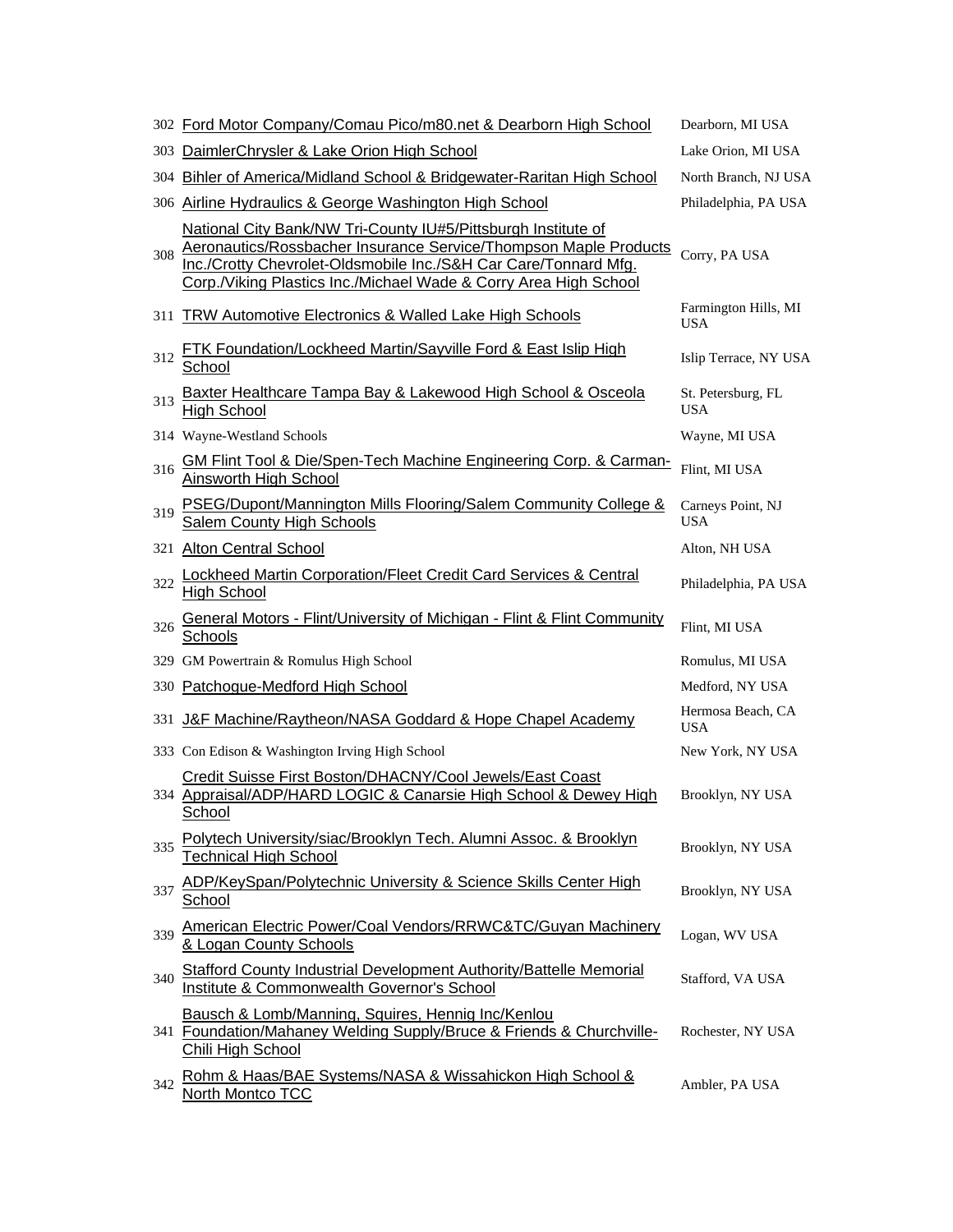|     | <b>Robert Bosch Corporation/Dorchester County Government/Trident</b><br>343 Technical College & Summerville High School & Fort Dorchester High<br>School                                       | North Charleston, SC<br>USA |
|-----|------------------------------------------------------------------------------------------------------------------------------------------------------------------------------------------------|-----------------------------|
|     | Hamilton Career Center/Oconee-Business Education Partnership &<br>345 Seneca High School & West-Oak High School & Walhalla High School<br>& Tamassee-Salem High School                         | Seneca, SC USA              |
|     | 346 Ford Motor Company & Norfolk Technical Vocational Center                                                                                                                                   | Norfolk, VA USA             |
| 348 | Alstom Power/DuPont Spruance/LandAmerica Financial Group, Inc. &<br>Lloyd C. Bird High School & Pre-Engineering Specialty Center                                                               | Chesterfield, VA USA        |
| 350 | PIAB Vacuum Products/Mass Bay Engineering/Serono USA Inc. &<br><b>Norwell High School</b>                                                                                                      | Norwell, MA USA             |
|     | 352 Timberlane Regional High School                                                                                                                                                            | Hampstead, NH USA           |
| 353 | Carle Place Educational Foundation/The J.P. Morgan Chase<br>Foundation & Carle Place High School                                                                                               | Carle Place, NY USA         |
| 354 | Trio Hardware/Sterling Glen Assisted Living/Metal Connections Inc. &<br>Plainview Old Bethpage CSD                                                                                             | Plainview, NY USA           |
| 356 | Polytechnic University/Verizon Corporation & George Westinghouse<br><b>High School</b>                                                                                                         | Brooklyn, NY USA            |
|     | UALR/Hendrix College/Arkansas Space Grant Consortium/KATV<br>357 Television Channel 7 & Parkview Magnet High School & Pulaski<br>Academy & North Little Rock High school & McClellan Magnet HS | Little Rock, AR USA         |
|     | 358 PECO - Exlelon & Upper Darby High School                                                                                                                                                   | Drexel Hill, PA USA         |
|     | 359 Festo Corp & Hauppauge High School                                                                                                                                                         | Hauppauge, NY USA           |
|     | Naval Sea Systems Command Detachment Pacific/Hawaii Directorate<br>360 of Public Works/McInerny Foundation/Castle and Cooke & Waialua<br><b>High School</b>                                    | Waialua, HI USA             |
|     | Fisher Investments/Brown & Haley -- Zingos/The Tanaka<br>362 Foundation/Nissan of Fife/Clover Park Manufacturing & Bellarmine<br><b>Preparatory School</b>                                     | Tacoma, WA USA              |
| 364 | Raytheon/NASA/JPL/Gensler/Northrop Grumman Corp./American<br>Elements & The Archer School for Girls                                                                                            | Los Angeles, CA USA         |
| 365 |                                                                                                                                                                                                |                             |
| 368 | DuPont/NASA Stennis Space Center & Gulfport High School<br><b>Technology Center</b>                                                                                                            | Gulfport, MS USA            |
| 369 | DuPont Engineering/Delaware Metals/Sheet Metal Contractors, Inc &<br><b>MOE Robotics Group</b>                                                                                                 | Wilmington, DE USA          |
|     | <b>NASA Ames Research Center/Hawaiian Electric Company</b><br>371 (HECo)/Harry and Jeanette Weinberg Foundation/RHT Enterprise &<br><b>McKinley High School</b>                                | Honolulu, HI USA            |
|     | 373 William E. Grady Career High School                                                                                                                                                        | Brooklyn, NY USA            |
|     | 374 Con Edison/Credit Suisse First Boston & Curtis High School                                                                                                                                 | Staten Island, NY USA       |
|     | 375 Locust Valley High School                                                                                                                                                                  | Locust Valley, NY<br>USA    |
|     | 376 SPE/AeroTwin & East Anchorage HS & Chugiak High School                                                                                                                                     | Anchorage, AK USA           |
|     | 378 Verizon & Staten Island Technical High School                                                                                                                                              | Staten Island, NY USA       |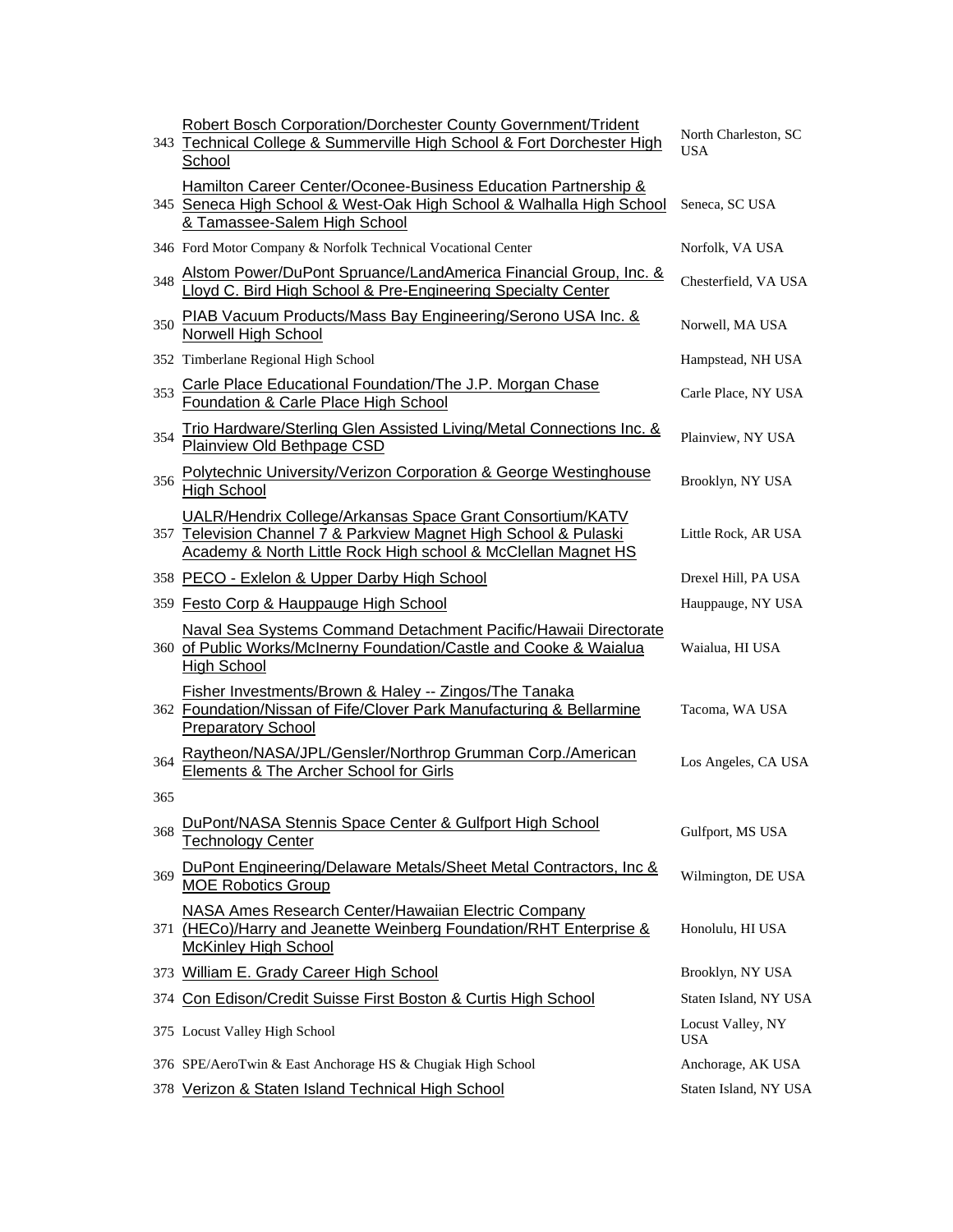| 379 | InVision Technologies/Pete Weber Performance Products/Stanford University &<br>Newark Memorial High School                                                                                                                              | Newark, CA USA                    |
|-----|-----------------------------------------------------------------------------------------------------------------------------------------------------------------------------------------------------------------------------------------|-----------------------------------|
| 380 | Delphi Thermal & Interior Systems/UAW Local 686 & Newfane High<br>School & Lockport High School                                                                                                                                         | Lockport, NY USA                  |
|     | 381 Indalex & Girard High School                                                                                                                                                                                                        | Girard, OH USA                    |
|     | 382 Con Edison & Samuel Gompers Vocational & Technical High School                                                                                                                                                                      | Bronx, NY USA                     |
| 383 | Princeton University/Bristol Myers Squibb/Sarnoff Corporation &<br><b>Trenton Central High School</b>                                                                                                                                   | Trenton, NJ USA                   |
| 384 | <b>NASA Glen Research Center/Columbus State Community</b><br>College/American Electric Power & Eastmoor Academy                                                                                                                         | Columbus, OH USA                  |
|     | 386 United Airlines/Meta Belting/Metalaser & Provincia de São Pedro HS                                                                                                                                                                  | Porto Alegre, RS<br><b>Brazil</b> |
| 388 | Infineon Technologies Richmond/Showbest Fixture Corp./Specialty's<br>Our Name & J. R. Tucker High School                                                                                                                                | Richmond, VA USA                  |
| 391 | Harris/GSMA/Intersil/Rockwell Collins/bd Systems & West Shore Jr/Sr<br>HS & Palm Bay HS & Satellite HS & Melbourne HS & Bayside HS &<br>Brevard Christian HS & Allendale Academy & Eau Gallie HS & New<br><b>Covernant Christian HS</b> | Palm Bay, FL USA                  |
|     | 393 Pal's Electric Shop/Terra Tech & Grundy High School                                                                                                                                                                                 | Grundy, VA USA                    |
| 395 | Siemens Dematic & Grand Rapids Central High School                                                                                                                                                                                      | Grand Rapids, MI<br><b>USA</b>    |
|     | 397 K-T Corporation/BAX Global/Rolls Royce & Morristown High School                                                                                                                                                                     | Morristown, IN USA                |
|     | Students of Columbia University and the Great Bob/The McGraw-Hill<br>398 Companies/The Port Authority of NY & NJ/The New York Yankees &<br>Morris High School                                                                           | Bronx, NY USA                     |
|     | 399 Delphi & Flint Southwestern Academy                                                                                                                                                                                                 | Flint, MI USA                     |
|     | 400 Metaldyne Sintered Components & Ridgway Area High School                                                                                                                                                                            | Ridgway, PA USA                   |
| 401 | NASA Dryden Flight Research Center/HR Textron & Lancaster High<br>School                                                                                                                                                                | Lancaster, CA USA                 |
| 404 | Virginia Business Education Partnership/Computer<br>Renaissance/University of Richmond & St. Michael's School                                                                                                                           | Richmond, VA USA                  |
|     | 405 Virginia Tech & Montgomery County Public Schools                                                                                                                                                                                    | Christiansburg, VA<br><b>USA</b>  |
| 406 | Blueprint Automation/Honeywell & Appomattox Regional Governor's<br><b>School</b>                                                                                                                                                        | Petersburg, VA USA                |
| 407 | Infineon Technologies/Merz Machine/DuPont Spruance/Virginia Commonwealth<br>University/Dominion Virginia Power & Richmond Community High School                                                                                         | Richmond, VA USA                  |
|     | 408 Mumford High School                                                                                                                                                                                                                 | Southfield, MI USA                |
|     | 409 Ford Motor Company & Henry Ford High School                                                                                                                                                                                         | Detroit, MI USA                   |
| 410 | <u>Two Friends Performance/Campus Management/Versatile Tool &amp; Dye</u><br>Inc & Blanche Ely High School                                                                                                                              | Pompano Beach, FL<br><b>USA</b>   |
| 411 | Oak Grove High School                                                                                                                                                                                                                   | San Jose, CA USA                  |
| 414 | USC/The William C. Bannerman Foundation & MaST High School                                                                                                                                                                              | Los Angeles, CA USA               |
|     | 415 York Technical College/ATS of Carolinas & Northwestern High School                                                                                                                                                                  | Rockhill, SC USA                  |
|     | 416 Harper Hardware/NASA/Farmer Machine/C.A.P.E.R./Henrico                                                                                                                                                                              | Richmond, VA USA                  |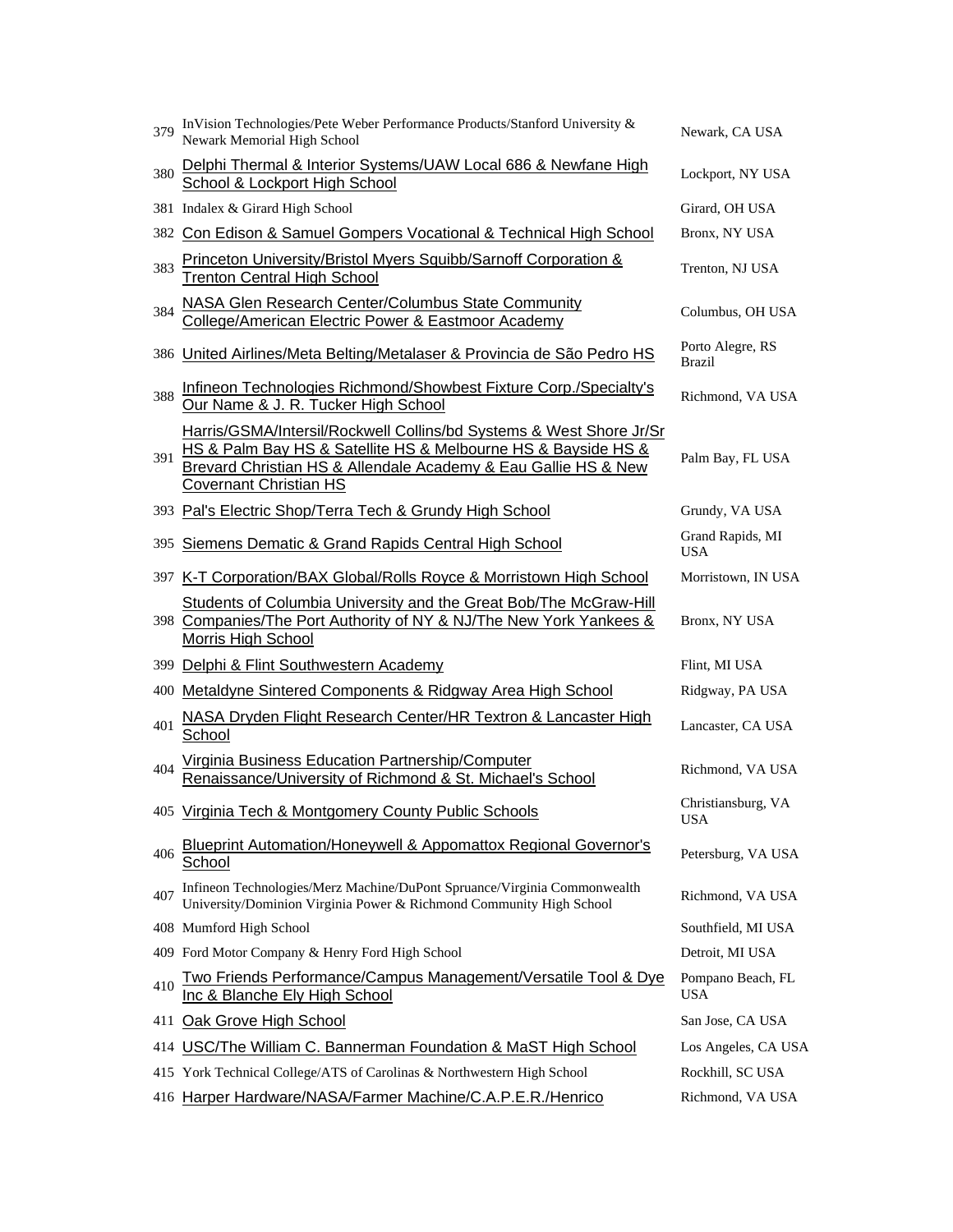Education Foundation & Hermitage Technical Center

|     | 417 Robert Bosch Corporation & Williamston Career & Technology Center                                                                                                                                                                                                                                                             | Anderson, SC USA                   |
|-----|-----------------------------------------------------------------------------------------------------------------------------------------------------------------------------------------------------------------------------------------------------------------------------------------------------------------------------------|------------------------------------|
| 418 | GE Foundation College Bound Program & John F. Kennedy High<br>School                                                                                                                                                                                                                                                              | Richmond, VA USA                   |
|     | 421 Mt. Sinai School District                                                                                                                                                                                                                                                                                                     | Mt. Sinai, NY USA                  |
|     | 422 Applied Materials & Liberal Arts & Science Academy of Austin @ LBJ                                                                                                                                                                                                                                                            | Austin, TX USA                     |
| 433 | Local 3, I.B.E.W./Carpenters Local 608/Sheetmetal Workers Union<br>Local 28/Steamfitters Workers Union Local 638/THE COCA COLA<br>BOTTLING COMPANY/Plumbers Union Local 1/CREDIT SWISS<br><b>BANK/DuPont Global Services &amp; Alfred E. Smith High School</b>                                                                    | Bronx, NY USA                      |
| 434 | DuPont Spruance/Ethyl Corporation & Maggie L. Walker Governor's<br>School                                                                                                                                                                                                                                                         | Richmond, VA USA                   |
| 435 | McNeil Consumer Healthcare & Mount Saint Joseph Academy<br>Firebirds                                                                                                                                                                                                                                                              | Flourtown, PA USA                  |
|     | 437 Hightower High School & Fort Bend ISD                                                                                                                                                                                                                                                                                         | Missouri City, TX<br><b>USA</b>    |
| 440 | CISCO Systems, Inc/North Carolina State University & Southeast<br>Raleigh High School                                                                                                                                                                                                                                             | Raleigh, NC USA                    |
| 441 | <b>Richardson High School</b>                                                                                                                                                                                                                                                                                                     | Richardson, TX USA                 |
| 442 | Ford Motor Company/R. L. Schmitt Co. Inc./McNaughton McKay<br>Electric Company & Mackenzie & Cody & Redford High School                                                                                                                                                                                                           | Detroit, MI USA                    |
| 443 | DeVry University & John H. Reagan High School                                                                                                                                                                                                                                                                                     | Houston, TX USA                    |
|     | 444 Lee High School                                                                                                                                                                                                                                                                                                               | Huntsville, AL USA                 |
| 446 | University of Denver & University of Denver High School & Mullen High School & South High School                                                                                                                                                                                                                                  | Denver, CO USA                     |
|     | 447 Lockheed Martin M&DS & Mastbaum AVTS                                                                                                                                                                                                                                                                                          | Philadelphia, PA USA               |
|     | 448 La Porte High School                                                                                                                                                                                                                                                                                                          | La Porte, TX USA                   |
| 449 | Delco Remy America/DRN Machine/Delphi/Carter Logistics & Ebbertt<br>Education Center & Anderson High School & Highland High School                                                                                                                                                                                                | Anderson, IN USA                   |
| 451 | General Motors Sales and Service & Cranbrook Kingswood Upper<br>School                                                                                                                                                                                                                                                            | Bloomfield Hills, MI<br><b>USA</b> |
| 453 | <b>BAE SYSTEMS/NIST/IBM Global AMS Delivery &amp; Montgomery Blair</b><br><b>High School</b>                                                                                                                                                                                                                                      | Silver Spring, MD<br><b>USA</b>    |
|     | 456 DANA & Sylvania City Schools                                                                                                                                                                                                                                                                                                  | Sylvania, OH USA                   |
|     | 457 Delphi Corporation & L'Anse Creuse Public Schools                                                                                                                                                                                                                                                                             | Harrison Township,<br>MI USA       |
| 459 | US Army Engineer Research and Development Center & Warren<br><b>Central High School</b>                                                                                                                                                                                                                                           | Vicksburg, MS USA                  |
|     | SAIC/Lockheed Martin/Standard Aero/EG & G Kelly Distribution<br>Center/Carter Burgess/Pape Dawson Engineers/Technology<br>460 Advocates of San Antonio/Domingo Vara Chevrolet/St. Phillips College San Antonio, TX USA<br>Southwest Campus/ACCD Foundation/General Dynamics Network<br><b>Systems &amp; South San High School</b> |                                    |
|     | 461 School Board of Alachua County & Eastside High School                                                                                                                                                                                                                                                                         | Gainesville, FL USA                |
|     | 462 Motorola, Inc./Microchip Technology & Xavier College Preparatory                                                                                                                                                                                                                                                              | Phoenix, AZ USA                    |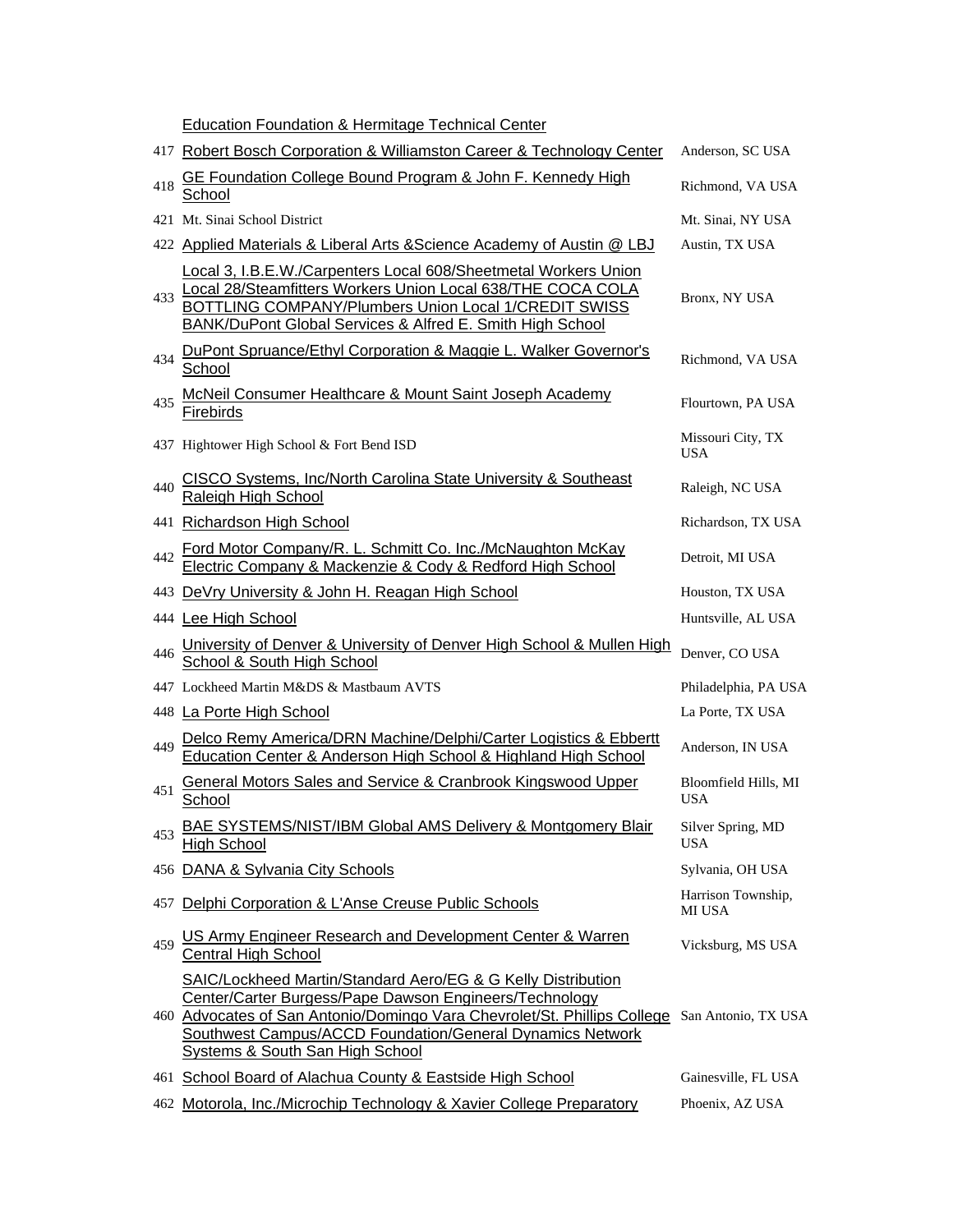| 467 | Purdue University/Schlumberger/DePuy & West Lafayette High School West Lafayette, IN<br>& Jefferson High School & Harrison High School                                                                                                                                                                                                                                                           | USA                                |
|-----|--------------------------------------------------------------------------------------------------------------------------------------------------------------------------------------------------------------------------------------------------------------------------------------------------------------------------------------------------------------------------------------------------|------------------------------------|
| 468 | NASA Stennis Space Center/Delphi Packard/NASA Space Consortium<br>- Ole Miss/Jackson State University - School of Engineering/Jackson<br>Medical Mall/Mississippi Chapter of American Association of Blacks in<br>Energy/Entergy & Provine High School                                                                                                                                           | Jackson, MS USA                    |
|     | 469 Intel & Shrewsbury High School                                                                                                                                                                                                                                                                                                                                                               | Shrewsbury, MA USA                 |
|     | 470 Explorer Post #1888 & Flushing High School & Flint Area High Schools                                                                                                                                                                                                                                                                                                                         | Flint, MI USA                      |
| 471 | EXIDE Technologies/Ex-Cell-O Machine Tools/Johann A. Krause<br>Inc/Norgren Automotive/NACHI Robotic Systems, Inc/Aluminum<br><b>Supply Co/Precision Race Services/Lawrence Technological</b><br>University/RSR Corporation/Midtronics/Hughes Electronics Products<br>Corporation/May Foundation/Ann Arbor Engineering/4 M Industries &<br><b>International Academy &amp; Andover High School</b> | Bloomfield Hills, MI<br><b>USA</b> |
|     | 473 Visteon Ypsilanti Plant & Ypsilanti High School                                                                                                                                                                                                                                                                                                                                              | Ypsilanti, MI USA                  |
|     | 476 Lear Corporation/Weber Electric & GISD & Fenton High School                                                                                                                                                                                                                                                                                                                                  | Fenton, MI USA                     |
| 478 | Montana State Univeristy/Bitterroot Engineering and Design &<br>Corvallis High School                                                                                                                                                                                                                                                                                                            | Corvallis, MT USA                  |
| 480 | ConocoPhillips/Cookshack/Stolhand Heat & Air/Oklahoma State<br>University--College of Engineering & Ponca City High School                                                                                                                                                                                                                                                                       | Ponca City, OK USA                 |
|     | 481 Kleiner Perkins Caufield & Byers & Don Bosco Technical Institute                                                                                                                                                                                                                                                                                                                             | Rosemead, CA USA                   |
|     | 484 Lawerence Berkeley Lab & Castlemont and Arroyo                                                                                                                                                                                                                                                                                                                                               | Oakland, CA USA                    |
| 486 | Chevron Richmond Refinery/OFOTO/Mechanics Bank & De Anza<br>PTSA & De Anza High School                                                                                                                                                                                                                                                                                                           | Richmond, CA USA                   |
| 487 | <b>GE-Elfun &amp; Haverford High School</b>                                                                                                                                                                                                                                                                                                                                                      | Havertown, PA USA                  |
| 488 | McNeil Consumer Health/Dyneon/Agilent Technologies & Strath Haven<br><b>High School</b>                                                                                                                                                                                                                                                                                                          | Wallingford, PA USA                |
|     | 491 Springfield Township High School                                                                                                                                                                                                                                                                                                                                                             | Erdenheim, PA USA                  |
|     | 492 NASA/Microsoft & Franklin High School                                                                                                                                                                                                                                                                                                                                                        | Redmond, WA USA                    |
|     | 494 UTC/Sikorsky , Harding High School, Bullard Havens, Fairfield                                                                                                                                                                                                                                                                                                                                | Bridgeport, CT USA                 |
|     | 496 International School                                                                                                                                                                                                                                                                                                                                                                         | Bellevue, WA USA                   |
| 497 | DaimlerChrysler/General Motors/ Burkland Textron & Goodrich High<br>School                                                                                                                                                                                                                                                                                                                       | Goodrich, MI USA                   |
|     | 498 Atlantic Industrial Technologies & Port Jefferson High School                                                                                                                                                                                                                                                                                                                                | Port Jefferson, NY<br><b>USA</b>   |
|     | Atlantic Reseach Corp/American Press/CM & A Engineering/American<br>499 Woodmark/Automated Production Machining INC/WA Sherman &<br><b>OCHS</b>                                                                                                                                                                                                                                                  | Orange, VA USA                     |
|     | Honeywell/Vitron Manufacturing/Real Time Consulting/Toyota<br>500 Technical Center, USA, Inc./Imaging Business Machines, LLC. &<br><b>Cactus High School</b>                                                                                                                                                                                                                                     | Glendale, AZ USA                   |
| 501 | Lockheed Martin/St. Phillips College, SW Campus/USAF & Edgewood<br>Academy & John F. Kennedy HS & Memorial HS                                                                                                                                                                                                                                                                                    | San Antonio, TX USA                |
| 503 | U.S. Coast Guard Academy/U.S. Coast Guard Foundation/U.S. Coast<br>Guard Academy Alumni Association & Community Robotics Project                                                                                                                                                                                                                                                                 | New London, CT USA                 |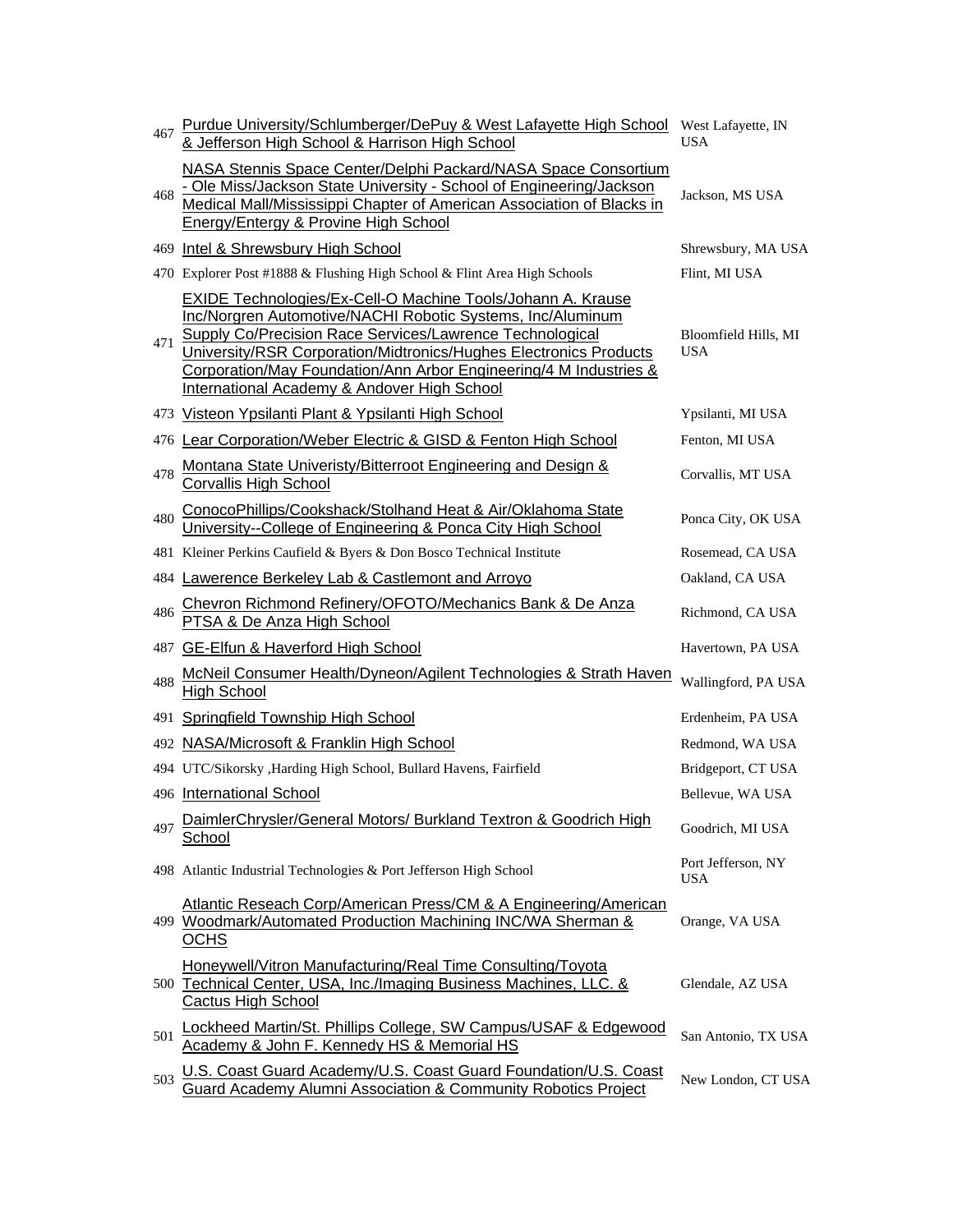|     | 505 FCI/Power Knights Robotics, SPA/BAE Systems & West High School                                                                                                                                                                                                                                                                | Manchester, NH USA                 |
|-----|-----------------------------------------------------------------------------------------------------------------------------------------------------------------------------------------------------------------------------------------------------------------------------------------------------------------------------------|------------------------------------|
|     | 506 Intier Automotive & Novi High School                                                                                                                                                                                                                                                                                          | Novi, MI USA                       |
| 507 | Con Edison/Westchester Community College & Saunders Trades and Technical High<br>School                                                                                                                                                                                                                                           | Yonkers, NY USA                    |
| 510 | NASA/Wire to Water Inc./Power Aisle, Inc/Cadin Contracting Corp. &<br>St. Anthony's High School                                                                                                                                                                                                                                   | South Huntington, NY<br><b>USA</b> |
| 513 | <b>BMW Manufacturing, Inc. &amp; Carolina Academy</b>                                                                                                                                                                                                                                                                             | Greenville, SC USA                 |
| 514 | Infineon Technologies Richmond & Highland Springs Tech Center                                                                                                                                                                                                                                                                     | Highland Springs, VA<br><b>USA</b> |
|     | 515 OSU-OKC & OKC Public Schools                                                                                                                                                                                                                                                                                                  | Oklahoma City, OK<br><b>USA</b>    |
| 518 | North Shore Neon/Laidlaw Bus Company/MPPTO & Miller Place High<br>School & North Country Road Middle School                                                                                                                                                                                                                       | Miller Place, NY USA               |
|     | 519 General Motors Tech Center & Osborn High School                                                                                                                                                                                                                                                                               | Detroit, MI USA                    |
|     | Steelcase/Grand Valley State/GRAPCEP-Davenport/Ferris State<br>521 University/(IST) Industrial Service Technology/GM-Grand Rapids-Metal<br>Fab. Division & Ottawa Hills High School                                                                                                                                               | Grand Rapids, MI<br><b>USA</b>     |
|     | <b>General Motors/ITT Technical Institute/Wayne County Community</b><br>522 College District Eastern Campus & Golightly C.T.C. & Pershing High<br>School                                                                                                                                                                          | Detroit, MI USA                    |
|     | 525 Dominion - Millstone Power Station & Waterford High School                                                                                                                                                                                                                                                                    | Waterford, CT USA                  |
| 527 | Credit Suisse First Boston/SI Bank & Trust Foundation & McKee Voc. Tech. High<br>School                                                                                                                                                                                                                                           | Staten Island, NY USA              |
| 528 | Eason Scholarship/Central Boiler/Univ. of Northern Iowa College of Natural<br>Sciences/Iowa Space Grant Consortium & Cedar Falls High School                                                                                                                                                                                      | Cedar Falls, IA USA                |
| 529 | <b>Plainedge High School</b>                                                                                                                                                                                                                                                                                                      | No. Massapequa, NY<br><b>USA</b>   |
|     | 533 Visteon & North Penn High School                                                                                                                                                                                                                                                                                              | Lansdale, PA USA                   |
|     | The Foxboro Company/Invensys/Mansfield Electric/Texas<br>535 Instruments/Albany International/Shaw's Supermarkets/Woodard &<br>Curran & Mansfield High School                                                                                                                                                                     | Mansfield, MA USA                  |
| 537 | EDO/National Elevator Cab & Door Corporation & Lindenhurst Senior<br>& Junior High School                                                                                                                                                                                                                                         | Lindenhurst, NY USA                |
|     | 538 Wabash Technologies & Huntington County Schools                                                                                                                                                                                                                                                                               | Markle, IN USA                     |
| 539 | <b>GE Medical Systems/Rockwell Automation &amp; Sussex Hamilton High</b><br>School                                                                                                                                                                                                                                                | Sussex, WI USA                     |
|     | 540 Arab High School                                                                                                                                                                                                                                                                                                              | Arab, AL USA                       |
| 541 | Mike Shifflett, Inc & Trinity Episcopal School                                                                                                                                                                                                                                                                                    | Richmond, VA USA                   |
| 545 | <b>VCU Foundation/Henrico Education Foundation &amp; Mills E. Godwin</b><br><b>High School</b>                                                                                                                                                                                                                                    | Richmond, VA USA                   |
|     | <b>NASA Glenn Research Center/MBNA Foundation/WIRE-Net/Accurate</b><br>Instrument Service Co./RML Tool & Die Inc./ASSET of Northeast<br>546 Ohio/Ford Motor Company/Diamond Wheel & Fabricating<br>Inc./Cuyahoga Community College/City of Cleveland/WorkForce<br><b>Investment Act &amp; Cleveland Municipal School District</b> | Cleveland, OH USA                  |
|     | 547 Keyspan & Island Trees High School                                                                                                                                                                                                                                                                                            | Levittown, NY USA                  |
|     |                                                                                                                                                                                                                                                                                                                                   |                                    |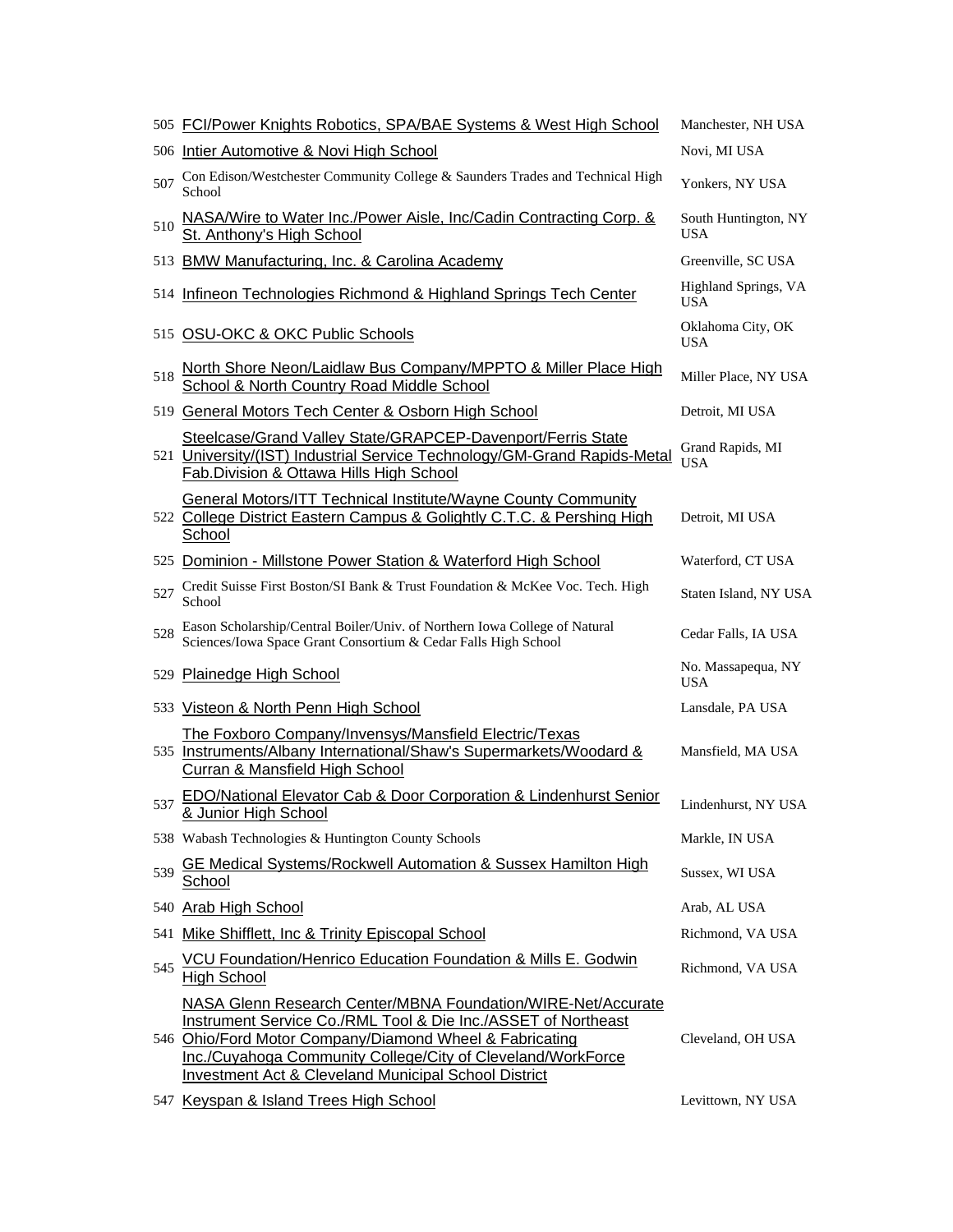| 548 | UTC Sikorsky & Amity Regional School District 5 & Bullard Havens Regional<br>Vocational Technical School & Harding High School         | Woodbridge, CT USA                 |
|-----|----------------------------------------------------------------------------------------------------------------------------------------|------------------------------------|
| 549 | F.E.A.R. Foundation & Lincoln County High School                                                                                       | Fayetteville, TN USA               |
| 550 | Robert Bosch Corporation & Northville High School Robostangs                                                                           | Northville, MI USA                 |
| 554 | Steel Fab/Raytheon /Netstal Machinery& Leominster High School                                                                          | Leominster, MA USA                 |
|     | 555 Warren County Vocation School                                                                                                      | Washington, NJ USA                 |
|     | 557 Procter & Gamble & Highlands High School                                                                                           | Ft. Thomas, KY USA                 |
| 558 | ADP/Falstrom Company/Pfizer & Montclair High School                                                                                    | Montclair, NJ USA                  |
| 560 | Ford Motor Company/Clips and Clamps Industries & Cooley High<br>School                                                                 | Detroit, MI USA                    |
| 561 | Yale University/United Illuminating & Hill Regional Career High School                                                                 | New Haven, CT USA                  |
|     | 562 Ford Motor Company & Cody High School                                                                                              | Detroit, MI USA                    |
| 563 | Rohm and Haas & Frankford High School                                                                                                  | Philadelphia, PA USA               |
| 564 | <u>Tyco &amp; Montachusett Regional Vocational Technical School &amp;</u><br>Oakmont Regional High School                              | Fitchburg, MA USA                  |
| 566 | McNeil Consumer & Specialty Pharmaceuticals/IBEW Local 98/Drexel<br>University & Bok Technical High School                             | Philadelphia., PA USA              |
|     | 568 East Coast Optical Technologies & Longwood CSD                                                                                     | Middle Island, NY<br><b>USA</b>    |
| 569 |                                                                                                                                        |                                    |
| 570 | <b>MCSD Foundation/Citi Bank &amp; Newfield High School</b>                                                                            | Selden, NY USA                     |
| 571 | BP/South Anchorage Rotary & Dimond High School                                                                                         | Anchorage, AK USA                  |
|     | 573 EDO & East Meadow School District & WT Clarke High School                                                                          | Westbury, NY USA                   |
| 576 | Stop & Shop/Photocircuits/The Printery/Charles A. Martin, Counsellor<br>at Law, P.C./CM4.COM, INC. & Glen Cove High School             | Glen Cove, NY USA                  |
| 578 | UTC Otis Service Center/TrueBro/Coherent DEOS/Design Innovations<br>& The Loomis Chaffee School & Windsor High School                  | Windsor, CT USA                    |
| 580 | <b>Iroquois Industries/Delta Tooling/Plastic Engineering and Technical</b><br>Services & Brother Rice High School & Marian High School | Bloomfield Hills, MI<br><b>USA</b> |
|     | 581 UCLA & University High School & Emerson Middle School                                                                              | Los Angeles, CA USA                |
|     | 582 The Gleason Works & Fairport High School                                                                                           | Rochester, NY USA                  |
| 585 | <b>IMS &amp; Campbell Hall School</b>                                                                                                  | North Hollywood, CA<br><b>USA</b>  |
| 587 | United Defense LP/SJUSD & San Jose High Academy                                                                                        | San Jose, CA USA                   |
| 588 | Duval County Schools Jacksonville FL/Communitles In Schools &<br>William M. Raines High School                                         | Jacksonville, FL USA               |
|     | 589 NASA Dyden Flight Research Facility/Northrop Grumman & Tehachapi High School                                                       | Tehachapi, CA USA                  |
| 590 | Marshall Brain's How Stuff Works/IEEE/LRIG SouthEast Chapter/AW-NC/Duke<br>University & Orange High School & Cedar Ridge High School   | Hillsborough, NC<br><b>USA</b>     |
|     | 596 A.P. Randolph Academies of Technology                                                                                              | Jacksonville, FL USA               |
| 597 | Rockwell Collins- Kaiser Electroprecision/Charles Dunn & Crescenta<br>Valley High School Robotics                                      | La Crescenta, CA USA               |
|     | 598 MBCI NASA ERC/Choctaw Electronics Enterprise & Choctaw Central                                                                     | Choctaw, MS USA                    |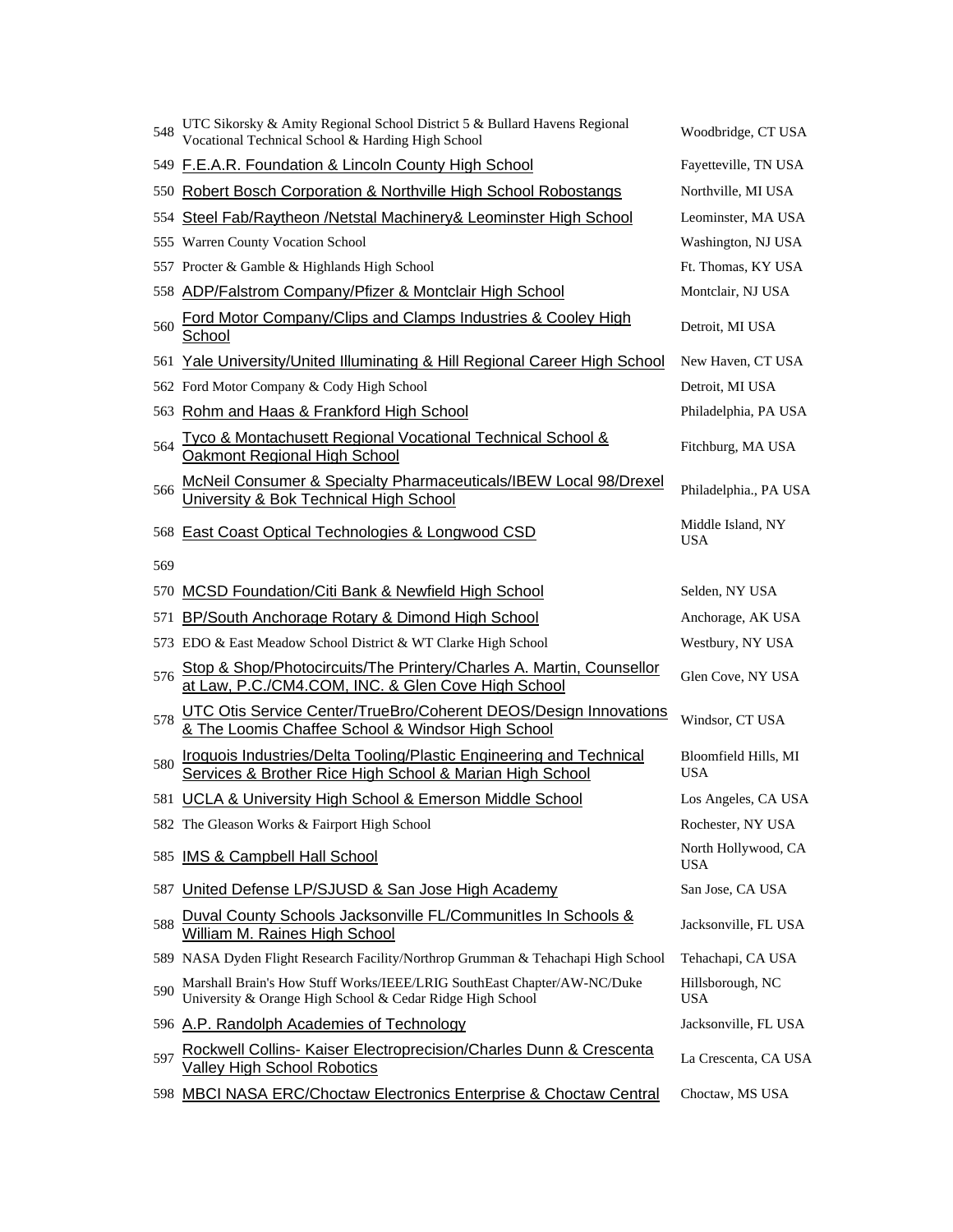**High School** 

| 599 | EMC/Raytheon/Zymark/Mitsubishi Electric Research Lab & Hopkinton<br><b>High School</b>                                                                                                    | Hopkinton, MA USA                  |
|-----|-------------------------------------------------------------------------------------------------------------------------------------------------------------------------------------------|------------------------------------|
| 600 | Candle Corporation/NASA/JPL & USC_MESA & Foshay Learning<br>Center                                                                                                                        | Los Angeles, CA USA                |
| 602 | MCM Machinery Sales/H & R Machining/Matt Sweeney Special Effects/C & M<br>Relocation & Taft High School                                                                                   | Woodland Hills, CA<br><b>USA</b>   |
| 604 | California State University, Northridge/Medtronic MiniMed/Delta Tau<br>Data Systems & Granada Hills Charter High School                                                                   | Granada Hills, CA<br><b>USA</b>    |
|     | 605 Framatome ANP/M/A-COMM & E. C. Glass High School                                                                                                                                      | Lynchburg, VA USA                  |
| 606 | Lockheed Martin/Northrop Grumman/Diversified Education Systems & Monroe<br><b>Technology Center</b>                                                                                       | Leesburg, VA USA                   |
|     | 607 Lockheed Martin/IBM/Pacific Bell & Leland High School                                                                                                                                 | San Jose, CA USA                   |
| 609 | Real Protection Fire/West Coast Cabinets & Eden Area Regional<br><b>Occupational Program</b>                                                                                              | Hayward, CA USA                    |
|     | Raytheon Company/The Boeing Company/Northrop Grumman/Los<br>610 Angeles Trade Tech College & King Drew Magnet High School of<br>Medicine & Science                                        | Los Angeles, CA USA                |
|     | 611 Technological Services Company & Piney Woods School                                                                                                                                   | Piney Woods, MS<br><b>USA</b>      |
|     | 612 vista broad band & Elsie Allen High School                                                                                                                                            | Santa Rosa, CA USA                 |
|     | The Bank of Nova Scotia/Enbridge Integrated Building<br>613 Technologies/Loblaw Companies Ltd./Siemens Canada Limited/NOCO<br>Energy Corp./Torcomp Inc./Teranet & Crescent School         | Toronto, ON Canada                 |
|     | 614 Explus, Inc./Robert MacKichan/Judicial Copy Services & Langley High School                                                                                                            | Mclean, VA USA                     |
|     | Sensei Enterprises/Klingbeil Capital Mgmt/Verizon<br>615 Communications/Northrup Grumman/OEC Engineering/Mitretek &<br><b>Chantilly Academy</b>                                           | Chantilly, VA USA                  |
| 616 | Dupont I Technologies/Raritan Introduction of Minorities to Engineering<br>& Franklin High School                                                                                         | Somerset, NJ USA                   |
|     | NVESD Fort Belvoir VA/ALION Science & Technology Corporation/CACI<br>617 Technologies Inc./DRS/General Dynamics Armament & Tech Products/EOIR<br>Technologies & Hayfield Secondary School | Alexandria, VA USA                 |
|     | 618 Boys & Girls Clubs of Greater Washington DC/NSBE/Howard University & Ballou<br>High School                                                                                            | Washington, DC USA                 |
|     | 619 International Paper & SOUTHAMPTON INDIAN ROBOTICS                                                                                                                                     | Courtland, VA USA                  |
|     | Henrico Education Foundation/West End Machine & Welding,<br>620 Inc./Verizon Communications & Center for Engineering-Highland<br><b>Springs High School</b>                               | Highland Springs, VA<br><b>USA</b> |
|     | 623 KML Technology Inc. & Edison Fareira High School                                                                                                                                      | Philadelphia, PA USA               |
|     | GE Fanuc/Virginia Groundwater, LLC/Parker & DeStefano,<br>624 PC/VPTC/Advanced Network Systems, Inc. & Charlottesville HS &<br><b>Albemarle County High Schools</b>                       | Charlottesville, VA<br><b>USA</b>  |
|     | 628 Raytheon/SAIC/ALLTECH/Dynalectric & James Madison High School                                                                                                                         | Vienna, VA USA                     |
|     | 632 Raytheon/PEC Solutions/Lockheed Martin & Oakton High School                                                                                                                           | Vienna, VA USA                     |
|     | 633 bp/Oceaneering International, Inc. & Cinco Ranch High School                                                                                                                          | Katy, TX USA                       |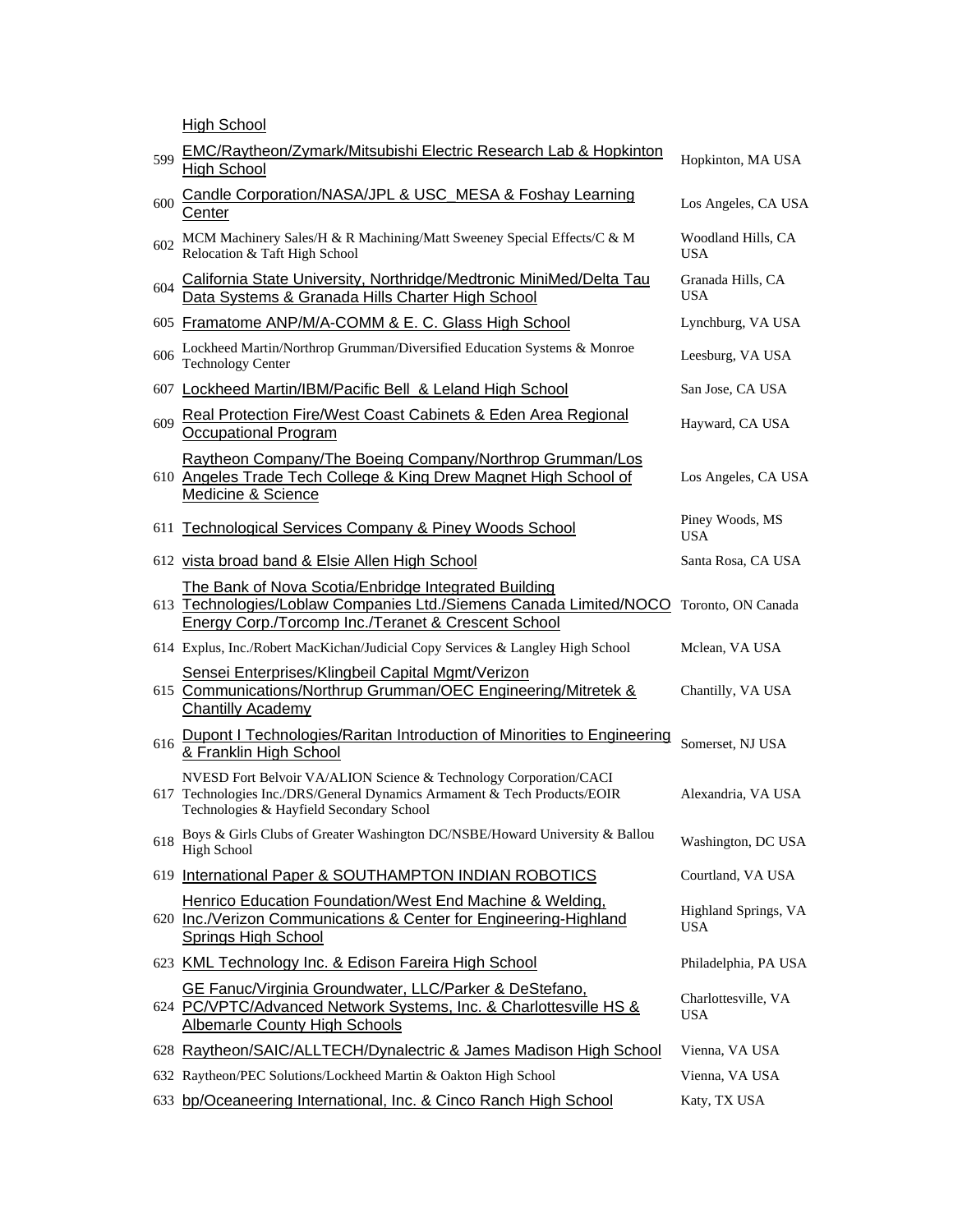| 635 | NASA/Ryan Machinery/University of Alaska Fairbanks & Lathrop High<br>School                                                                                            | Fairbanks, AK USA           |
|-----|------------------------------------------------------------------------------------------------------------------------------------------------------------------------|-----------------------------|
| 636 | Agile Automation/Able-Baker Automation Inc./TriCed & James Logan<br><b>High School</b>                                                                                 | Union City, CA USA          |
|     | 637 Vedimex Inc./NASA & Henry Foss High School                                                                                                                         | Tacoma, WA USA              |
|     | 638 Voice Power Telecommunications & Hays High School                                                                                                                  | Buda, TX USA                |
| 639 | University of Hawaii School of Ocean and Earth Science and Technology/IEEE<br>Hawaii & Waipahu High School                                                             | Waipahu, HI USA             |
|     | 640 Marotta Scientific Controls, Inc. & Montville High School                                                                                                          | Montville, NJ USA           |
| 642 | Dupont/Columbus Rose & Clover Hill High School & The Math &<br>Science School & Midlothian High School                                                                 | Midlothian, VA USA          |
| 644 | BorgWarner Automotive/Robotics Club, Cornell/NASA & Ithaca High<br>School                                                                                              | Ithaca, NY USA              |
|     | 645 Con Edison & Thomas Edison High School                                                                                                                             | Jamaica, NY USA             |
|     | DuPont/Simonton Windows/Pickering and Associates/McHenry<br>647 Electric/Domino's Pizza/Murray's Sheet Metal/St. Joseph's<br>Hospital/Lowe's & Parkersburg High School | Parkersburg, WV USA         |
| 648 | Kelly Gene Cook, Sr Charitable Foundation/So'Moda, Inc/Defense<br>Information Systems Agency & Pearl River High School                                                 | Pearl River, LA USA         |
|     | 649 Jackson's Hardware & Terra Linda High School                                                                                                                       | San Rafael, CA USA          |
|     | US Army Operational Test Command/TESCO Test and Evaluation<br>650 Support/ASME Petroleum Division/Central Texas College & Robert M<br>Shoemaker H. S.                  | Killeen, TX USA             |
| 651 | John Deere/Ken-Tronics/SME & Sherrard High School & Davenport<br>West High School                                                                                      | Sherrard, IL USA            |
|     | 652 Saratoga High School                                                                                                                                               | Saratoga, CA USA            |
| 653 | Hella Electronics Corp. & Flora High School & North Clay High School<br>& Clay City High School                                                                        | Flora, IL USA               |
|     | 654 Alcoa Engineered Products & Schuylkill County School Districts                                                                                                     | Mar Lin, PA USA             |
| 655 | NASA Goddard Space Flight Center & Seneca High School                                                                                                                  | Erie, PA USA                |
|     | 658 Lockheed Martin & Edison High School                                                                                                                               | San Antonio, TX USA         |
| 660 | National High Magnetic Field Labratory/Tallahassee Welding and<br>Machine Shop & Maclay School                                                                         | Tallahassee, FL USA         |
|     | 662 New York City Technical College & Thomas Jefferson High School                                                                                                     | Brooklyn, NY USA            |
| 663 | General Motors & Godwin Public Schools                                                                                                                                 | Wyoming, MI USA             |
|     | 665 Celerity & Round Rock High School & Stoney Point High School                                                                                                       | Austin, TX USA              |
|     | <b>SAIC/Quantum Corporation/Boeing/LSI Logic</b><br>668 Corporation/NASA/Lockheed/Ball/HP/IHS & Academy School District<br><u> 20</u>                                  | Colorado Springs, CO<br>USA |
| 6/5 | <b>UMass Lowell &amp; Whitinsville Christian</b>                                                                                                                       | Whitinsville, MA USA        |
| 677 | Disney/Lockheed/Martin/Orlando Science Center/Phuspace & Oak<br><u>Ridge High School</u>                                                                               | Orlando, FL USA             |
|     | 679 Pioneer High School                                                                                                                                                | San Jose, CA USA            |
|     | 685 Technology High School                                                                                                                                             | Rohnert Park, CA            |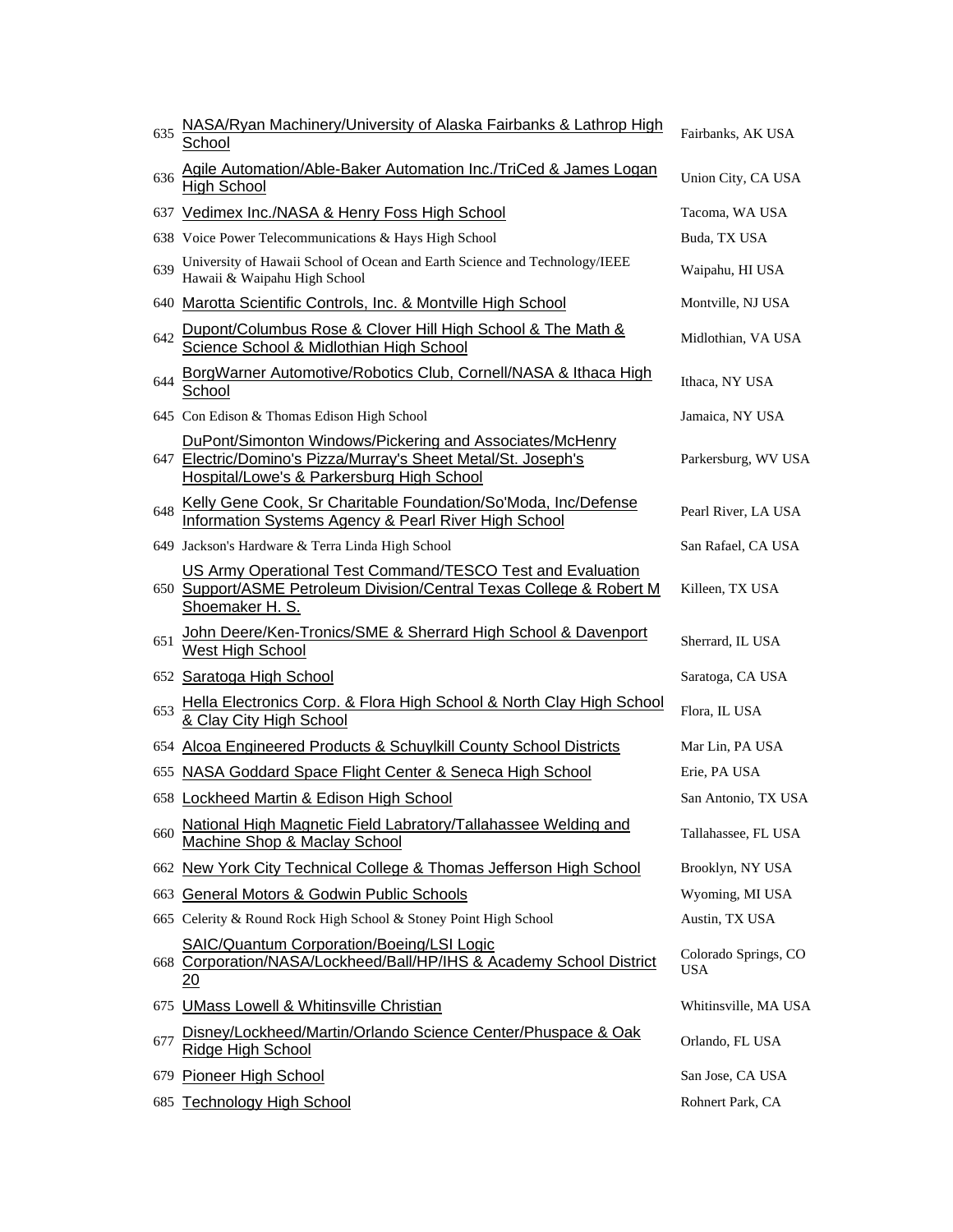|     |                                                                                                                                                                                                                                                                                | <b>USA</b>                        |
|-----|--------------------------------------------------------------------------------------------------------------------------------------------------------------------------------------------------------------------------------------------------------------------------------|-----------------------------------|
| 686 | Ohio State University/American Electric Power & Columbus School for<br>Girls                                                                                                                                                                                                   | Columbus, OH USA                  |
|     | 687 Verizon & Art & Design HS                                                                                                                                                                                                                                                  | New York, NY USA                  |
|     | 691 First Service Realty Int'l & Atlantic Technical Center Magnet High School                                                                                                                                                                                                  | Ft. Lauderdale, FL<br><b>USA</b>  |
|     | NASA Goddard Space Flight Center/New London Precision Instruments, Inc./Briddell<br>692 Builders/The Kinna Family/Battelle Memorial Institute/Hughes Network<br>System/Rinker Materials/Black and Decker Outlet & Linganore High School                                        | Frederick, MD USA                 |
| 694 | The Boeing Company/Northrop Grumman/United Bakery Equipment<br>Company/TNP Instruments & Calif Academy of Math & Science                                                                                                                                                       | Carson, CA USA                    |
| 695 | HR Textron/Numatics Engineering/FEM/Canyon Engineering/Honda<br>R&D/JPL/Raytheon & Hart High School                                                                                                                                                                            | Newhall, CA USA                   |
|     | 696 Beutler Corporation & St. Francis High School                                                                                                                                                                                                                              | Sacramento, CA USA                |
| 697 | Yvette and Larry Gralla/Stuyvesant High School Alumni<br>Association/Stuyvesant High School Parents Association/Cox &<br>Company/Con Edison/Brookfield Properties, Inc. & Stuyvesant High<br>School                                                                            | New York, NY USA                  |
| 698 | NASA Glenn Research Center/Parker Hannifin & Beachwood High<br>School                                                                                                                                                                                                          | Beachwood, OH USA                 |
|     | 701 Glendale Community College & Clark Magnet High School                                                                                                                                                                                                                      | La Crescenta, CA USA              |
|     | Kleiner Perkins Caufield & Byers/Panda Management/Harris<br>702 Corporation/Aerospace Educational Foundation & Immaculate Heart<br><b>High School</b>                                                                                                                          | Los Angeles, CA USA               |
| 703 | Microchip & Hamilton High School                                                                                                                                                                                                                                               | Chandler, AZ USA                  |
| 704 | Martin's Metal Fabrication/Universal Propulsion Company & Vanden<br><b>High School</b>                                                                                                                                                                                         | Fairfield, CA USA                 |
|     | 706 Raytheon/Fold-A-Goal & Culver City High School                                                                                                                                                                                                                             | Culver City, CA USA               |
| 708 | Delphi & Saginaw Career Complex Alliance                                                                                                                                                                                                                                       | Saginaw, MI USA                   |
|     | Vought Aircraft Industries/General Motors Assembly Plant-<br>Arlington/Associated Manufacturing Inc./Lone Star Park at Grand<br>709 Prairie/Pratt & Whitney/L.R. Cannon Enterprises/Intuitive Research<br>and Technology/G-S Machine Shop & South Grand Prairie High<br>School | Grand Prairie, TX<br>USA          |
|     | 710 Price Engineering & Arrowhead High School                                                                                                                                                                                                                                  | Hartland, WI USA                  |
| 711 | Motorola-PA & Hatboro-Horsham High School                                                                                                                                                                                                                                      | Horsham, PA USA                   |
| 713 | Cohen's Iron Shop/Yamaha Robotics & The Agnes Irwin School                                                                                                                                                                                                                     | Rosemont, PA USA                  |
| 714 | Apex Machines & Pine Crest School & Westminster Academy                                                                                                                                                                                                                        | Fort Lauderdale, FL<br><b>USA</b> |
|     | 716 Salomon Smith Barney/Polytechnic University & Paul Robeson High School                                                                                                                                                                                                     | Brooklyn, NY USA                  |
| 743 | Con Edison/A&M Industrial Supply Company/City College of New York<br>(CUNY) & Rice High School                                                                                                                                                                                 | New York City, NY<br><b>USA</b>   |
| 750 | ADP/NJIT/Twenty First Century Grant/Mercedes-Benz/PSE&G &<br>Technology High School                                                                                                                                                                                            | Newark, NJ USA                    |
| 751 | BD/Hutzler Mfg/Lindell's/21st Century Fund/Lombard Ford &<br><b>Housatonic Valley Regional HS</b>                                                                                                                                                                              | Falls Village, CT USA             |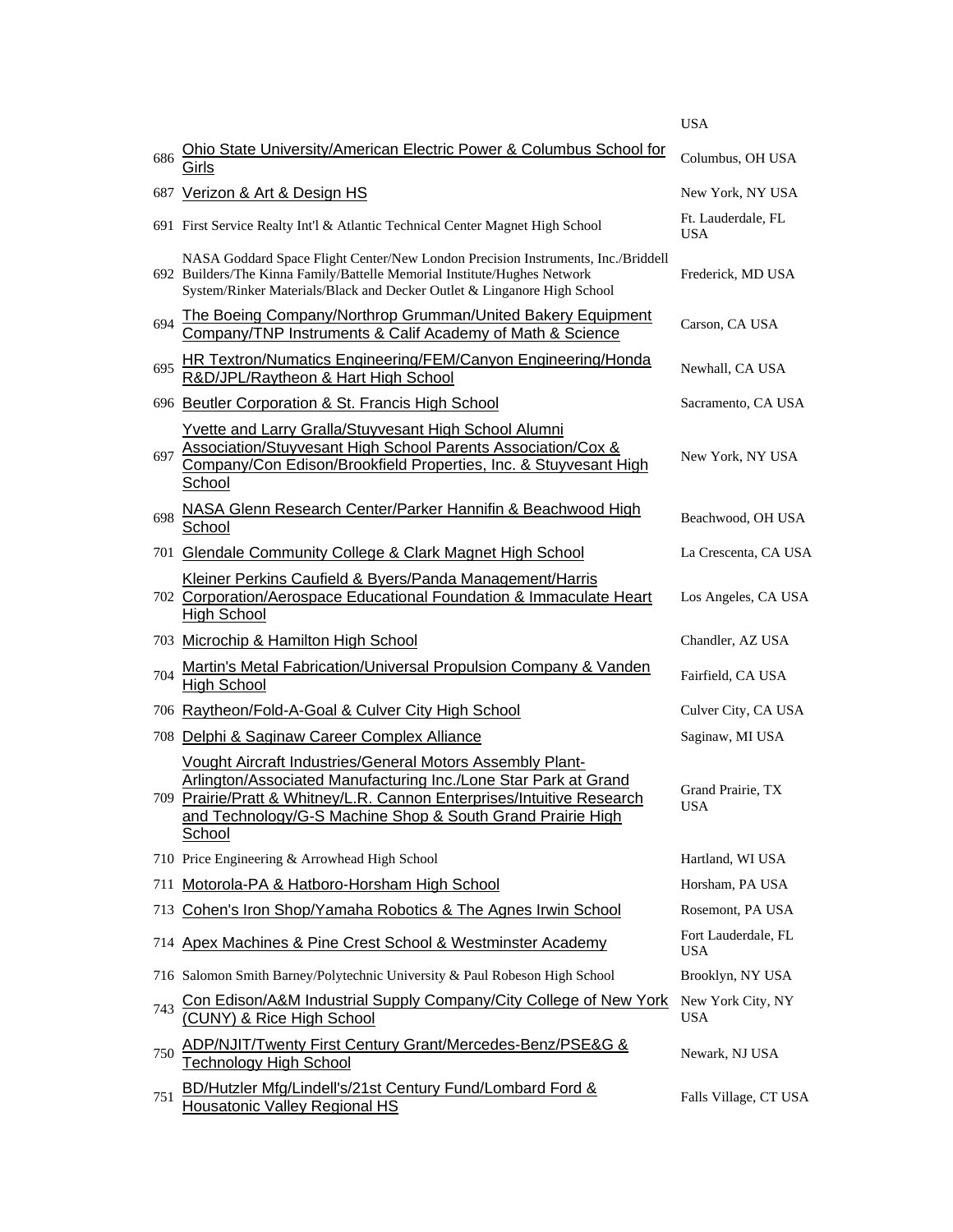|     | 752 IBM / Con Edison & Evander Childs High School                                                                                                                         | Bronx, NY USA                       |
|-----|---------------------------------------------------------------------------------------------------------------------------------------------------------------------------|-------------------------------------|
|     | NASA Stennis Space Center/Valspar/Exxon Oil Corp./Datastar, Inc./Q<br>753 & G Supply/USM Physics Dept/Picayune Industrial Supply & Picayune<br>Career & Technology Center | Picayune, MS USA                    |
|     | 754 Woodside Priory School                                                                                                                                                | Portola Valley, CA<br><b>USA</b>    |
| 755 | Twenty-First Century Grant/ADP/NJIT & Science High School                                                                                                                 | Newark, NJ USA                      |
| 758 | Oregon Space Grant Consortium/Outback Manufacturing/NASA &<br><b>Mountain View High School</b>                                                                            | Bend, OR USA                        |
| 759 | NASA/USCG/NWTC/Ansul Inc/Enstrom Helicoptor/KUS/MMC &<br>Marinette HS & Menominee HS & Peshtigo High School                                                               | Marinette, WI USA                   |
|     | 762 NASA/Kansas Space Grant Consortium & Washington High School                                                                                                           | Washington, KS USA                  |
|     | 764 ArvinMeritor/St Clair College & Blenheim District High School                                                                                                         | Blenheim, ON Canada                 |
| 765 | Microsoft Research/Intel/ARM/Metapurple/Hunstman & Hills Road<br><b>Sixth Form College</b>                                                                                | Cambridge, UK GB                    |
|     | 766 Disney & Lake Brantley High School                                                                                                                                    | Altamonte Springs, FL<br><b>USA</b> |
| 768 | NASA /South Dakota Space Grant Consortium & Sturgis Brown High<br>School                                                                                                  | Sturgis, SD USA                     |
|     | 769 NASA /South Dakota Space Grant Consortium & Rapid City Central High School                                                                                            | Rapid City, SD USA                  |
|     | 770 Menlo Atherton High School                                                                                                                                            | Menlo/atherton, CA<br><b>USA</b>    |
| 771 | NASA Goddard Space Flight Center/John's Hopkins University/Fred<br>Needel Inc. & Woodlawn High School                                                                     | Baltimore, MD USA                   |
|     | 772 ITT & Landstown High School                                                                                                                                           | Virginia Beach, VA<br><b>USA</b>    |
|     | 773 NASA /South Dakota Space Grant Consortium & Rapid City Stevens High School                                                                                            | Rapid City, SD USA                  |
| 776 | Canadian Space Agency/Microsoft Canada/Tesma International & St.<br>Mildred's-Lightbourn School                                                                           | Oakville, ON Canada                 |
|     | 780 General Motors of Canada Ltd & Sandwich Secondary School                                                                                                              | La Salle, ON Canada                 |
| 781 | Siemens Automotive/Kingsville Greenhouse & Kingsville District High<br><b>School</b>                                                                                      | Kingsville, ON Canada               |
|     | 782 Anchor Lamina Inc & St. Anne High School                                                                                                                              | Tecumseh, ON Canada                 |
| 783 | NASA Dryden Flight Research Center/Inter American University & Colegio La Salle<br>& Academia Menonita                                                                    | Bayamon, PR USA                     |
|     | 800 Bruce Power & Kincardine District Secondary School                                                                                                                    | Kincardine, ON<br>Canada            |
| 801 | University of Hartford/PKT Development Inc & The Watkinson School                                                                                                         | Hartford, CT USA                    |
| 802 | Rapid Refrigeration/Mastermind Toys/Romax Corporation/T.D.S.B. &<br>Sir Oliver Mowat Collegiate Institute                                                                 | Toronto, ON Canada                  |
|     | 803 Oregon Space Grant Consortium & Redmond High School                                                                                                                   | Redmond, OR USA                     |
| 804 | United Space Alliance/Lockheed Martin Space Operations/Lockheed<br>Martin Mission Systems & Merritt Island High School                                                    | Merritt Island, FL<br><b>USA</b>    |
|     | 805 MembersFirst, Inc. & Lincoln-Sudbury Regional High School                                                                                                             | Sudbury, MA USA                     |
|     | 806 Hanahan High School                                                                                                                                                   | Hanahan, SC USA                     |
|     |                                                                                                                                                                           |                                     |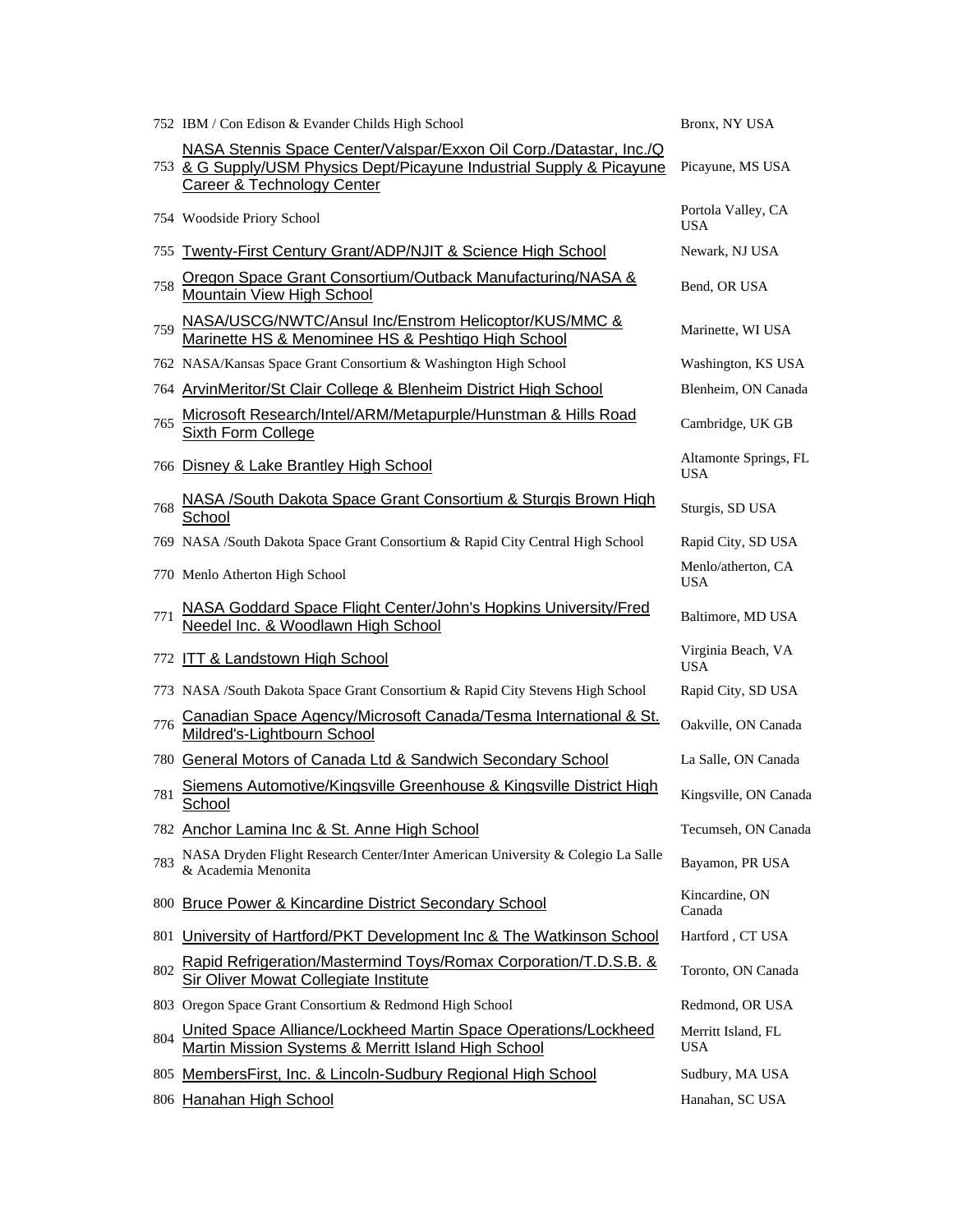| 807 | Duke Energy & Applied Technology Center & Northwestern High<br>School & Rock Hill High School                                                                                                                                                                                                                                                                                              | Rock Hill, SC USA    |
|-----|--------------------------------------------------------------------------------------------------------------------------------------------------------------------------------------------------------------------------------------------------------------------------------------------------------------------------------------------------------------------------------------------|----------------------|
| 808 | NASA / Oregon Space Grant Consortium/Zephyr Engineering & South<br>Salem High School                                                                                                                                                                                                                                                                                                       | Salem, OR USA        |
|     | 809 Verizon & Xaverian High School                                                                                                                                                                                                                                                                                                                                                         | Brooklyn, NY USA     |
| 810 | NASA-MSFC/US ARMY/Macro Industries/BAE Systems/MetlGrafix<br>Inc. & New Century Technology High School                                                                                                                                                                                                                                                                                     | Huntsville, AL USA   |
| 811 | Phi Delta Kappa Carnation NE Chapter/Charles Grove Trust/Banco<br>Die, Inc. & Alliance High School                                                                                                                                                                                                                                                                                         | Alliance, OH USA     |
|     | 812 Cheney Vocational Technical School                                                                                                                                                                                                                                                                                                                                                     | Enfield, CT USA      |
| 814 | Anorad Corporation/Metal Connections, Inc./Cubitek, Inc./KeySpan<br>Energy/National Science Industries/Precision Stone,<br>Inc./Reuters/Smithtown Rotary Club & Smithtown Central School<br><b>District</b>                                                                                                                                                                                | Smithtown, NY USA    |
|     | 815 Raytheon/BAE Systems & Bishop Guertin High School                                                                                                                                                                                                                                                                                                                                      | Nashua, NH USA       |
| 816 | University of California, San Diego/San Diego Super Computer<br>Center/Space and Naval Warfare Systems Center San Diego/National<br>Science Foundation/J D Machine Tech/RoboDesign International<br>Incorporated/The Preuss Foundation Inc./Kleiner, Perkins, Caufield, &<br>Byers/San Diego County Board of Supervisors/Cal-(IT)2/Jon Koehler<br>Metal Design & The Preuss School at UCSD | San Diego, CA USA    |
|     | 818 Gilmore Foundation & New Technology High School                                                                                                                                                                                                                                                                                                                                        | Napa, CA USA         |
|     | 820 Visteon/UAW & Allen Park High School                                                                                                                                                                                                                                                                                                                                                   | Allen Park, MI USA   |
| 822 | <b>BCIT Foundation &amp; Burlington County Institute of Technology</b><br>Westampton                                                                                                                                                                                                                                                                                                       | Westampton, NJ USA   |
| 824 | Team 818 - GENESIS '02: General Motors - General Assembly<br><b>Engineering &amp; Warren Consolidated Schools</b>                                                                                                                                                                                                                                                                          | Warren, MI USA       |
| 825 | Toronto District School Board/Centennial College/MD Robotics/IISNet<br>Networks/O'Connor MacLeod Hanna/Professional Engineers Ontario -<br>North Toronto Chapter/Maple Stamping & North Toronto Collegiate<br>Institute                                                                                                                                                                    | Toronto, ON Canada   |
| 827 | Ford Motor Company & Mackenzie High School & Henry Ford High<br>School                                                                                                                                                                                                                                                                                                                     | Detroit, MI USA      |
| 829 | NASA/University of Washington & Roosevelt High School                                                                                                                                                                                                                                                                                                                                      | Seattle, WA USA      |
| 830 | Verizon Virginia Inc./Radford University & Southwest Virginia Governor<br>School                                                                                                                                                                                                                                                                                                           | Dublin, VA USA       |
|     | 831 Sprint & California School for the Deaf                                                                                                                                                                                                                                                                                                                                                | Fremont, CA USA      |
| 832 | Proportion Air Corporation/Rolls-Royce Corporation/Volant Corporation<br>& Walker Career Center                                                                                                                                                                                                                                                                                            | Indianapolis, IN USA |
| 833 | <b>AVL North America, INC &amp; Huron High School</b>                                                                                                                                                                                                                                                                                                                                      | Ann Arbor, MI USA    |
| 834 | Castle & Cooke/Leeward Community College & Mililani High School                                                                                                                                                                                                                                                                                                                            | Mililani, HI USA     |
| 835 | <b>NASA &amp; Roswell High School</b>                                                                                                                                                                                                                                                                                                                                                      | Roswell, GA USA      |
| 836 | W.M. Keck Observatory/Manko Consultants/Starbucks & Hawaii<br><b>Preparatory Academy</b>                                                                                                                                                                                                                                                                                                   | Kamuela, HI USA      |
|     | 837 Lutron Electronics/Dexter F. & Dorothy H. Baker Foundation &                                                                                                                                                                                                                                                                                                                           | Center Valley, PA    |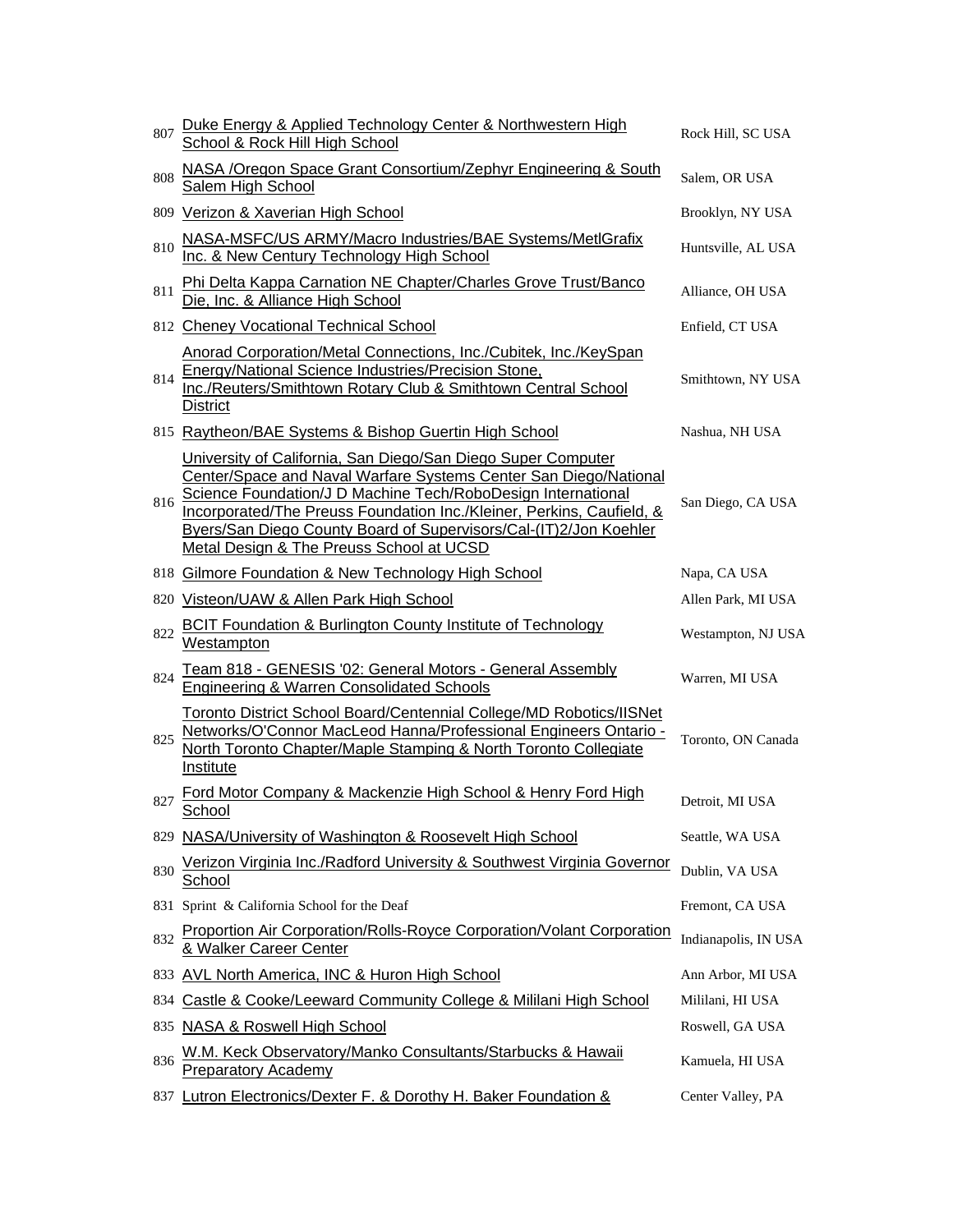|     | Southern Lehigh High School                                                                                                                                                                                                                                                                                                      | <b>USA</b>                             |
|-----|----------------------------------------------------------------------------------------------------------------------------------------------------------------------------------------------------------------------------------------------------------------------------------------------------------------------------------|----------------------------------------|
|     | 839 DENSO International America, Inc. & Detroit Country Day School                                                                                                                                                                                                                                                               | Beverly Hills, MI USA                  |
|     | NASA Goddard Space Flight Center/The Patuxent Partnership/IEEE -<br>Institute of Electrical and Electronic Engineers, Southern MD.<br>840 Chapter/BAE Systems/St. Mary's County Public Schools/Naval Air<br>Systems Command @ Pax. River/Resource Management Concepts,<br>Inc. & Dr. James A. Forrest Career & Technology Center | Leonardtown, MD<br>USA                 |
|     | 841 Plastics Ingenuity/BB&T Bank/Bandag, Inc. & JF Webb HS                                                                                                                                                                                                                                                                       | Oxford, NC USA                         |
|     | 842 Interstate Design/Interstate Mfg Cos. & Agawam High School                                                                                                                                                                                                                                                                   | Agawam, MA USA                         |
|     | 843 SRI International & Aragon High School                                                                                                                                                                                                                                                                                       | San Mateo, CA USA                      |
| 845 | Chevron Richmond Refinery/Industrial Light and Magic/Mechanics<br>Bank & Richmond High                                                                                                                                                                                                                                           | Richmond, CA USA                       |
|     | 846 Phelps Dodge Corp./Intel & Carl Hayden High School                                                                                                                                                                                                                                                                           | Phoenix, AZ USA                        |
| 847 | Ford Motor Company of Canada Limited/BTI Canada/Canadian Space<br><b>Agency &amp; White Oaks Secondary School</b>                                                                                                                                                                                                                | Oakville, ON Canada                    |
|     | 848 Tri-County Technical College & Pendleton High School                                                                                                                                                                                                                                                                         | PENDLETON, SC<br><b>USA</b>            |
|     | 849 NASA/Peake Research/DP Product, Inc/Saratoga Systems & Lynbrook High School                                                                                                                                                                                                                                                  | San Jose, CA USA                       |
| 851 | Hewlett Packard Company/ATS/NASA/Oregon Space Grant &<br>Philomath High School                                                                                                                                                                                                                                                   | Philomath, OR USA                      |
|     | 852 Moog Aircraft/Toyota Motor Sales USA, Inc. & Rolling Hills Prep School                                                                                                                                                                                                                                                       | Palos Verdes Estates,<br><b>CA USA</b> |
| 854 | York Region District School Board/ATI Technologies & Unionville High<br>School                                                                                                                                                                                                                                                   | Unionville, ON<br>Canada               |
| 857 | <b>Jubilee Torrance Academy</b>                                                                                                                                                                                                                                                                                                  | Torrance, CA USA                       |
| 858 | NASA Ames Research Center & The Athenian School                                                                                                                                                                                                                                                                                  | Danville, CA USA                       |
| 859 | <b>Hewlett Packard Canada/Wardrop Engineering Inc./Toronto District</b><br>School Board & Martingrove Collegiate Institute                                                                                                                                                                                                       | Toronto, ON Canada                     |
| 861 | DaimlerChrysler/General Motors/Michigan Technological University/MI<br>Roboworks & Houghton High School                                                                                                                                                                                                                          | Houghton, MI USA                       |
|     | 862 Delphi Energy & Chassis Systems & Wyoming Public Schools                                                                                                                                                                                                                                                                     | Wyoming, MI USA                        |
| 865 | Concurrent Technologies Corporation/KL INC/West Virginia University &<br>Morgantown High School                                                                                                                                                                                                                                  | Morgantown, WV<br><b>USA</b>           |
|     | 866 USC & Venice High School                                                                                                                                                                                                                                                                                                     | Los Angeles, CA USA                    |
| 867 | Visteon & Salem High School & Canton High School & Plymouth High<br>School                                                                                                                                                                                                                                                       | Canton, MI USA                         |
| 868 | Toronto District School Board & Western Technical-Commercial<br>School                                                                                                                                                                                                                                                           | Toronto, ON Canada                     |
| 869 | NASA/Nypro Puerto Rico/Autoware Corporation & SmartTeens                                                                                                                                                                                                                                                                         | Gurabo, PR USA                         |
| 870 | LA County Regional Occupational Program & Arcadia High School                                                                                                                                                                                                                                                                    | Arcadia, CA USA                        |
| 871 | Delphi/Rolls- Royce & Carmel High School                                                                                                                                                                                                                                                                                         | Carmel, IN USA                         |
| 872 | Cordis Corporation/Independence Technologies & Middlesex High<br><u>School</u>                                                                                                                                                                                                                                                   | Middlesex, NJ USA                      |
| 874 | North Fork Welding and Steel Supply, Inc/Future Machine Products,                                                                                                                                                                                                                                                                | Southold, NY USA                       |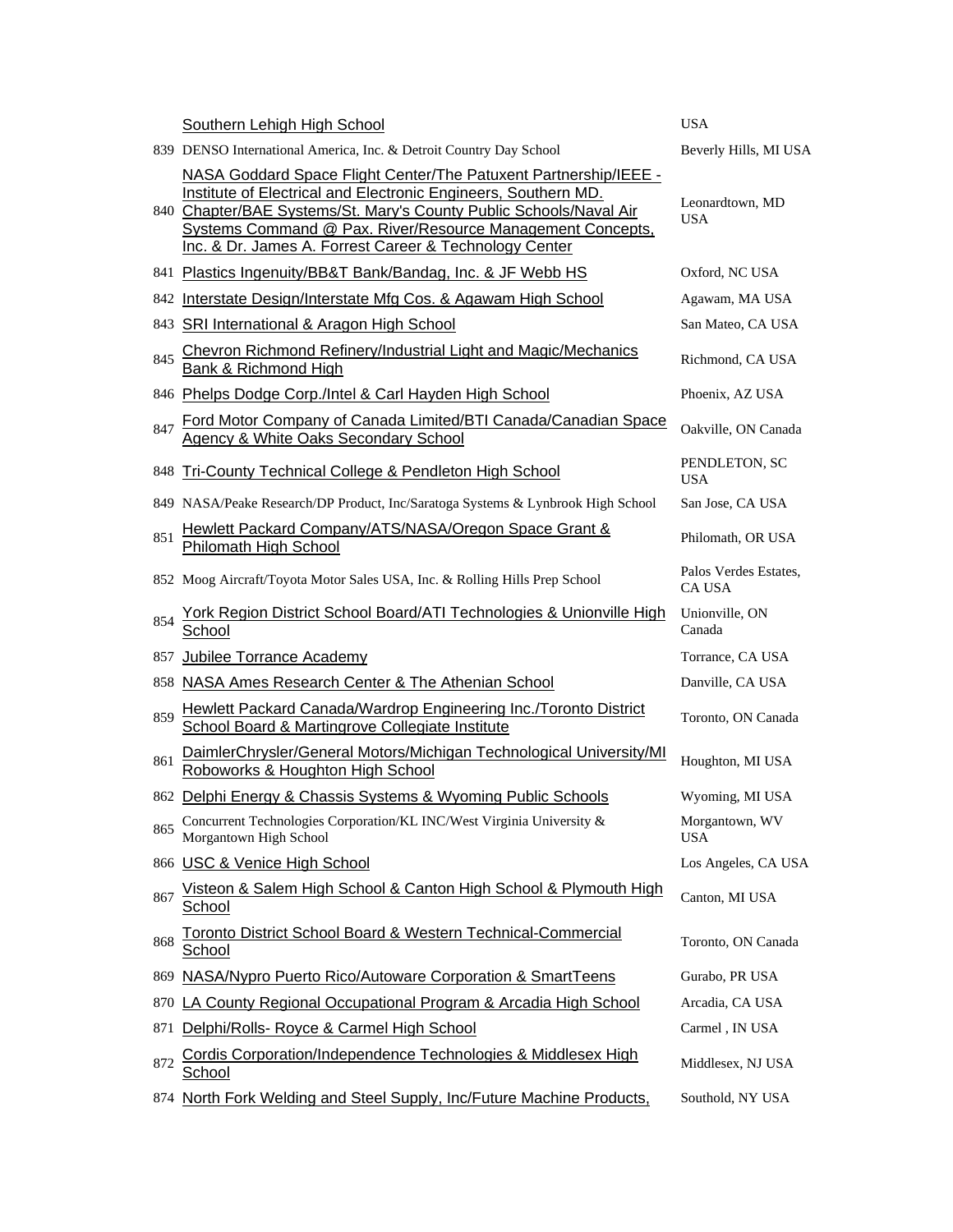|     | Inc/Waldbaum's/Polywoda Beverage/Plastic Craft Products<br>Corp./Unlimited Manufacturing Services, Inc/Grateful Deli/Wayside<br>Market/7 Eleven Store & Southold Jr. Sr. High School        |                                |
|-----|---------------------------------------------------------------------------------------------------------------------------------------------------------------------------------------------|--------------------------------|
|     | 875 Stalco Construction Corporation & West Islip High School                                                                                                                                | West Islip, NY USA             |
|     | <b>American Electric Power/Columbus State Community</b><br>876 College/NSF/Georgia-Pacific/Marion-Franklin Civic Association &<br>Marion-Franklin High School & Southeast Career Center     | Columbus, OH USA               |
| 877 | NASA /North Dakota Space Grant Consortium & Alexander Public<br>School                                                                                                                      | Alexander, ND USA              |
|     | 878 NASA / North Dakota Space Grant Consortium & Hatton Public School                                                                                                                       | Hatton, ND USA                 |
| 879 | North Dakota Space Grant Consortium/NASA & Northwood High<br>School                                                                                                                         | Northwood, ND USA              |
| 880 | North Dakota Space Grant Consortium/NASA & Cando Public School                                                                                                                              | Cando, ND USA                  |
| 883 | NASA/North Dakota Space Grant Consortium/Rugby Welding and<br>Machine & Rugby High School                                                                                                   | Rugby, ND USA                  |
| 884 | NASA/North Dakota Space Grant Consortium/Northrop Grumman - New Town<br>Site/Cenex of New Town/DJ Consulting & New Town High School                                                         | New Town, ND USA               |
| 885 | NASA /North Dakota Space Grant Consortium & Fairmount Public<br>School                                                                                                                      | Fairmount, ND USA              |
|     | NASA Glenn Research Center/Cuyahoga Community College Unified<br>886 Technology Center/Cleveland TechWorks/FORD/City of Cleveland<br>Work Force Investment Act & Cleveland Central Catholic | Cleveland, OH USA              |
|     | 887 Malverne H S Robotics Team                                                                                                                                                              | Malverne, NY USA               |
|     | Randolph VT Rotary/Valley Rotary/Bethel VT Rotary/Northfield VT Rotary & South<br>888 Royalton High School & The Country School & Whitcomb High School &<br>Homeschools & Randolph Union    | Randolph, VT USA               |
|     | 889 Toronto District School Board & Westview Centennial Secondary School                                                                                                                    | North York, ON<br>Canada       |
|     | 891 Goffstown Area High School                                                                                                                                                              | Goffstown, NH USA              |
|     | 892 Nasa Goddard Space Flight Center & Glenelg High School                                                                                                                                  | Glenelg, MD USA                |
|     | 894 St. John the Baptist DHS                                                                                                                                                                | West Islip, NY USA             |
|     | 896 Syracuse Research Corporation & Central Tech Vocational School                                                                                                                          | Syracuse, NY USA               |
| 898 | SAVvy Engineering/American Electric Power & Canal Winchester High<br>School                                                                                                                 | Canal Winchester, OH<br>USA    |
| 899 | Webb Automotive Design Luke M. Powers Catholic High School                                                                                                                                  | Flint, MI USA                  |
| 900 | <b>NJIT &amp; Central High School</b>                                                                                                                                                       | Newark, NJ USA                 |
| 902 | <b>Ironwood High School</b>                                                                                                                                                                 | Glendale, AZ USA               |
|     | 903 Memorial High School                                                                                                                                                                    | Houston, TX USA                |
| 904 | GlaxoSmithKline & NCSSM                                                                                                                                                                     | Durham, NC USA                 |
| 905 | Delphi Saginaw Steering Systems & Heritage High School                                                                                                                                      | Saginaw, MI USA                |
| 906 | NASA/Ford Motor Company/General Motors & Chadsey High School                                                                                                                                | Detroit, MI USA                |
| 907 | <b>GM/Grand Rapids/Gill Industries &amp; Creston High School</b>                                                                                                                            | Grand Rapids, MI<br><b>USA</b> |
|     | 908 Schick-Wilkinsin Sword/Platt Tech Parent Faculty Organization & Platt                                                                                                                   | Milford, CT USA                |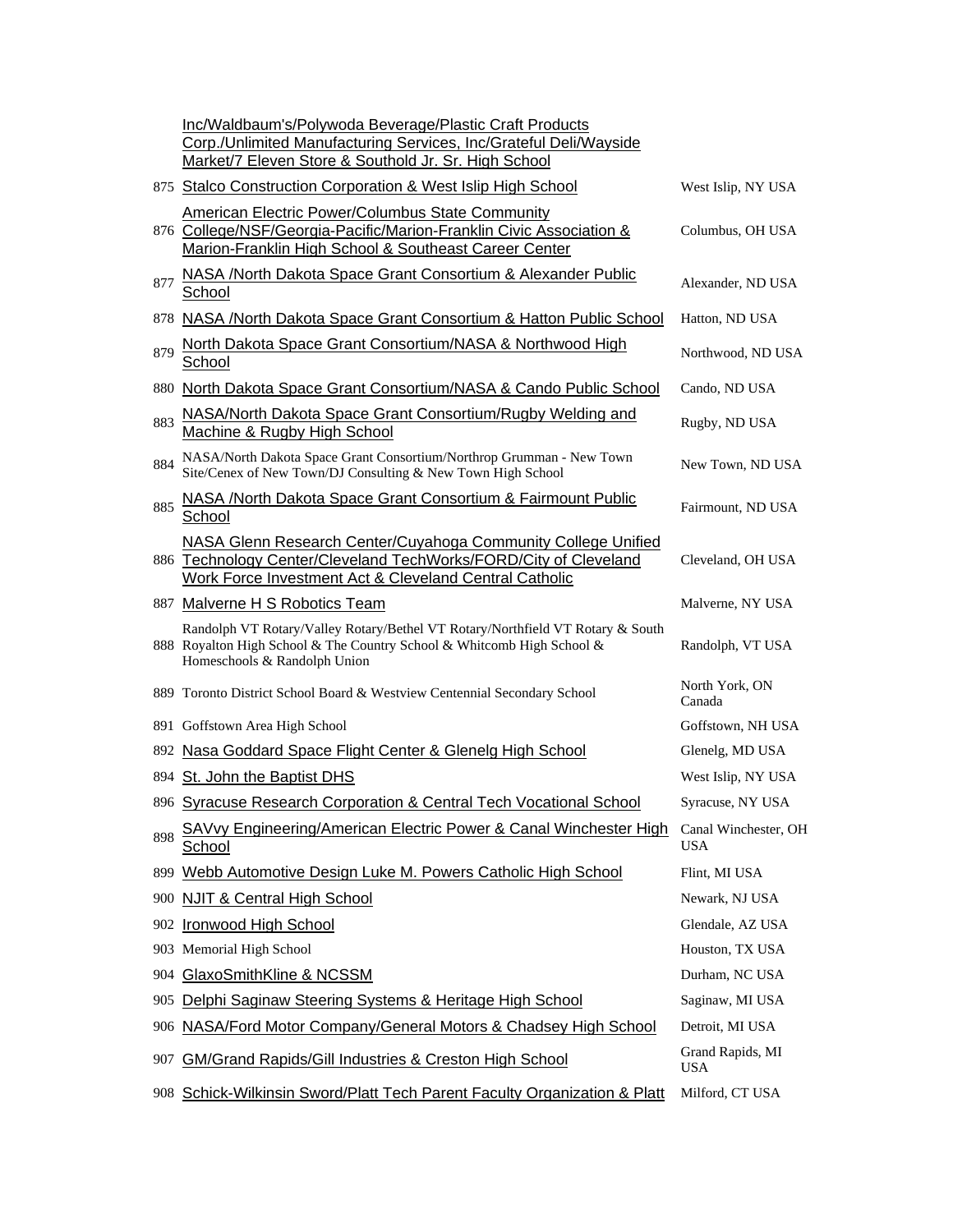Regional Vocational Technical School

| 909 | The University of Missouri - Rolla Robotics Competition Team & Rolla<br><b>High School</b>                                                                                                                             | Rolla, MO USA                      |
|-----|------------------------------------------------------------------------------------------------------------------------------------------------------------------------------------------------------------------------|------------------------------------|
| 910 | Toronto District School Board/ARG/EY Cybernetics & East York<br>Collegiate Institute                                                                                                                                   | Toronto, ON Canada                 |
| 912 | Charleston County School District & Garrett Academy of Technology & Wando High<br>School                                                                                                                               | North Charleston, SC<br><b>USA</b> |
|     | 913 NASA/Kansas Space Grant Consortium & Lawrence High School                                                                                                                                                          | Lawrence, KS USA                   |
|     | 914 SVE & Bishop Foley Catholic High School                                                                                                                                                                            | Madison Heights, MI<br><b>USA</b>  |
| 917 | Toronto District School Board & William Lyon Mackenzie CI                                                                                                                                                              | Toronto, ON Canada                 |
|     | 919 Toronto District School Board & Bendale B.T.I.                                                                                                                                                                     | Toronto, ON Canada                 |
|     | 922 RONA/Toronto District School Board & Ursula Franklin Academy                                                                                                                                                       | Toronto, ON Canada                 |
| 925 | Toronto District School Board/Dishon Limited & Lawrence Park<br>Collegiate                                                                                                                                             | Toronto, ON Canada                 |
|     | 926 Toronto District School Board & Harbord Collegiate Institute                                                                                                                                                       | Toronto, ON Canada                 |
|     | Laredo Soc. Prof. Engineers/SONY Corp./Laredo Manufacturing<br>928 Association/Lamar Bruni Vergara Trust/Instituto Tecnologico De Nuevo Laredo, TX USA<br>Laredo, MX & United High Engineering and Tech. Magnet School |                                    |
|     | 930 Grainger Industrial Supply & South Rowan High School                                                                                                                                                               | China Grove, NC USA                |
| 931 | GlaxoSmithKline/Wake Technical Community College/Wade Edwards<br>Foundation & Needham Broughton High School                                                                                                            | Raleigh, NC USA                    |
| 932 | NASA/Howard University/National Academy of Sciences & Banneker<br><b>High School</b>                                                                                                                                   | Washington, DC USA                 |
|     | 933 item Midwest/GE Medical & Mukwonago High School                                                                                                                                                                    | Mukwonago, WI USA                  |
| 935 | Emerson/Ranken Technical College/Tuell Tool Company Inc. & Gateway Institute of Technology/Cleveland NJROTC                                                                                                            | St. Louis, MO USA                  |
|     | 936 Allied Fence & Tulsa Memorial High School                                                                                                                                                                          | Tulsa, OK USA                      |
| 937 | GE Medical Systems/Hamilton Sundstrand/Rock Valley College &<br><b>Christian Life Schools</b>                                                                                                                          | Rockford, IL USA                   |
| 938 | NASA/Kansas Space Grant Consortium/Higgs Technical<br>Consulting/Society of Manufacturing Engineers #52/Norcraft<br>Companies/Airbus/Papa Johns/TEC Weld Automation, Inc. & Newton<br><b>High School</b>               | Newton, KS USA                     |
| 939 | NASA/Kansas Space Grant Consortium/Osborne Industries, Inc./Don<br>Moore Electric & Osborne High School                                                                                                                | Osborne, KS USA                    |
| 940 | NASA/Kansas Space Grant Consortium/GE Transportation Systems & Shawnee<br><b>Mission North</b>                                                                                                                         | Overland Park, KS<br><b>USA</b>    |
| 941 | NASA Kansas Space Grant/AquaTerra/Zaxsoft Enterprises & Central<br><b>Heights School</b>                                                                                                                               | Richmond, KS USA                   |
|     | 942 NASA /South Dakota Space Grant Consortium & Sisseton High School                                                                                                                                                   | Sisseton, SD USA                   |
| 943 | NASA /South Dakota Space Grant Consortium/ Larson Manufactoring<br>& Brookings High School                                                                                                                             | Brookings, SD USA                  |
| 945 | NASA /South Dakota Space Grant Consortium/Lake Area Technical<br><b>Institute &amp; Watertown High School</b>                                                                                                          | Watertown, SD USA                  |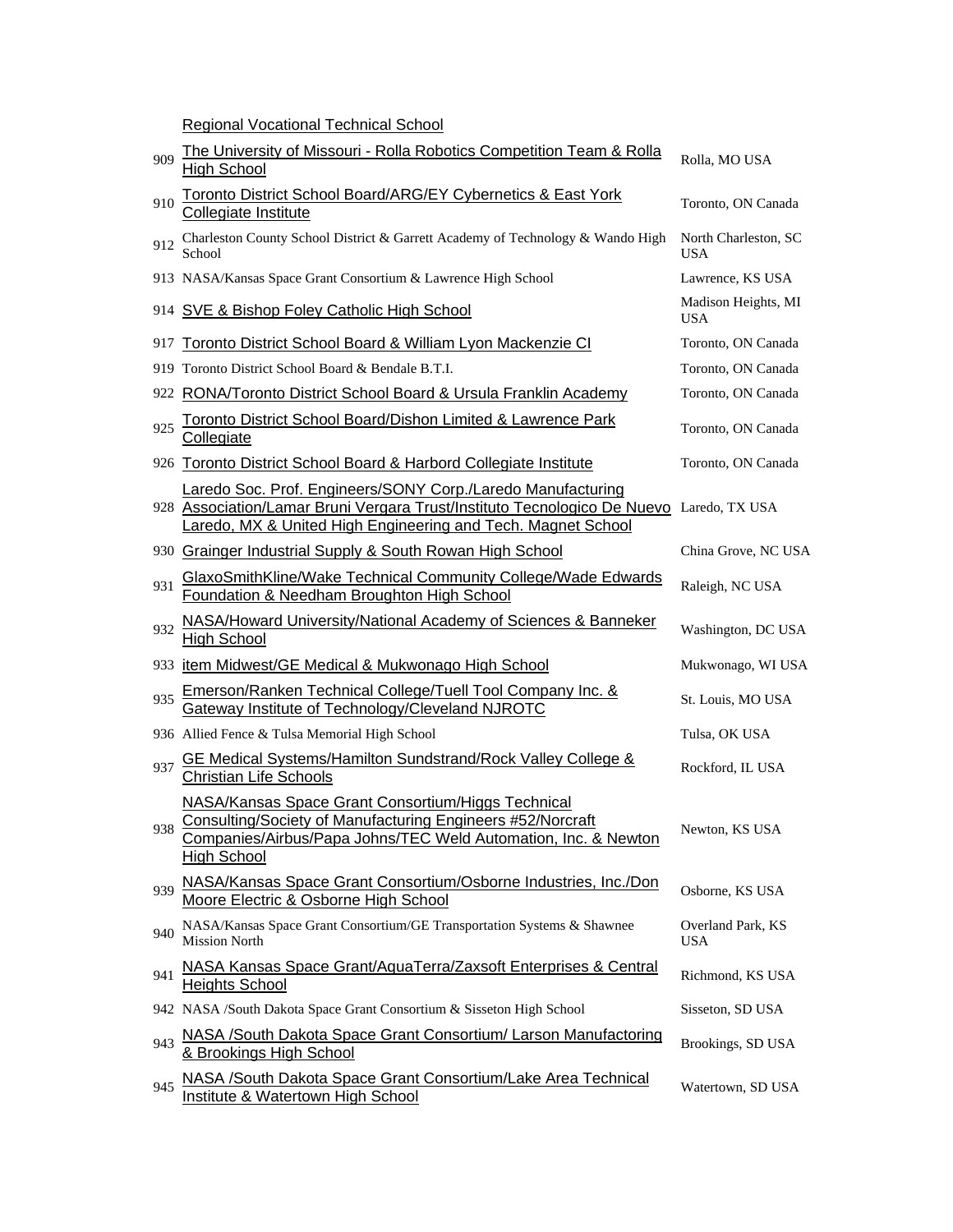| 948 | NASA /South Dakota Space Grant Consortium & Woonsocket High<br>School                                                                                                                                                                                             | Woonsocket, SD USA                  |
|-----|-------------------------------------------------------------------------------------------------------------------------------------------------------------------------------------------------------------------------------------------------------------------|-------------------------------------|
|     | 949 South Dakota Space Grant Consortium & Sioux Valley High School                                                                                                                                                                                                | Volga, SD USA                       |
|     | 950 Universial Studios Florida/ Lockheed Martin & Colonial High School                                                                                                                                                                                            | Orlando, FL USA                     |
|     | 953 Birdwell Machine & Newport High School                                                                                                                                                                                                                        | Bellevue, WA USA                    |
| 954 | Seattle Robotics Society & Bellevue High School                                                                                                                                                                                                                   | Bellevue, WA USA                    |
| 955 | NASA /Nevada Space Grant Consortium & Reed High School                                                                                                                                                                                                            | Reno, NV USA                        |
|     | 956 NASA /Nevada Space Grant Consortium & Reno High School                                                                                                                                                                                                        | Reno, NV USA                        |
|     | 957 NASA/Nevada Space Grant Consortium & Sage Ridge School                                                                                                                                                                                                        | Reno, NV USA                        |
| 959 | Hewlett-Packard Company/NASA/Oregon Space Grant Consortium &<br><b>Crescent Valley High School</b>                                                                                                                                                                | Corvallis, OR USA                   |
| 961 | DISCOVERIESandINVENTIONS.com/Oregon Space Grant/Hewlett<br>Packard/NASA & Santiam Christian High School                                                                                                                                                           | Corvallis, OR USA                   |
| 962 | NASA/Oregon Space Grant Consortium/Hewlett Packard Company &<br><b>West Albany High School</b>                                                                                                                                                                    | Albany, OR USA                      |
|     | 963 NASA/Matanuska Telephone Association (MTA) & Palmer High School Palmer, AK USA                                                                                                                                                                                |                                     |
|     | 964 Nevada Space Grant Consortium & Lowry High School                                                                                                                                                                                                             | Winnemucca, NV<br><b>USA</b>        |
|     | 966 Mohave High School                                                                                                                                                                                                                                            | Bullhead City, AZ<br><b>USA</b>     |
| 967 | American Electric Power/Columbus State Community College/NSF-<br>DUE & Southeast Career Center & East High School                                                                                                                                                 | Columbus, OH USA                    |
| 968 | NASA Glenn Research Center/Ford Motor Company/Riverside Drives<br>& Bedford High School                                                                                                                                                                           | Bedford, OH USA                     |
| 970 | NASA Glenn Research Center/Parker Hannifen/North Coast Tech.<br>Prep. Consortium & Cleveland Heights High School                                                                                                                                                  | Cleveland Heights, OH<br><b>USA</b> |
| 971 | Rockwell Collins/Iowa Fluild & Power / EHA/Bentley Manufacturing and<br>Machine Shop/Linn-Mar Booster Club/Linn-Mar Foundation/Valley<br>Apparel/Institute of Electrical and Electronic Engineering, Cedar<br>Rapids/Tri-State Tours & Linn-Mar Community Schools | Marion, IA USA                      |
|     | 972 Cityware.com & West Covina High School                                                                                                                                                                                                                        | West Covina, CA USA                 |
|     | NASA Glenn Research Center/Cuyahoga Community College/FORD<br>973 Foundation/Cleveland TechWorks/MAC Mechanical Corp/City of<br>Cleveland Work Force Investment Act & Shaw High School                                                                            | East Cleveland, OH<br><b>USA</b>    |
|     | 974 Mountain View High School                                                                                                                                                                                                                                     | Mountain View, CA<br><b>USA</b>     |
|     | 975 Los Gatos High School                                                                                                                                                                                                                                         | Los Gatos, CA USA                   |
|     | 976 Cal Poly SLO & Atascadeo High School                                                                                                                                                                                                                          | Atascadero, CA USA                  |
| 977 | Gerald Oppenheimer Family Foundation/Toyota Technical Center, Mr<br>& Mrs Stephen Petty & Marymount High School                                                                                                                                                   | Los Angeles, CA USA                 |
|     | Dominion Virginia Power/Timmons Group/Federal Mogul/Circuit<br>979 City/Dixie Sporting Goods & James River High School & Midlothian<br>High School & Monacan High School & St. Christopher's                                                                      | Midlothian, VA USA                  |
| 980 | AB's Welding/Longwood ITTTIP/Virginia Business Education<br>Partnership & Nottoway High School                                                                                                                                                                    | Nottoway, VA USA                    |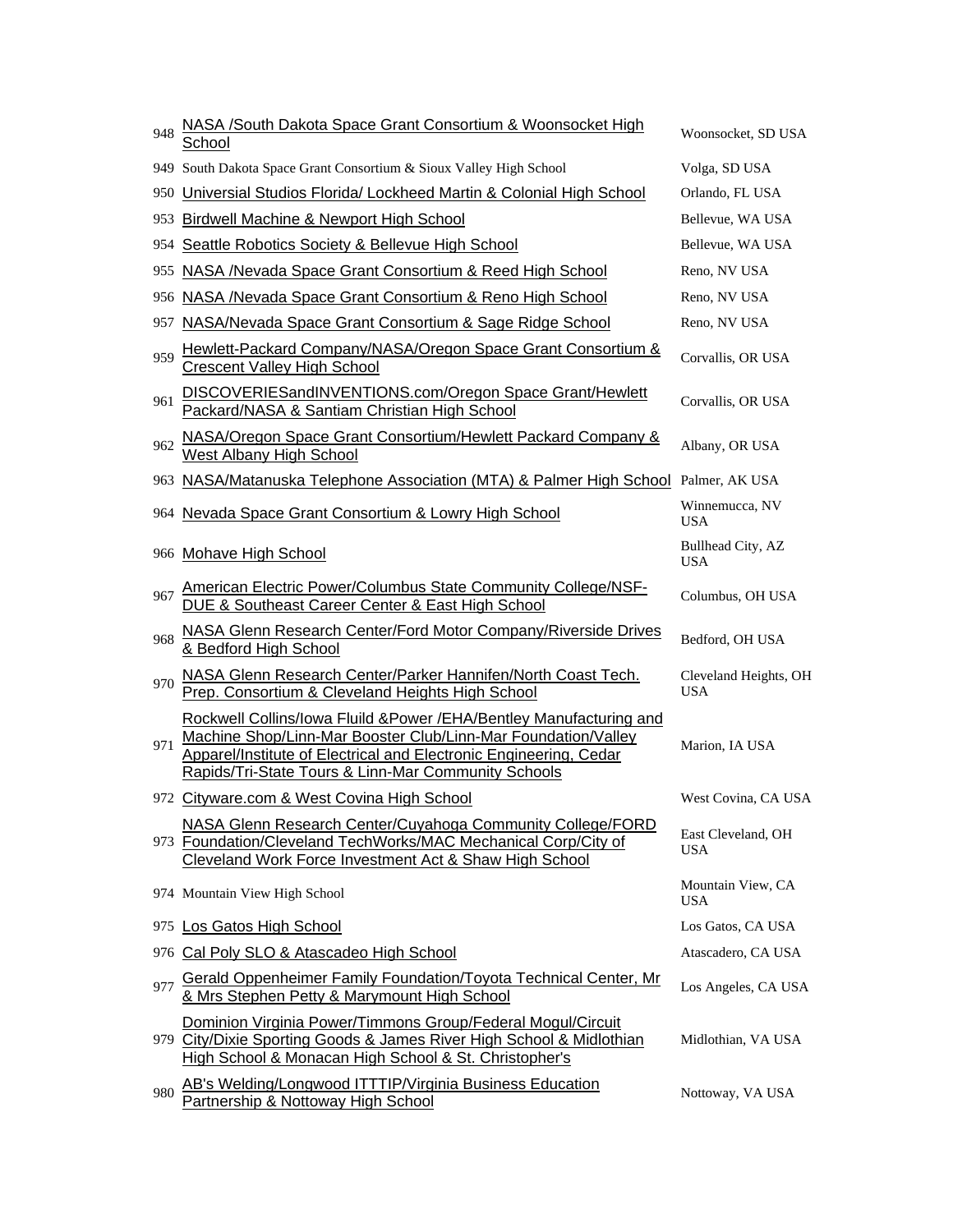| 981  | Halifax County Public Schools/National Institute for Technology Policy and Research South Boston, VA<br>@ Longwood University/ABB & Halifax County High School                                                                                                                                                                                                                                                                                     | <b>USA</b>                             |
|------|----------------------------------------------------------------------------------------------------------------------------------------------------------------------------------------------------------------------------------------------------------------------------------------------------------------------------------------------------------------------------------------------------------------------------------------------------|----------------------------------------|
| 982  | NASA Glenn Research Center/Delphi Automative Systems Dayton Technical<br>Center/Sinclair Community College/Wright Patterson Air Force Base & Dayton Public<br>School District & Trotwood Madison City School District & Kettering City School<br>District & Jefferson Township School District & Dayton Christian School District &<br>Northridge School District & Miamisburg Public School District & Springfield City<br><b>School District</b> | Dayton, OH USA                         |
| 987  | Marcus & Millichap - Los Angeles/Mercury Solar/Crystal View Corp. &<br>Delphi Academy & Shuttleworth Academy & Renaissance Academy                                                                                                                                                                                                                                                                                                                 | La Canada Flintridge,<br><b>CA USA</b> |
| 988  | HR Textron/TXI Texas Industries/Instrument Society of America &<br>Frazier Mountain High School                                                                                                                                                                                                                                                                                                                                                    | Lebec, CA USA                          |
| 989  | South Dakota Space Grant Consortium/NASA/Augustana College &<br>O'Gorman High School                                                                                                                                                                                                                                                                                                                                                               | Sioux Falls, SD USA                    |
|      | 990 NASA / Cimarron Memorial High School                                                                                                                                                                                                                                                                                                                                                                                                           | Las Vegas, NV USA                      |
| 991  | NASA / Clark High School                                                                                                                                                                                                                                                                                                                                                                                                                           | Las Vegas, NV USA                      |
| 992  | NASA /Nevada Space Grant Consortium /UNLV & Palo Verde High<br>School                                                                                                                                                                                                                                                                                                                                                                              | Las Vegas, NV USA                      |
|      | 995 ADV Technologies Academy                                                                                                                                                                                                                                                                                                                                                                                                                       | Las Vegas, NV USA                      |
|      | Tommy Gate Company/Ryan Companies US, Incorporated/Kitchell<br>996 Contractors/Carl's Custom Metalcraft/Jake's Handyman<br>Service/Shaffer's Welding Shop & Brophy College Preparatory                                                                                                                                                                                                                                                             | Phoenix, AZ USA                        |
|      | 997 NASA & Oakwood School                                                                                                                                                                                                                                                                                                                                                                                                                          | North Hollywood, CA<br><b>USA</b>      |
|      | 998 Mark Keppel High School                                                                                                                                                                                                                                                                                                                                                                                                                        | ALHAMBRA, CA<br><b>USA</b>             |
|      | 999 Casa Grande Union High School                                                                                                                                                                                                                                                                                                                                                                                                                  | Casa Grande, AZ USA                    |
| 1000 | Hewlett-Packard Company/Oregon Space Grant Consortium &<br><b>Corvallis High School</b>                                                                                                                                                                                                                                                                                                                                                            | Corvallis, OR USA                      |
| 1001 | The Challenger Learning Center of Alaska/British Petroleum &<br>Soldotna High School                                                                                                                                                                                                                                                                                                                                                               | Soldotna, AK USA                       |
|      | 1002 UTC /Sikorsky Aircraft & Cheshire High School                                                                                                                                                                                                                                                                                                                                                                                                 | Cheshire, CT USA                       |
|      | 1004 Urschel Labs/Valparaiso University Engineering & Wheeler High<br>School                                                                                                                                                                                                                                                                                                                                                                       | Valparaiso, IN USA                     |
|      | 1005 NASA & Charles F. Brush High School                                                                                                                                                                                                                                                                                                                                                                                                           | Lyndhurst, OH USA                      |
| 1006 | Georgia Tech/United Technologies Corporation & Wheeler High<br><u>School</u>                                                                                                                                                                                                                                                                                                                                                                       | Marietta, GA USA                       |
|      | 1007 Lewisville High School                                                                                                                                                                                                                                                                                                                                                                                                                        | Richburg, SC USA                       |
| 1008 | NASA/Lewis Pumps/Cee Kay Supply & Chaminade College<br><b>Preparatory School</b>                                                                                                                                                                                                                                                                                                                                                                   | St. Louis, MO USA                      |
|      | 1009 General Motors of Canada Engineering & Port Perry High School                                                                                                                                                                                                                                                                                                                                                                                 | Port Perry, ON Canada                  |
| 1010 | NASA/Gwinnett County Public Schools/Walton EMC/LOWE'S/Camping<br>TimeRV & Shiloh High School                                                                                                                                                                                                                                                                                                                                                       | Snellville, GA USA                     |
|      | NASA/Columbus State Community College/The Design Factory,<br>1011 Inc./American Electric Power/NSF/Southeast Career Center/Tubular<br>Techniques & Whetstone High School                                                                                                                                                                                                                                                                           | Columbus, OH USA                       |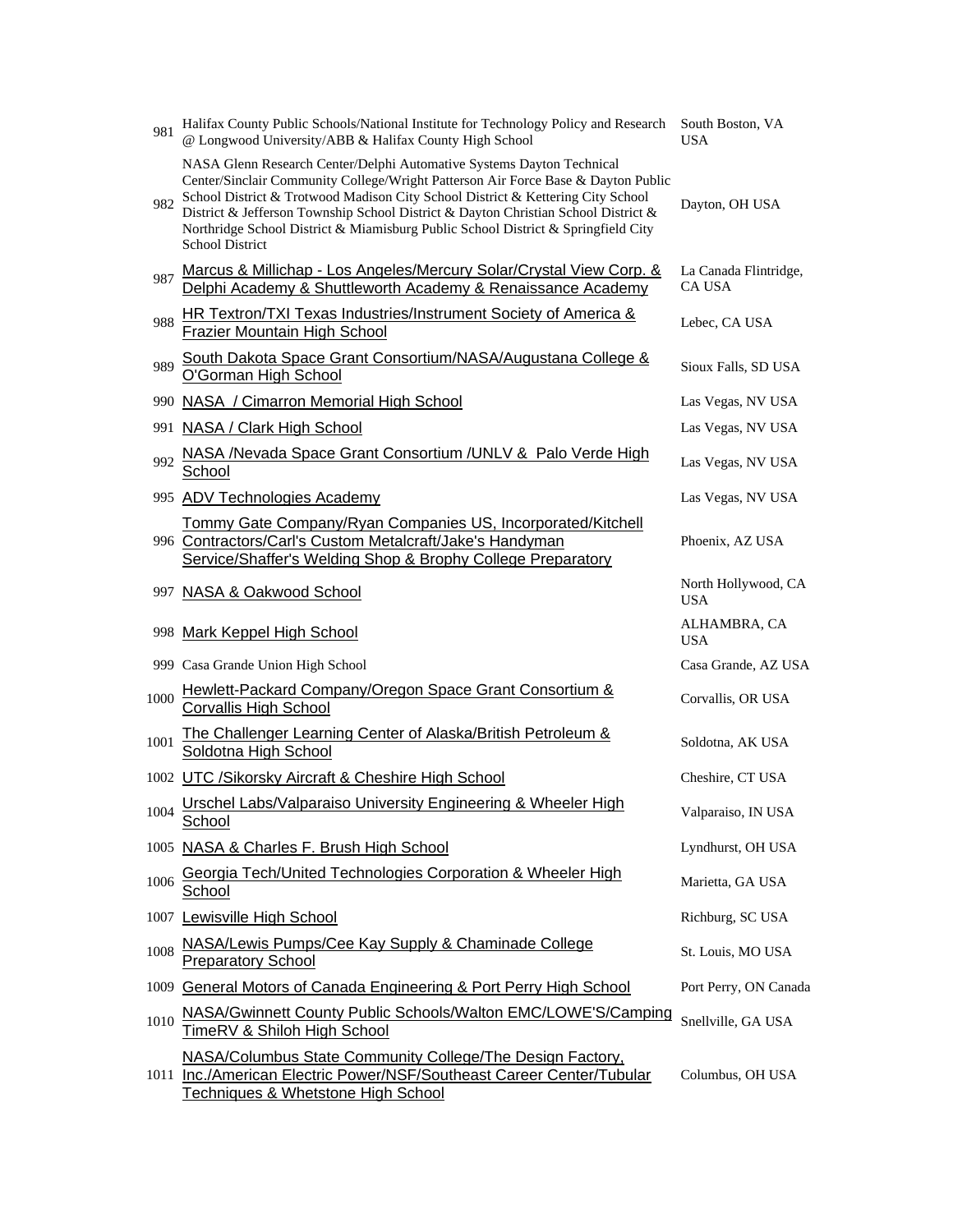|      | 1014 Toronto District School Board & Georges Vanier S.S.                                                                                                    | North York, ON<br>Canada           |
|------|-------------------------------------------------------------------------------------------------------------------------------------------------------------|------------------------------------|
|      | 1015 Continental Teves & Brandon High School                                                                                                                | Ortonville, MI USA                 |
|      | 1016 University of Arizona & Sonoran Science Academy                                                                                                        | Tucson, AZ USA                     |
| 1017 | The Ohio State University & Dublin City Schools                                                                                                             | Dublin, OH USA                     |
| 1018 | NASA/MSC Software/Yazaki-NA/ACTI Automation Computer Tech &<br>Pioneer High School                                                                          | Ann Arbor, MI USA                  |
| 1019 | Progress Energy/Wellman, Inc./Integrated Systems/Darlington<br>Raceway & Darlington County High Schools                                                     | Darlington, SC USA                 |
|      | 1020 GM & Homeschool                                                                                                                                        | Flint, MI USA                      |
| 1022 | NASA/Rolls-Royce Corporation/Hurco Companies, Inc./WaterJet<br>Cutting of Indiana & Pike HS Science and Engineering                                         | Indianapolis, IN USA               |
|      | 1023 Westhampton Beach School District                                                                                                                      | Westhampton Beach,<br>NY USA       |
|      | NASA/Delaware Machinery and Tool Company,<br>1024 Inc./SurePower/Spinweb/Ball State University & Indiana Academy for<br>Science, Mathematics and Humanities | Muncie, IN USA                     |
| 1026 | NASA/GE Industrial Systems (Motors & Controls) & South Side High<br>School                                                                                  | Fort Wayne, IN USA                 |
|      | 1027 La-Z-Boy & Bedford High School                                                                                                                         | Temperance, MI USA                 |
|      | 1028 NASA & Bernard K. McKenzie Career Center                                                                                                               | Indianapolis, IN USA               |
|      | 1029 Bank of York & Floyd D. Johnson Technology Center                                                                                                      | York, SC USA                       |
|      |                                                                                                                                                             |                                    |
|      | 1030 K & M Electronics & West Springfield High School                                                                                                       | West Springfield, MA<br><b>USA</b> |
| 1031 | <b>NASA Marshall Space Flight Center/Westar &amp; Madison County Career</b><br><b>Academy</b>                                                               | Huntsville, AL USA                 |
| 1032 | Cordis Corporation & Belen Jesuit Preparatory & Lady of Lourdes<br><b>Academy</b>                                                                           | Miami Lakes, FL USA                |
| 1033 | NASA/American Electric Power/Columbus State Community College &<br><b>Eastland Career Center</b>                                                            | Groveport, OH USA                  |
|      | 1034 NASA/San Francisco City College & John O'Connell High School                                                                                           | San Francisco, CA<br><b>USA</b>    |
|      | 1035 Bedford High School                                                                                                                                    | Bedford, MA USA                    |
| 1036 | DuPont Spruance/Dibert Valve and Fitting/Delta Automation/Capital<br>Equipment Sales & Benedictine High School                                              | Richmond, VA USA                   |
|      | 1037 Comau Pico & South Shore High School                                                                                                                   | Chicago, IL USA                    |
| 1038 | Comau Pico & Washington High School                                                                                                                         | Chicago, IL USA                    |
|      | 1039 Toronto District School Board & Central Technical School                                                                                               | Toronto, ON Canada                 |
| 1040 | Ford Motor Company/Warren Industries, Inc./Metalmite Corporation &<br>Stoney Creek High School & Rochester High School                                      | Rochester Hills, MI<br><b>USA</b>  |
| 1041 | NASA/P&G/Miami University & Lakota East High School & Butler<br><b>Technology and Career Development Schools</b>                                            | Liberty Township, OH<br>USA        |
|      | 1042 NASA/Seattle Robotics Society/Kevinro.com & Chief Sealth High School                                                                                   | Seattle, WA USA                    |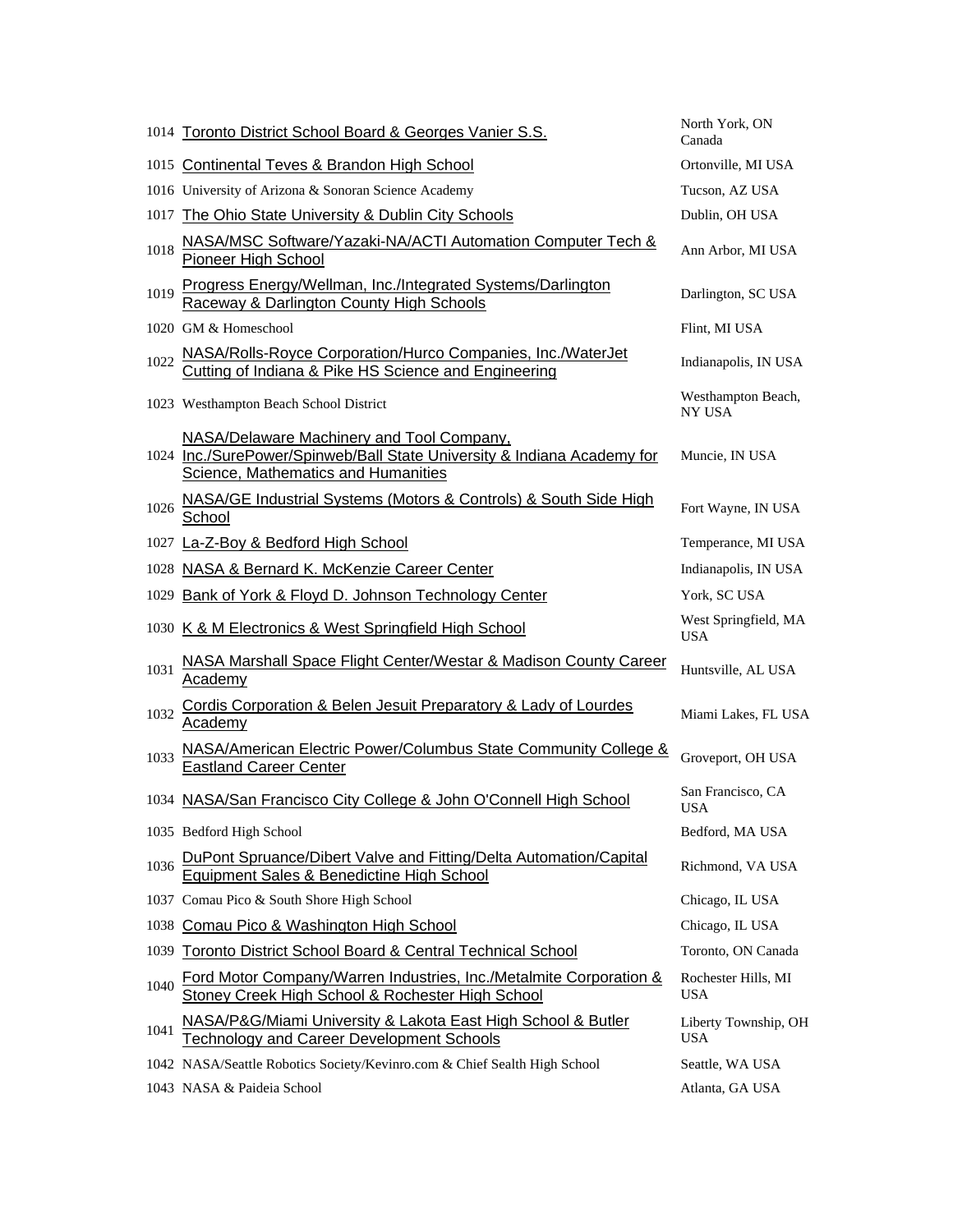|      | 1045 South Cobb High School                                                                                                                                                                                                                                                                                       | Austell, GA USA                  |
|------|-------------------------------------------------------------------------------------------------------------------------------------------------------------------------------------------------------------------------------------------------------------------------------------------------------------------|----------------------------------|
|      | 1046 South Shore Academy & GE Industrial Systems                                                                                                                                                                                                                                                                  | Chicago, IL USA                  |
|      | 1047 Cortec Precision Sheetmetal/Best Buy & Kehillah Jewish High School                                                                                                                                                                                                                                           | San Jose, CA USA                 |
|      | 1048 Manav Enterprises & Mission San Jose High School                                                                                                                                                                                                                                                             | Fremont, CA USA                  |
|      | 1049 Palm Desert High School                                                                                                                                                                                                                                                                                      | Palm Desert, CA USA              |
|      | 1050 Woodbridge High School                                                                                                                                                                                                                                                                                       | Irvine, CA USA                   |
|      | 1051 NASA/National Starch and Chemical Company & Manville High School                                                                                                                                                                                                                                             | Manville, NJ USA                 |
|      | 1052 St. Michael's College School                                                                                                                                                                                                                                                                                 | Toronto, ON Canada               |
|      | 1053 Wilcox Technical School                                                                                                                                                                                                                                                                                      | Meriden, CT USA                  |
|      | 1054 NASA & Marion County Technical Education Center                                                                                                                                                                                                                                                              | Marion, SC USA                   |
|      | 1055 Pinole Valley High School                                                                                                                                                                                                                                                                                    | Pinole, CA USA                   |
| 1056 | BreconRidge/BreconRidge/The Empire Life Insurance<br>Company/Chebly Foods Inc/Dumouchel Meat and Deli/PHARMASAVE<br>#745 - McArthur Plaza Pharmacy Limited/Glebe Video/Cognos<br>Incorporated/University of Ottawa/Inniss Pharmacy/John<br>Borzecki/Dipix Technologies/EOD Performance Inc. & Glebe<br>Collegiate | Ottawa, ON Canada                |
|      | 1057 Buckingham County High School                                                                                                                                                                                                                                                                                | Buckingham, VA USA               |
|      | 1058 Newark-In-One & Francis W. Parker School                                                                                                                                                                                                                                                                     | Chicago, IL USA                  |
| 1059 | NASA/HELCO/HIEDB - Women in Technology Grant & Waiakea High<br>School                                                                                                                                                                                                                                             | Hilo, HI USA                     |
| 1060 | NASA/Thiele Kaolin Company/Sandersville Technical College/Sandersville Railroad<br>& Brentwood School                                                                                                                                                                                                             | Sandersville, GA USA             |
|      | 1062 TechnoTrade/PARKER PNEUTRONICS/BAE Systems & Londonderry High School                                                                                                                                                                                                                                         | Londonderry, NH<br><b>USA</b>    |
|      | 1063 EBA&D & Ethel Walker School                                                                                                                                                                                                                                                                                  | Simsbury, CT USA                 |
|      | 1064 River Valley High School                                                                                                                                                                                                                                                                                     | Mohave Valley, AZ<br><b>USA</b>  |
|      | 1065 Disney & Celebration Public High School                                                                                                                                                                                                                                                                      | Celebration, FL USA              |
|      | 1067 Toronto District School Board & Marc Garneau C.I.                                                                                                                                                                                                                                                            | Toronto, ON Canada               |
|      | Milwaukee School Of Engineering/SME Milwaukee Chapter 4/IEEE<br>1068 Milwaukee Section/Pentair Water Treatment/Milwaukee FIRST<br><b>Support Organization &amp; South Milwaukee High School</b>                                                                                                                   | Milwaukee, WI USA                |
| 1069 | Disney & Osceola Public High School & Technical Education Center<br>Osceola & Professional And Technical High School                                                                                                                                                                                              | Kissimmee, FL USA                |
| 1070 | NASA/The Boeing Company/Troco, L.L.C. & Saint Louis University<br><b>High School</b>                                                                                                                                                                                                                              | Saint Louis, MO USA              |
| 1071 | DeVRY University/Lockheed Martin/Disney & Maynard Evans Public<br><b>High School</b>                                                                                                                                                                                                                              | Orlando, FL USA                  |
|      | 1072 NASA/BMW/Michelin & Greer High School                                                                                                                                                                                                                                                                        | Greer, SC USA                    |
|      | 1073 California State University Northridge & Louisville High School                                                                                                                                                                                                                                              | Woodland Hills, CA<br><b>USA</b> |
|      | 1075 S & S Dynamics/Webster Bank & Wolcott High School                                                                                                                                                                                                                                                            | Wolcott, CT USA                  |
| 1077 | Apogee Software, Inc. & The Harker School                                                                                                                                                                                                                                                                         | San Jose, CA USA                 |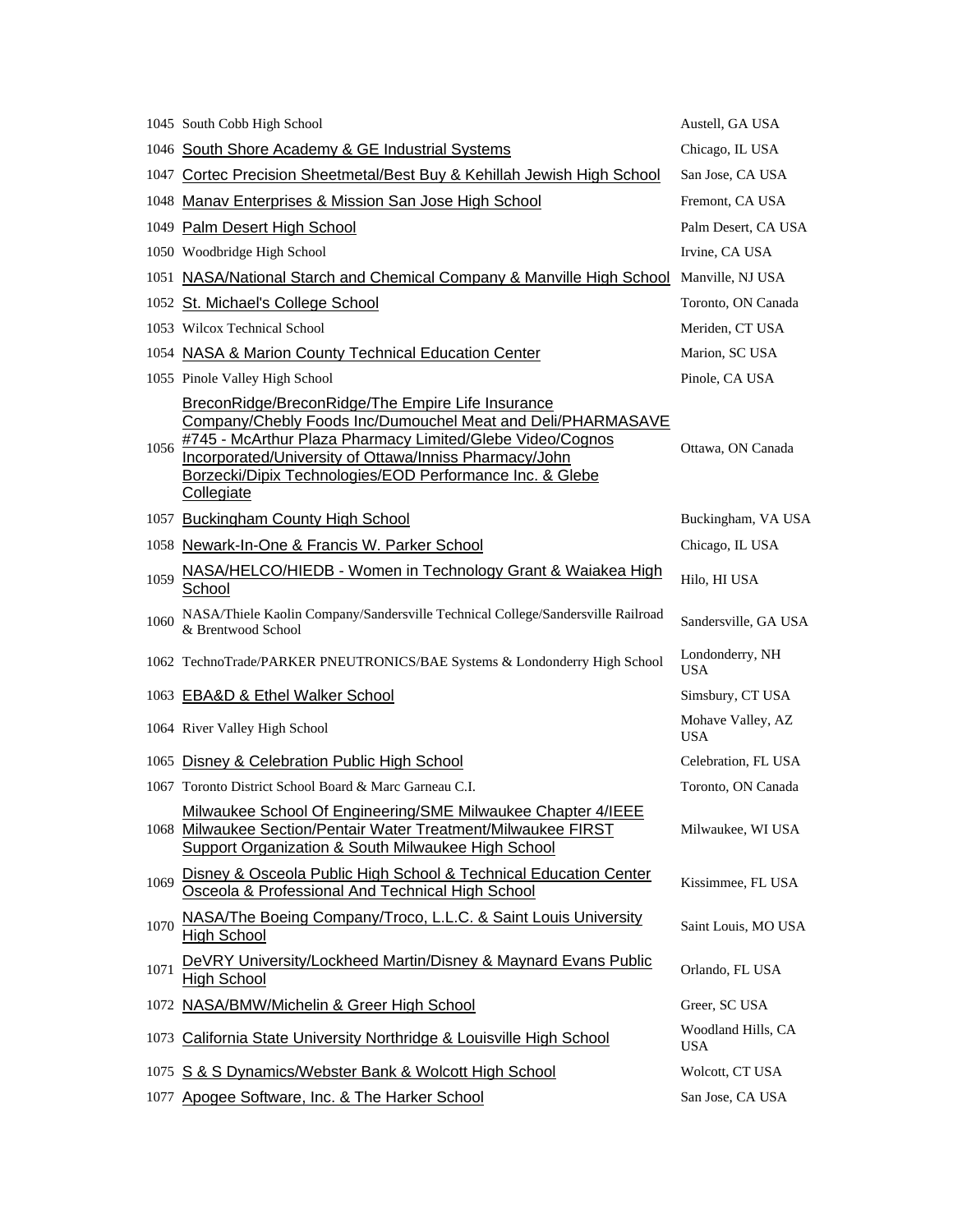|      | 1079 BAE SYSTEMS & Hollis Brookline High School                                                                                                                                                                                                                                         | Hollis, NH USA                |
|------|-----------------------------------------------------------------------------------------------------------------------------------------------------------------------------------------------------------------------------------------------------------------------------------------|-------------------------------|
| 1081 | Ontario Power Generation/Lennox Drum Limited/Bon L Canada Inc. &<br><b>Sinclair Secondary School</b>                                                                                                                                                                                    | Whitby, ON Canada             |
|      | 1082 NASA/Environmental Aeroscience Corporation/Starbot Inc. & STAR Academy                                                                                                                                                                                                             | Miami, FL USA                 |
| 1083 | Flashpoint Machine/Cosworth Racing, Inc./Crowder Machine &<br>Tool/Southwestern Riverside County Manufacturer's Council/Acrathon<br>Precision Technologies/Chaparral High School Education Foundation<br>& Chaparral High School                                                        | Temecula, CA USA              |
| 1084 | Turner Broadcasting System, Inc./National Society of Black Engineers & North<br>Atlanta High School                                                                                                                                                                                     | Atlanta, GA USA               |
|      | 1086 NASA/Nevada Space Grant Consortium & Sparks High School                                                                                                                                                                                                                            | Sparks, NV USA                |
| 1087 | DeVry University/Disney/Siemens-Westinghouse & University High<br>School                                                                                                                                                                                                                | Orlando, FL USA               |
|      | 1088 O P G Lambton Generating Station/Suncor & St. Clair Secondary School                                                                                                                                                                                                               | Sarnia, ON Canada             |
|      | 1089 Flexicell, Inc. & Deep Run High School                                                                                                                                                                                                                                             | Glen Allen, VA USA            |
|      | 1090 Zephyr Engineering & West Salem High School                                                                                                                                                                                                                                        | Salem, OR USA                 |
|      | TD Waterhouse/International Brotherhood of Electrical Workers LU<br>353/Highland Creek Community Association/Dr. Michelle Wang,<br>1091 DDS/Ms Judi Longfield/Watermark Promotional Products & West Hill<br>CI & William G. Miller Public School & Joseph Brant Senior Public<br>School | West Hill, ON Canada          |
|      | 1092 Bristol-Myers Squibb & Hightstown High School                                                                                                                                                                                                                                      | Hightstown, NJ USA            |
| 1093 | NASA/Hereford Camera Co LLC/L.E. Mueller Ind./Sunnen Products Co. & Lindbergh<br><b>High School</b>                                                                                                                                                                                     | St Louis, MO USA              |
| 1094 | Quest Technologies, Inc./MSOE/Automating Peripherals, Inc. &<br>Hartford Union High School                                                                                                                                                                                              | Hartford, WI USA              |
|      | 1095 GE Power Systems & Campbell High School                                                                                                                                                                                                                                            | Smyrna, GA USA                |
|      | 1096 Jewett Manufacturing/Univ. of Richmond & Collegiate School                                                                                                                                                                                                                         | Richmond, VA USA              |
|      | 1097 NASA/River City Robots & Fort Zumwalt South & Fort Zumwalt North                                                                                                                                                                                                                   | St. Charles<br>County, MO USA |
| 1098 | MITAC/Southern Piedmont Tech Prep Consortium Danville Community<br>College & Chatham High School                                                                                                                                                                                        | Chatham, VA USA               |
| 1099 | Virginia Business Education Partnership/Radford Univ & Pulaski<br><b>County High School</b>                                                                                                                                                                                             | Radford, VA USA               |
| 1100 | <b>BMB Corporation/Pac Machine Co., Inc./Jonsson Family Trust/Wells</b><br>Fargo Bank/CyboSoft & Jesuit High School                                                                                                                                                                     | Carmichael, CA USA            |
| 1101 | NASA/Impact Solutions/NetEffects / Dathorn Internet Services &<br>Lafayette High School                                                                                                                                                                                                 | Wildwood, MO USA              |
| 1102 | GoFastRobots/Naugatuck Valley Community College/Photronics, Inc./General<br>Electric (GE) & Brookfield High School                                                                                                                                                                      | Brookfield, CT USA            |
| 1103 | Shipley Company/Communication Technology Services & Algonquin Regional High<br>School                                                                                                                                                                                                   | Northboro, MA USA             |
|      | 1104 North Dakota Space Grant Consortium & Surrey High School                                                                                                                                                                                                                           | Surrey, ND USA                |
|      | <b>American Nuclear Society, Robotics and Remote Systems Division/Jim</b><br>1105 Hanna Sportswear/Circle Inc/Maytag Corporation<br>Foundation/Westinghouse Savannah River Company/Rotary Club of                                                                                       | Aiken, SC USA                 |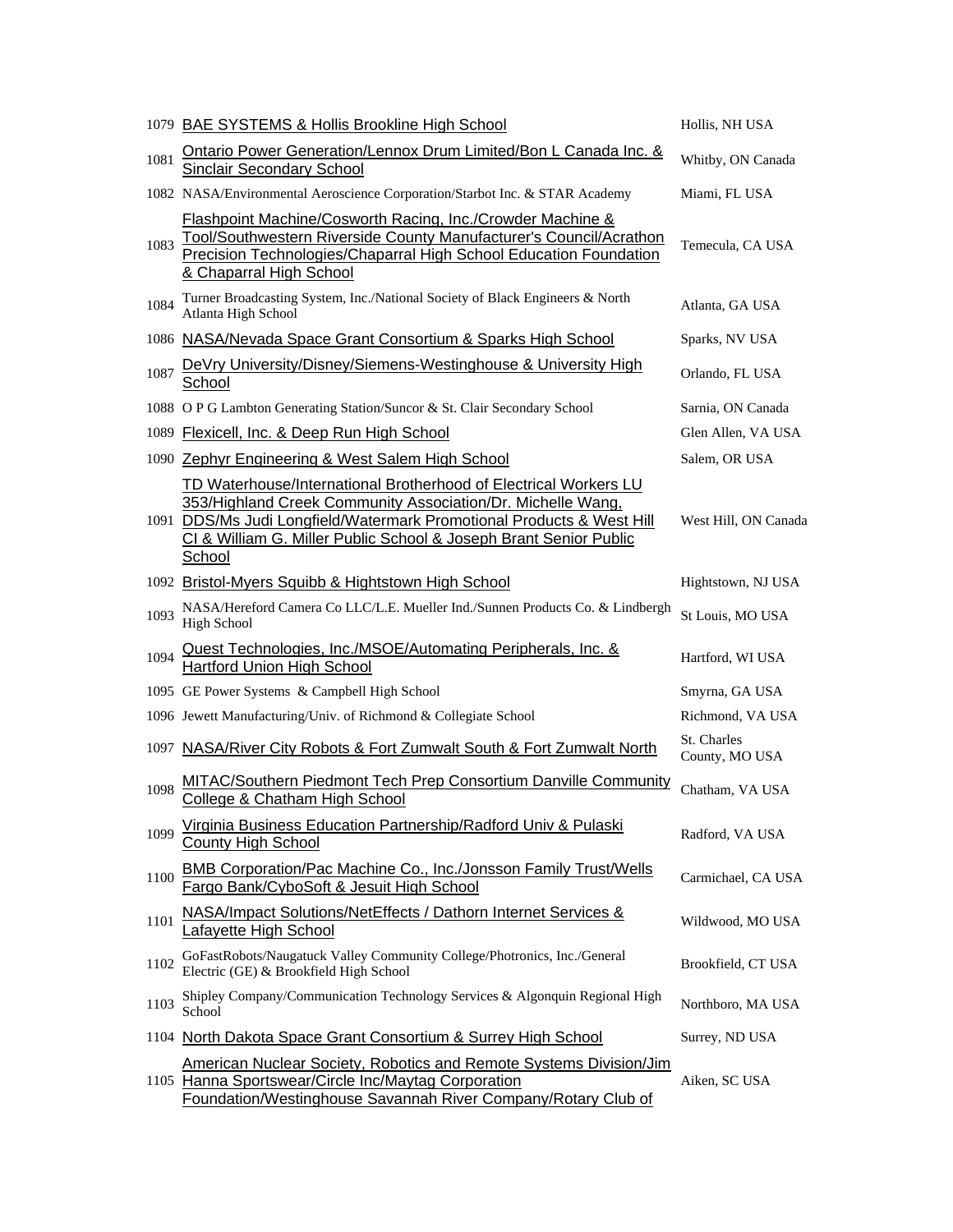|      | Aiken & Aiken High School & Aiken High School Academic Booster<br>Club & Aiken County Career and Technology Center                                                                                                 |                                  |
|------|--------------------------------------------------------------------------------------------------------------------------------------------------------------------------------------------------------------------|----------------------------------|
| 1106 | Sta-Rite Inc./Tankcraft/Borg Indak Inc./Continental Plastics Corporation/Kikkoman<br>Foods Inc./MPC/Carlson Plumbing/Barker Lumber & Delavan Darien High School                                                    | Darien, WI USA                   |
|      | 1108 NASA/Kansas Space Grant Consortium & Axtell High School                                                                                                                                                       | Axtell, KS USA                   |
|      | 1109 NASA/USC MESA & Washington Prep HS                                                                                                                                                                            | Los Angeles, CA USA              |
|      | 1110 North Dakota Space Grant Consortium/NASA & May-Port C.G. High School                                                                                                                                          | Mayville, ND USA                 |
| 1111 | Electric Shop Inc./NASA/Kansas Space Grant Consortium/The<br>Kauffman Foundation/Sonic/Roman Foundation/Sutherland Family<br>Limited Partnership/Baehr Foundation/Devry University/Wal-Mart &<br>Paola High School | Paola, KS USA                    |
|      | 1112 Lively District Secondary School                                                                                                                                                                              | Lively, ON Canada                |
| 1113 | NASA Dryden Flight Research Center/Lockheed Martin Aeronautics<br>Company & Highland High School                                                                                                                   | Palmdale, CA USA                 |
| 1114 | NASA/Anteon Corporation/ARINC/Windermere Information<br>Technology Systems & South River High School                                                                                                               | Edgewater, MD USA                |
|      | 1115 Toronto District School Board & Timothy Eaton Business Technical Institute                                                                                                                                    | Toronto, ON Canada               |
|      | 1116 Temple & Temple Engineering Explorers                                                                                                                                                                         | Philadelphia, PA USA             |
| 1118 | General Motors of Canada St. Catharines Engine & Governor Simcoe<br>Secondary School                                                                                                                               | St. Catharines, ON<br>Canada     |
|      | 1120 NASA & Santa Monica High School                                                                                                                                                                               | Santa Monica, CA<br><b>USA</b>   |
|      | 1121 NASA & Valley Alternative Schools                                                                                                                                                                             | La Puente, CA USA                |
| 1122 | The University of Tennessee/Kimberly-Clark Corp/Phelps Engineering<br>Company Inc. & South-Doyle High                                                                                                              | Knoxville, TN USA                |
|      | <b>KPCB/Wells Fargo/Bank of America/United Commercial Bank/Druai</b><br>1123 Consulting/Spin Pro Inc/TSMC/Integrated Device Technology (IDT) &<br><b>MILPITAS HIGH SCHOOL/Milpitas Xtreme Robotics</b>             | Milpitas, CA USA                 |
|      | 1124 The Hawthorne Center/Good Shirts & Cedar Life Academy                                                                                                                                                         | Bloomington, CA<br><b>USA</b>    |
| 1125 | NASA Glenn Research Center/GE Consumer Products-Lighting/RTA & Collinwood<br>Computech Senior High School                                                                                                          | Cleveland, OH USA                |
|      | 1126 R. Bratti Associates & Autodidactic Intelligent Minors                                                                                                                                                        | Alexandria, VA USA               |
| 1127 | Cheetahlearning.com/Avon High School Robotics Team                                                                                                                                                                 | Avon, CT USA                     |
|      | 1129 Northrop-Grumman & Byers & Rancho Bernardo High School                                                                                                                                                        | San Diego, CA USA                |
| 1130 | <b>Xerox &amp; Webster High Schools</b>                                                                                                                                                                            | Webster, NY USA                  |
|      | 1131 NASA & Milton High School                                                                                                                                                                                     | Alpharetta, GA USA               |
|      | 1132 CAE Inc & Rosemount Technology Centre                                                                                                                                                                         | Montreal, QC Canada              |
| 1133 | NASA/Oregon Space Grant Consortium/Hewlett-Packard & South<br><b>Albany High School</b>                                                                                                                            | Albany, OR USA                   |
| 1135 | NASA/Washington County Public Schools/Mack Truck & Washington<br><b>County Technical High School</b>                                                                                                               | Hagerstown, MD USA               |
| 1136 | Flexicell, Inc./ChemTreat/National Institute of Aerospace & Robotics<br>Adventure Professionals of Tidewater and Richmond                                                                                          | Mechanicsville, VA<br><b>USA</b> |
|      | 1137 NASA/Nevada Space Grant Consortium/University of Nevada, Reno & Procter Hug                                                                                                                                   | Reno, NV USA                     |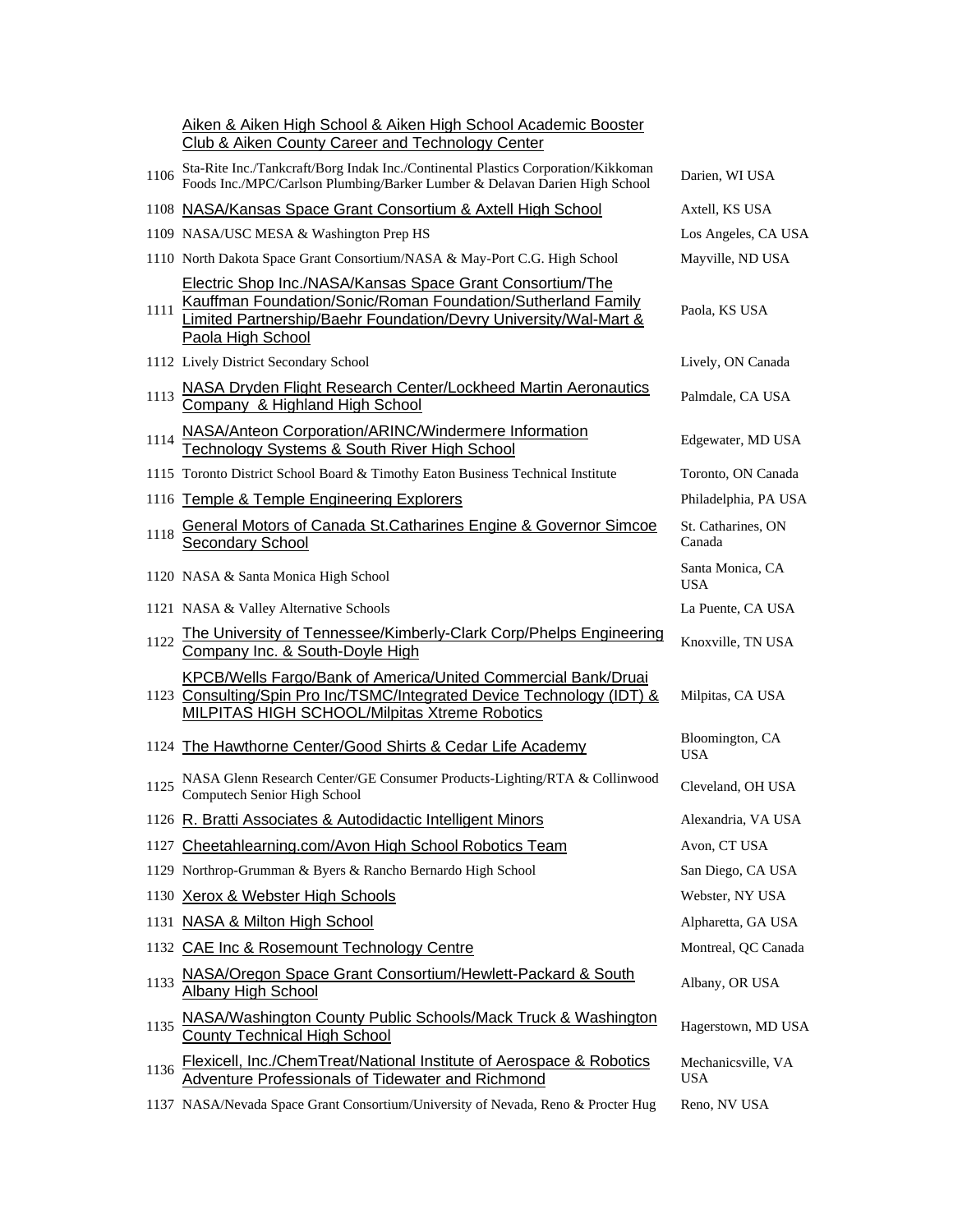High School

|      | 1138 NASA/Brenner-Fiedler/Raytheon & Whitney High School                                                                                                                                                                                                        | Cerritos, CA USA                  |
|------|-----------------------------------------------------------------------------------------------------------------------------------------------------------------------------------------------------------------------------------------------------------------|-----------------------------------|
| 1139 | NASA/Navair & Mt. Miguel High School                                                                                                                                                                                                                            | Spring Valley, CA<br><b>USA</b>   |
| 1140 | Mathews High School & Gloucester High School                                                                                                                                                                                                                    | Mathews, VA USA                   |
|      | 1141 NASA & Chaminade College Preperatory                                                                                                                                                                                                                       | West Hills, CA USA                |
|      | 1142 NASA/Noble Systems Corporation & Chamblee Charter High School                                                                                                                                                                                              | Chamblee, GA USA                  |
|      | 1143 Magna Donnelly Electronics & Holly High School                                                                                                                                                                                                             | Holly, MI USA                     |
| 1144 | Sir Sandford Fleming College/Trent University/GE Canada, Inc. &<br>Thomas A. Stewart Secondary School                                                                                                                                                           | Peterborough, ON<br>Canada        |
|      | 1146 NASA & Mainland High School                                                                                                                                                                                                                                | Daytona Beach, FL<br><b>USA</b>   |
|      | 1147 Lockheed Martin/Forms Plus, Inc. & Abington Heights                                                                                                                                                                                                        | Clarks Summit, PA<br><b>USA</b>   |
| 1148 | <b>Ethicon/Universidad Politecnica de Puerto Rico &amp; Escuela Superior</b><br>Jose Campeche & Escuela Superior Maria Cruz Buitrago                                                                                                                            | San Lorenzo, PR USA               |
|      | Newfoundland & Labrador Hydro/IOC/Hodge Brothers/Wabush<br>Mines/P&H/Town Wabush/Lab Glass & Alumium/Saan/Mother<br>1149 Woods/Scotia Bank/Fitz's Enterprizes/CWD/Office<br>Works/Budget/CIBC/HJ O'Connell/Carol Auto/Town of Lab City &<br>Menihek High School | Labrador City, NF<br>Canada       |
|      | 1150 Elk Grove High School                                                                                                                                                                                                                                      | Elk Grove, CA USA                 |
| 1151 | NASA/California State University Northridge & Harvard-Westlake High<br>School                                                                                                                                                                                   | Studio City, CA USA               |
|      | 1152 Thousand Oaks High School                                                                                                                                                                                                                                  | Thousand Oaks, CA<br><b>USA</b>   |
| 1153 | NASA/Dr. C/Microchip Technology Inc./DeVry Institute-Phoenix & PACE<br>Preparatory Academy                                                                                                                                                                      | Camp Verde, AZ USA                |
| 1154 | Contra Costa College/NASA/The Ed Fund/Tap Plastics/Honda of El<br>Cerrito/TCI Aluminum North & Middle College High School                                                                                                                                       | San Pablo, CA USA                 |
|      | 1155 Brandeis University/Roxbury Community College & Hyde Park High School                                                                                                                                                                                      | Hyde Park, MA USA                 |
|      | 1156 Walpole High School                                                                                                                                                                                                                                        | Walpole, MA USA                   |
|      | Virginia Business Education Partnership/James Madison University<br>1157 College of Integrated Science and Technology & Harrisonburg High<br>School                                                                                                             | Harrisonburburg, VA<br><b>USA</b> |
|      | Hennessy Family Foundation/Manhattan College/Polytechnic<br>1158 University/ADP/Con Edison & Bronx Science Alumni Association &<br><b>Bronx High School of Science</b>                                                                                          | Bronx, NY USA                     |
|      | 1159 Zanella/EDAcom & Pio XII High School                                                                                                                                                                                                                       | Novo Hamburgo, RS<br>Brazil       |
|      | Sun Microsystems Foundation/NASA/Lockheed Martin/Ball<br>1160 Corporation/Hewlett-Packard Company/IHS/University of Denver &<br><b>Boulder High School</b>                                                                                                      | Boulder, CO USA                   |
|      | NASA/WICS/Lockheed Martin/Ball Corporation/Hewlett-<br>1161 Packard/IHS/University of Denver/WalMart/Alpine Bank/CVS<br>Pharmacy/Best Buy/Community Hospital & Collbran Job Corps &                                                                             | Collbran, CO USA                  |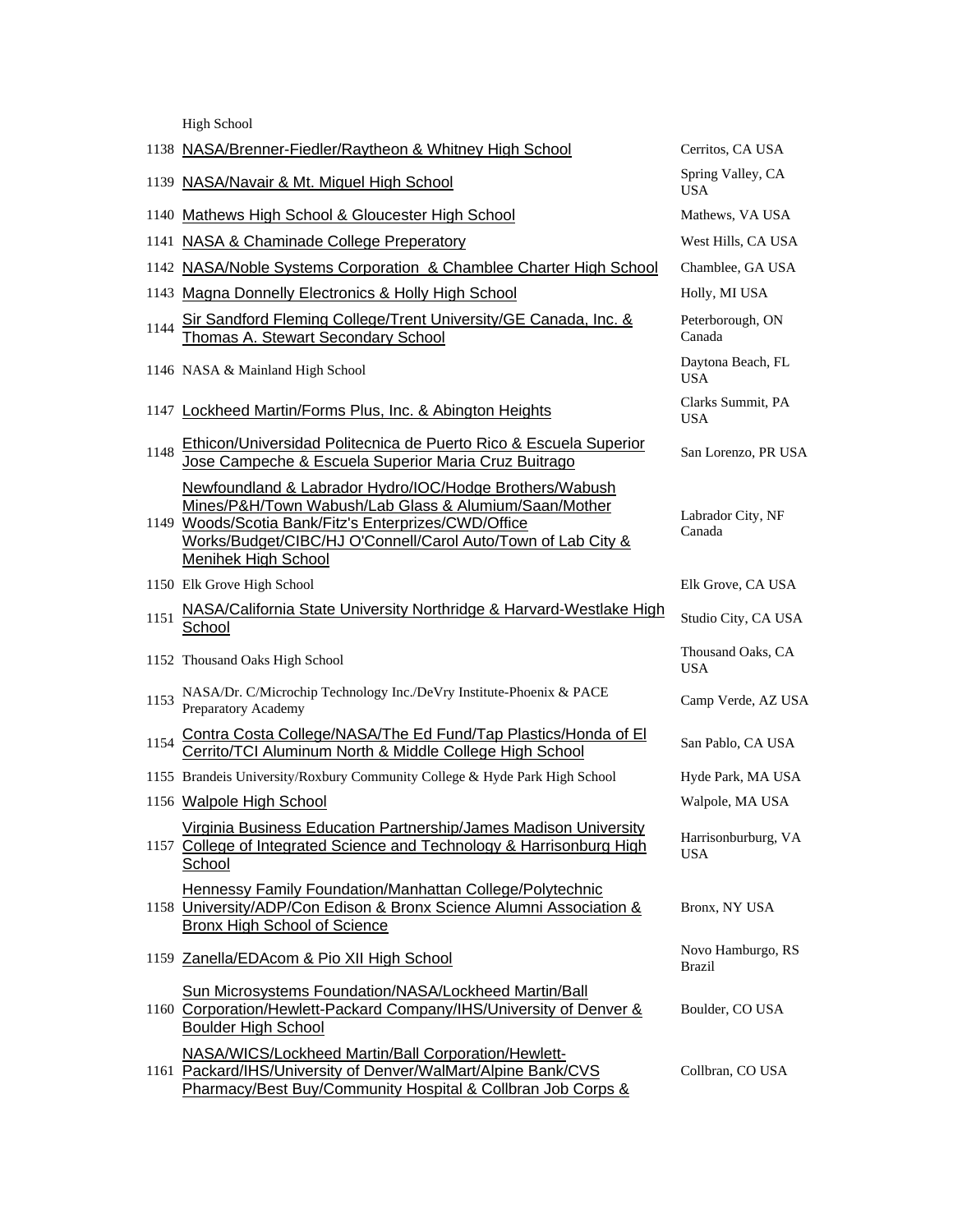Grand Mesa High School

|      | 1162 Ramona Convent Secondary School                                                                                                                                      | Alhambra, CA USA                 |
|------|---------------------------------------------------------------------------------------------------------------------------------------------------------------------------|----------------------------------|
|      | 1163 San Marino High                                                                                                                                                      | San Marino, CA USA               |
|      | 1164 Machine Science/Nypro Inc & Tech Boston Academy                                                                                                                      | Brighton, MA USA                 |
| 1165 | NASA White Sands Test Facility & Canutillo High / NMSU                                                                                                                    | Canutillo, TX USA                |
| 1166 | South Dakota Space Grant Consortium & Faulkton HS                                                                                                                         | Faulkton, SD USA                 |
| 1167 | NASA White Sands Test Facility Honeywell & Mayfield High School                                                                                                           | Las Cruces, NM USA               |
| 1168 | core Construction/Hot Metals, inc/Random Welds byDesign llc & Paradise Valley High<br>School                                                                              | Phoenix, AZ USA                  |
| 1169 | NASA/JCB Inc./US Army Corp of Engineers Savannah Tech & Groves<br><b>High School</b>                                                                                      | Garden City, GA USA              |
| 1172 | Armstrong Atlantic State University/US Army Corp of Engineers & Windsor Forest<br>High School                                                                             | Savannah, GA USA                 |
| 1173 | CTDI/J & K Trash/Monarch Plastics/Signage Unlimited/Esco/Vectura<br>Sales Inc. & Malvern Preparatory School for Boys                                                      | Malvern, PA USA                  |
|      | University of Alaska-Fairbanks/INRA/NASA/British<br>1174 Petroleum/Goldstream Lions/Met-Life/Gene's Crysler & West Valley<br><b>High School &amp; Lathrop High School</b> | Fairbanks, AK USA                |
|      | 1175 Richmond Technical Center                                                                                                                                            | Richmond, VA USA                 |
|      | 1177 Norcross High School                                                                                                                                                 | Norcross, GA USA                 |
|      | 1178 South Gwinnett High School                                                                                                                                           | Snellville, GA USA               |
|      | 1180 Triump Financial Services/Green's Plumbing & Woodland High School                                                                                                    | Dorchester, SC USA               |
|      | 1181 NASA/Citizens Trust Bank & Stephenson High School                                                                                                                    | Stone Mountain, GA<br><b>USA</b> |
|      | 1182 NASA & Ursuline Academy & DeSmet Jesuit High School                                                                                                                  | Oakland, MO USA                  |
| 1183 | NASA/Gulfstream Aerospace/Savannah State University/US Army<br><b>Corp of Engineers &amp; Johnson High</b>                                                                | Thunderbolt, GA USA              |
|      | 1184 Mesquite High School                                                                                                                                                 | Gilbert, AZ USA                  |
| 1185 | NASA/Epic Systems, Inc/Heat Transfer Systems, Inc. & Parkway                                                                                                              |                                  |
|      | South High                                                                                                                                                                | Manchester, MO USA               |
|      | 1186 Key-Trak Inc./Galaxy Tool/Gwinnett County Board of Education & Collins Hill HS                                                                                       | Suwanee, GA USA                  |
|      | 1187 NASA/Black and Decker/JE JACOBS & Harford Technical High School Bel Air, MD USA                                                                                      |                                  |
|      | 1188 NREC & Schenley High School                                                                                                                                          | Pittsburgh, PA USA               |
|      | 1189 Rockwood Summit High School                                                                                                                                          | Fenton, MO USA                   |
| 1190 | NJIT/Mercedes Benz/Panasonic & University H.S.                                                                                                                            | Newark, NJ USA                   |
| 1191 | OXFORD AUTOMOTIVE/INA USA Corporation & Dondero/Kimball<br><b>High Schools</b>                                                                                            | Royal Oak, MI USA                |
| 1192 | <b>GM Research and Development/NASA/Biomet Inc/Metaldyne &amp;</b><br>Grosse Pointe High Schools                                                                          | Grosse Pointe, MI<br>USA         |
| 1195 | Raytheon/Title V/Cherry Creek Schools<br>Foundation/NASA/Lockheed/Ball/HP/IHS & Overland High School                                                                      | Aurora, CO USA                   |
|      | 1197 Keystone Oaks High School                                                                                                                                            | Pittsburgh, PA USA               |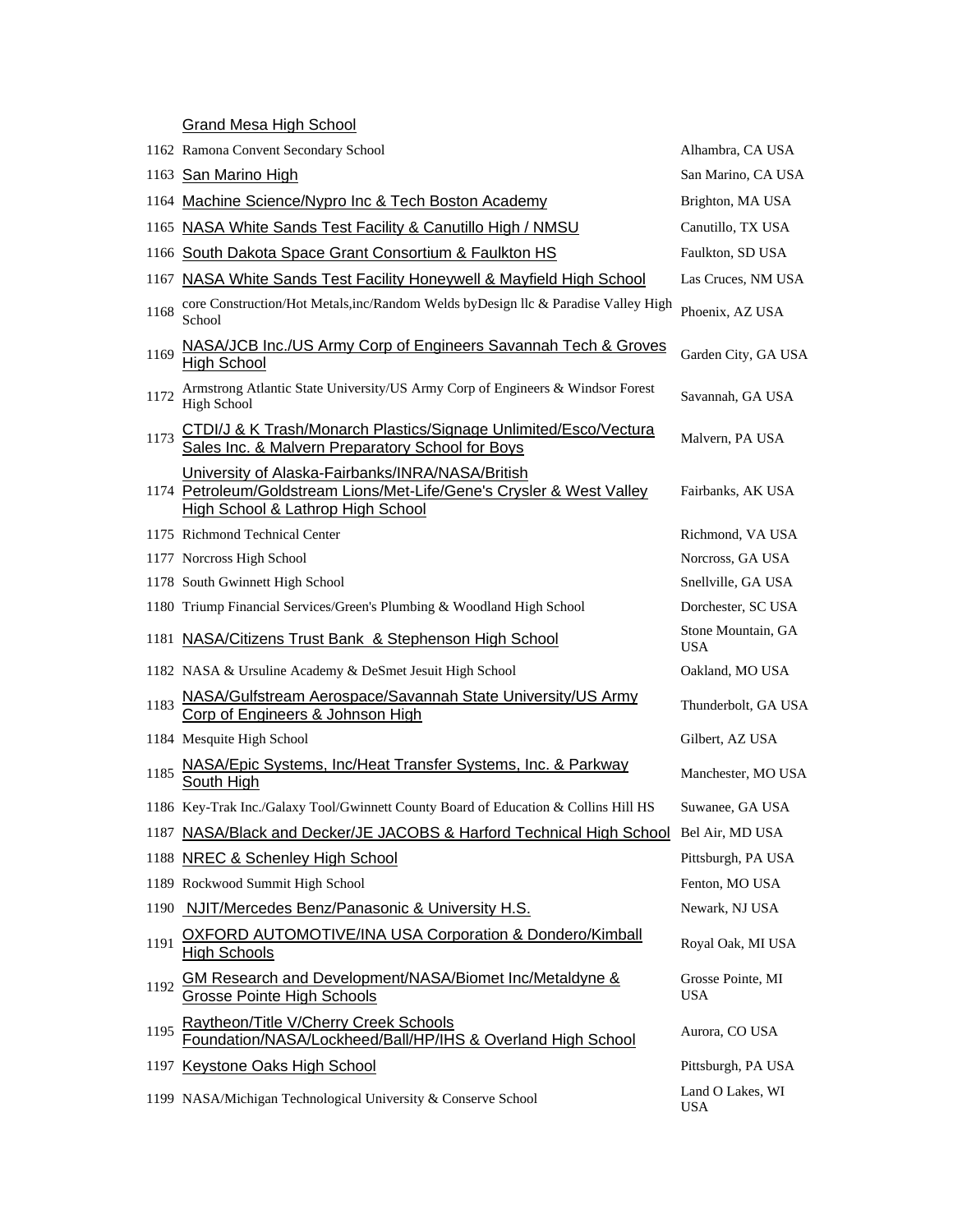|      | 1200 Washington Gas/Washington Gas & Patriots Technology Training Center                                                                                                                   | Seat Pleasant, MD<br><b>USA</b>  |
|------|--------------------------------------------------------------------------------------------------------------------------------------------------------------------------------------------|----------------------------------|
|      | 1201 NASA & South High School                                                                                                                                                              | Torrance, CA USA                 |
|      | 1202 Educational Robot Company & North Hills Senior High School                                                                                                                            | Pittsburgh, PA USA               |
|      | 1203 Central Westmoreland CTC                                                                                                                                                              | New Stanton, PA USA              |
| 1204 | NASA Stennis Space Center/Southern Tooling and Machine Works &<br><b>Monroe County Vocational Center</b>                                                                                   | Aberdeen, MS USA                 |
| 1205 | <b>CTC Foundation/Walmart, Galleria/ToadNet Inc. &amp; Forest Hills High</b><br><b>School</b>                                                                                              | Sidman, PA USA                   |
|      | 1206 West Babylon High School                                                                                                                                                              | West Babylon, NY<br><b>USA</b>   |
|      | 1208 NASA & St. Edward High School                                                                                                                                                         | Lakewood, OH USA                 |
| 1209 | <b>ARC Specialties &amp; Bruni High School Departments of Science &amp;</b><br>Technology                                                                                                  | Bruni, TX USA                    |
|      | 1210 NASA/Battelle Memorial Institute & Fairview High School                                                                                                                               | Fairview<br>Park, OH USA         |
|      | Core Innovations/Computer Science Corporation/O'Fallon Township<br>1211 Youth Committee/GliaComp/Southwestern Illinois College/Bank of<br>O'Fallon & O'Fallon Twp. High School             | O' Fallon, IL USA                |
|      | 1212 NASA/University of Tulsa & Booker T. Washington High School                                                                                                                           | Tulsa, OK USA                    |
| 1213 | St. Louis Junior Academy of Science "Science Center" & Normandy<br>Senior High                                                                                                             | St Louis, MO USA                 |
|      | 1214 Mercedes Benz & Automotive High School                                                                                                                                                | Brooklyn, NY USA                 |
|      | 1215 Microchip Technology Inc & Seton Catholic High School                                                                                                                                 | Chandler, AZ USA                 |
|      | 1216 HP Pelzer & Groves High School                                                                                                                                                        | Beverly Hills, MI USA            |
|      | 1217 C-STEM, Inc. & West Briar Middle School                                                                                                                                               | Houston, TX USA                  |
| 1218 | <b>NASA/East Central Machine Tool Consortium &amp; Four Rivers Career</b><br>Center                                                                                                        | Washington, MO USA               |
|      | 1219 NASA/Kuka Development Labs & Oak Park High School                                                                                                                                     | Oak Park, MI USA                 |
|      | 1220 Jamestown High School                                                                                                                                                                 | Williamsburg, VA<br><b>USA</b>   |
|      | 1221 Johnson & Johnson & Chestnut Hill Academy & Springside School                                                                                                                         | Philadelphia, PA USA             |
| 1222 | Toronto District School Board/Apotex/Scotiabank/Seneca<br>College/Humber River Regional Hospital & Emery Collegiate Institute                                                              | Toronto, ON Canada               |
|      | 1223 Rockwell Automation/Marquette University & Marquette University High School                                                                                                           | Milwaukee, WI USA                |
|      | John Emery Geotechnical Engineering Ltd. Lindsay-Emery<br>1224 Scholarship/Garrtech Ltd./Horizon Sheet Metal Ltd/Siemens/Air Rite<br>Comfort Systems Inc. & St. Martin Secondary School    | Mississauga, ON<br>Canada        |
|      | 1225 Huguenot High School                                                                                                                                                                  | Richmond, VA USA                 |
|      | 1226 East Valley Institute of Technology                                                                                                                                                   | Mesa, AZ USA                     |
|      | Verizon/MTA/Credit Suisse First Boston/Papa John's Pizza- E.146th x<br>1227 Willis Avenue/Con Edison/Columbia University/Polytechnic<br>University/The Tool Angel & St. Pius V High School | Bronx, NY USA                    |
|      | 1228 Selee/Porvair, Inc./Bildon, Inc. & Henderson County Schools                                                                                                                           | Hendersonville, NC<br><b>USA</b> |